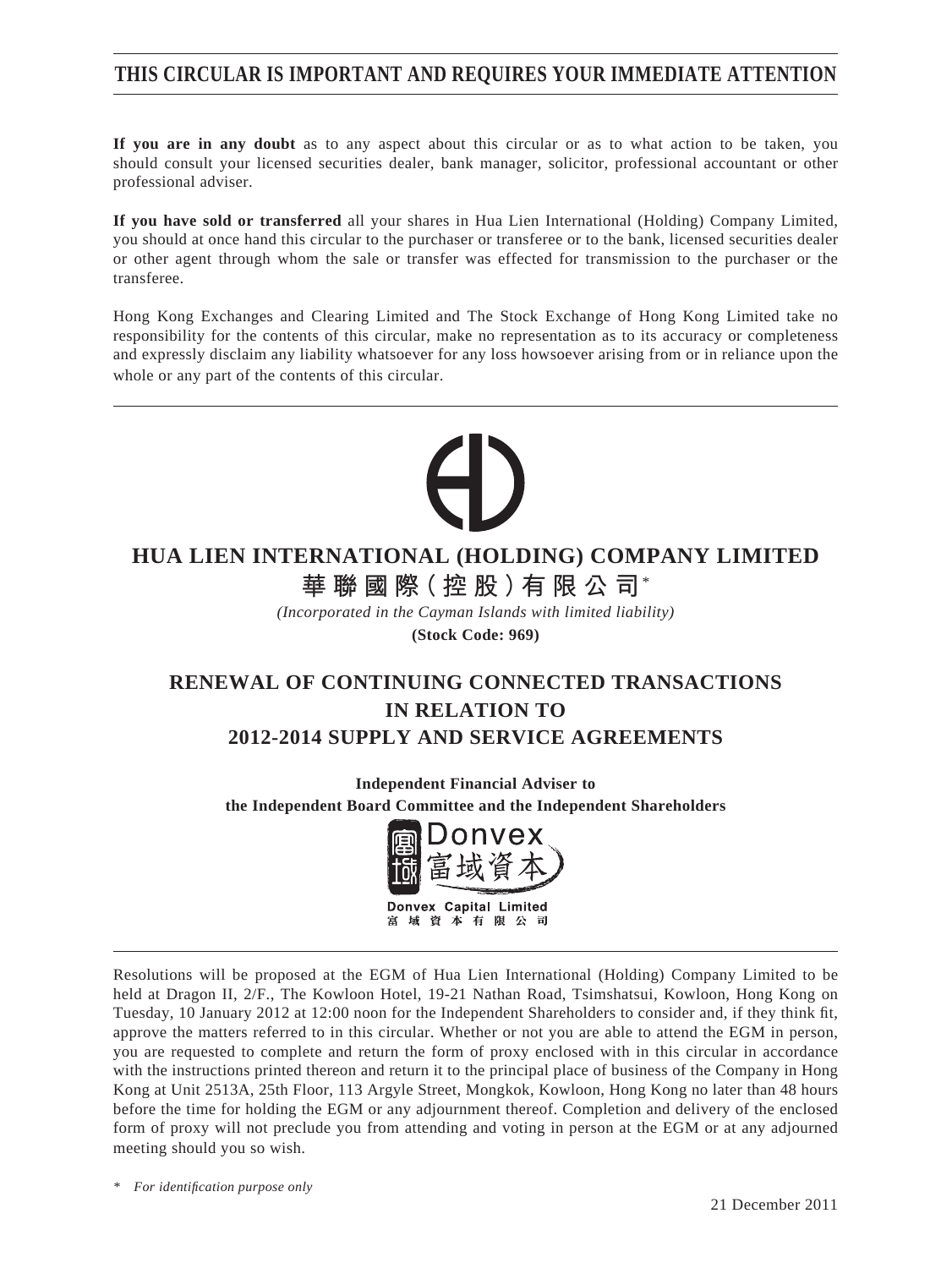# **CONTENTS**

## *Pages*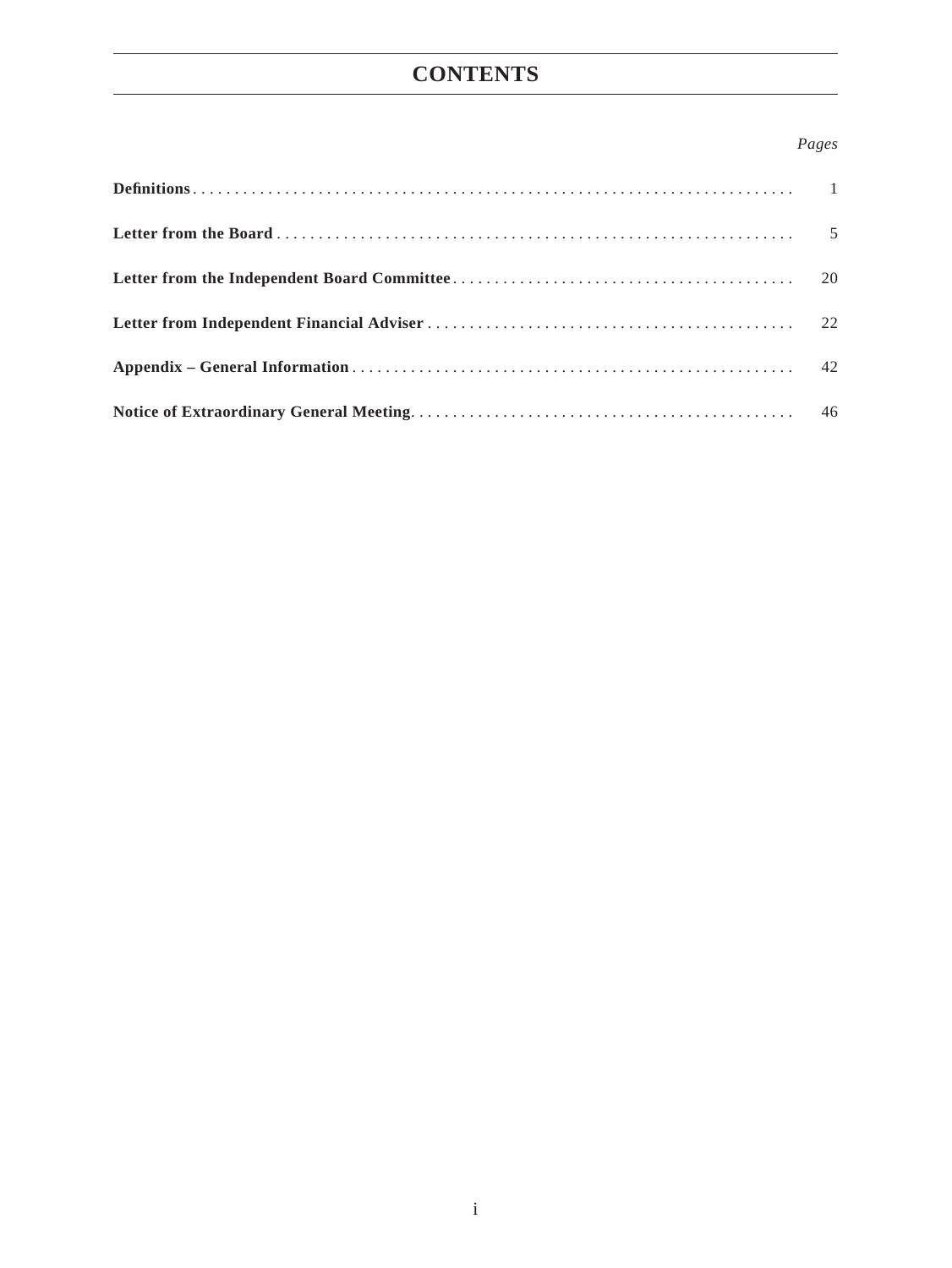*In this circular, the following expressions have the meanings set out below unless the context requires otherwise.*

| "2012-2014 Supply and Service<br>Agreements" | the five legally binding supply and service agreements<br>(i)<br>entered into between SATT and each of the African<br>Company 1, African Company 2, African Company 3<br>African Company 4 as well as Zheng Da respectively on<br>5 December 2011 in respect of the provision of E&M and<br>service exclusively by SATT for an initial term of three<br>years commencing from 1 January 2012; |  |  |
|----------------------------------------------|-----------------------------------------------------------------------------------------------------------------------------------------------------------------------------------------------------------------------------------------------------------------------------------------------------------------------------------------------------------------------------------------------|--|--|
|                                              | and                                                                                                                                                                                                                                                                                                                                                                                           |  |  |
|                                              | a legally binding supply and service agreement entered into<br>(ii)<br>between China Complant and SATT on 5 December 2011<br>in respect of the provision of E&M and service by China<br>Complant for an initial term of three years commencing<br>from 1 January 2012                                                                                                                         |  |  |
|                                              | and Supply and Service Agreement mean one of these agreements                                                                                                                                                                                                                                                                                                                                 |  |  |
| "2012-2014 Proposed Annual Caps"             | a maximum aggregate annual value of the transaction contemplated<br>under the 2012-2014 Supply and Service Agreements                                                                                                                                                                                                                                                                         |  |  |
| "African Companies"                          | African Company 1, African Company 2, African Company 3 and<br>African Company 4; all of which are subsidiaries of COMPLANT                                                                                                                                                                                                                                                                   |  |  |
| "African Company 1"                          | La Sucrerie de COMPLANT de Madagascar (中成馬達加斯加<br>糖業股份有限公司), a company incorporated in Republic of<br>Madagascar                                                                                                                                                                                                                                                                              |  |  |
| "African Company 2"                          | COMPLANT Magbass Sugar Complex Company Limited (中成馬<br>格巴斯糖業有限責任公司), a company incorporated in Republic<br>of Sierra Leone                                                                                                                                                                                                                                                                    |  |  |
| "African Company 3"                          | La Sucrerie de COMPLANT du Benin (中成貝寧糖業股份有限<br>公司), a company incorporated in Republic of Benin                                                                                                                                                                                                                                                                                              |  |  |
| "African Company 4"                          | Sucrerie Cote Ouest de COMPLANT de Madagascar (中成馬達<br>加斯加西海岸糖業股份有限公司), a company incorporated in<br>Republic of Madagascar                                                                                                                                                                                                                                                                   |  |  |
| "Approved Annual Cap(s)"                     | annual cap(s) approved at the extraordinary general meetings of the<br>Company held on 20 February 2009 and 8 December 2010                                                                                                                                                                                                                                                                   |  |  |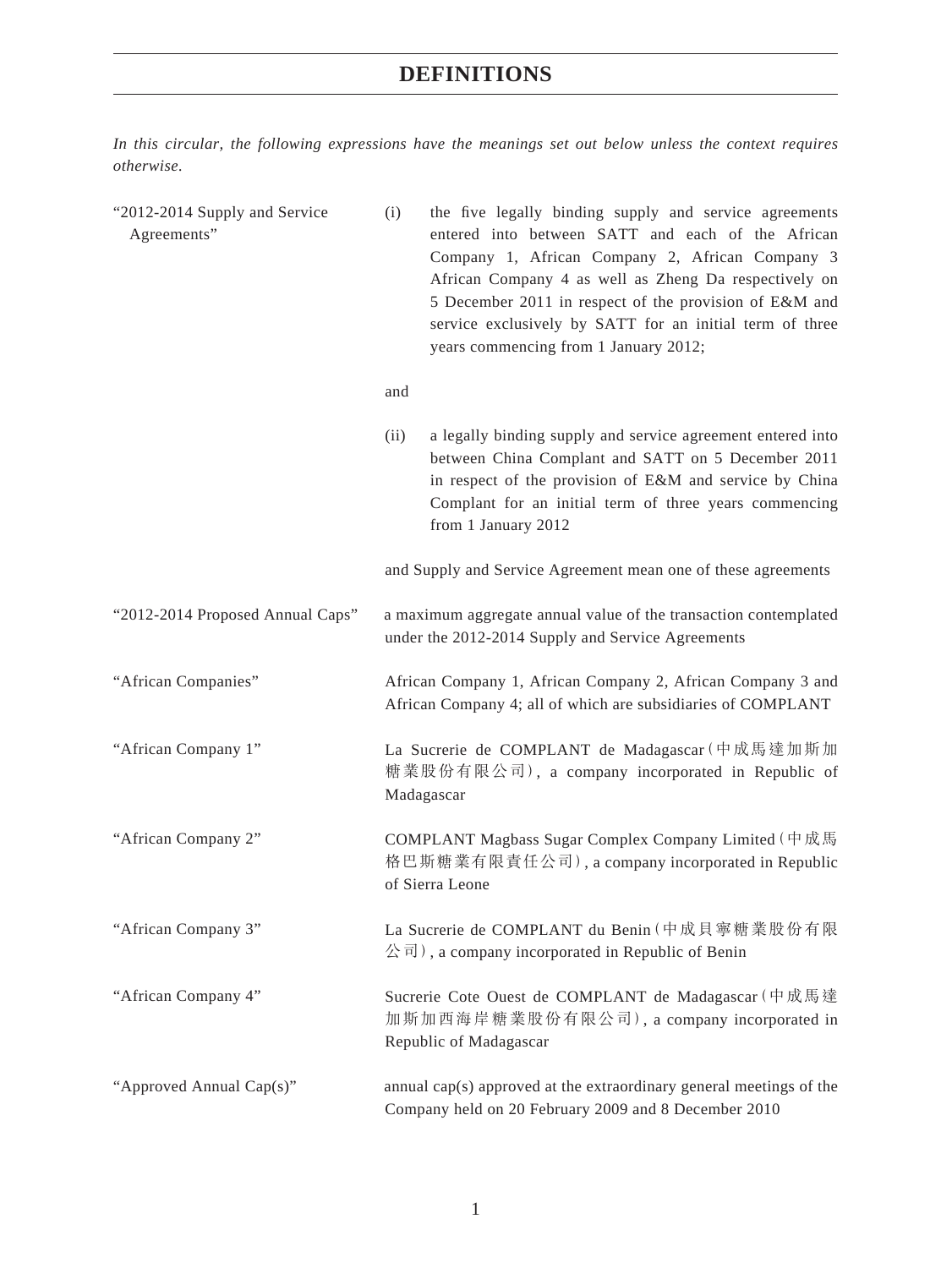| "associate(s)"                      | has the meaning ascribed to it under the listing rules                                                                                                                                                                                                                                                                                                                                                      |  |  |
|-------------------------------------|-------------------------------------------------------------------------------------------------------------------------------------------------------------------------------------------------------------------------------------------------------------------------------------------------------------------------------------------------------------------------------------------------------------|--|--|
| "Benin PC"                          | a wholly-owned subsidiary company intended to be established<br>by Zheng Da and based in Benin to engage in the Ethanol Biofuel<br>Business and the trading in related products                                                                                                                                                                                                                             |  |  |
| "Board"                             | the board of directors of the Company                                                                                                                                                                                                                                                                                                                                                                       |  |  |
| "Business Day"                      | any day from 9 am to 5 pm on which licensed banks are open in<br>Hong Kong for general banking business, other than Saturdays,<br>Sundays and public holidays in Hong Kong and days on which<br>a tropical cyclone warning no. 8 or above or a black rainstorm<br>warning signal is issued in Hong Kong at any time between 9 am<br>and 5 pm                                                                |  |  |
| "BVI"                               | British Virgin Islands                                                                                                                                                                                                                                                                                                                                                                                      |  |  |
| "China Complant"                    | China National Complete Plant Import & Export Corporation<br>(Group) (中國成套設備進出口(集團)總公司), a<br>state<br>owned company incorporated in the PRC and is a wholly-owned<br>subsidiary of State Development & Investment Corp. (國家開發<br>投資公司) and owns 70% equity interest in COMPLANT                                                                                                                            |  |  |
| "Company"                           | Hua Lien International (Holding) Company Limited, a company<br>incorporated in the Cayman Islands with limited liability whose<br>issued Shares are listed on the Main Board of the Stock Exchange                                                                                                                                                                                                          |  |  |
| "COMPLANT"                          | COMPLANT International Sugar Industry Co., Ltd. (中成國際糖<br>業股份有限公司), a company incorporated in the Cayman Islands<br>with limited liability and a substantial shareholder of the Company                                                                                                                                                                                                                     |  |  |
| "connected person"                  | has the meaning ascribed to it under the Listing Rules                                                                                                                                                                                                                                                                                                                                                      |  |  |
| "Continuing Connected Transactions" | the transactions contemplated under the 2012-2014 Supply and<br>Service Agreements                                                                                                                                                                                                                                                                                                                          |  |  |
| "Director(s)"                       | director(s) of the Company                                                                                                                                                                                                                                                                                                                                                                                  |  |  |
| "Е&М"                               | equipments, machineries, parts and raw materials with origin of<br>source from the PRC, which include the chemicals, fertilizers,<br>steels,<br>hardware materials<br>and<br>automobiles,<br>equipments,<br>agricultural and industrial machineries as well as technical<br>consulting and repairing services to be used for sugar cane/cassava,<br>sugar/sweetener or ethanol and other related production |  |  |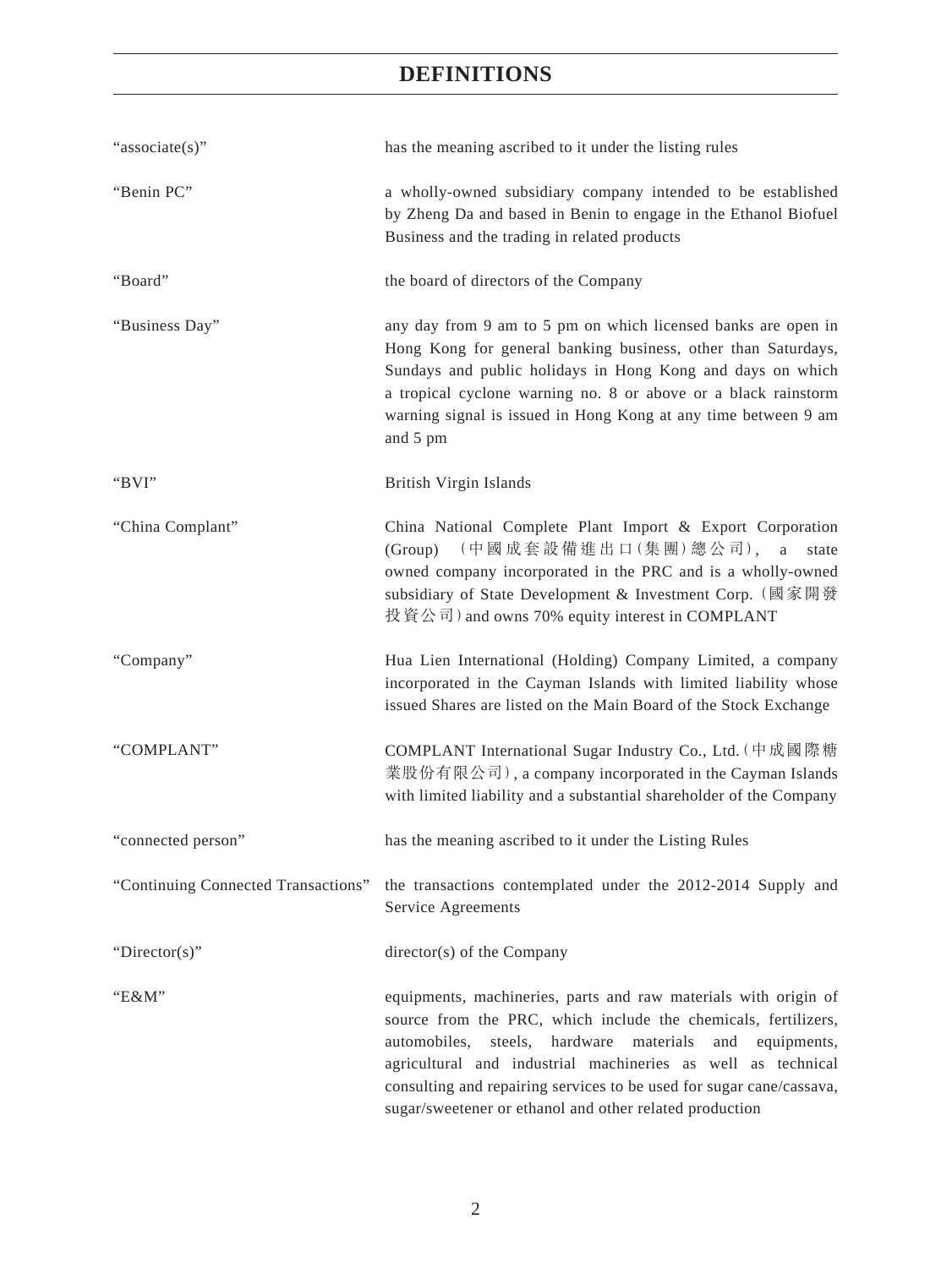| "EGM"                                       | an extraordinary general meeting to be convened on Tuesday,<br>10 January 2012 at 12:00 noon by the Company to consider and,<br>if thought fit, approve the Continuing Connected Transactions<br>and the annual caps for the year 2012-2014 under the 2012-2014<br>Supply and Service Agreements                                                                                                                                              |  |
|---------------------------------------------|-----------------------------------------------------------------------------------------------------------------------------------------------------------------------------------------------------------------------------------------------------------------------------------------------------------------------------------------------------------------------------------------------------------------------------------------------|--|
| "Existing Supply and Service<br>Agreements" | the four legally binding supply and service agreements<br>(i)<br>entered into between SATT and each of the African<br>Company 1, African Company 2, African Company 3 and<br>African Company 4 respectively on 15 December 2008 in<br>respect of the provision of E&M and service exclusively by<br>SATT for an initial term of three years commencing from 1<br>January 2009;                                                                |  |
|                                             | and                                                                                                                                                                                                                                                                                                                                                                                                                                           |  |
|                                             | (ii)<br>a legally binding supply and service agreement entered into<br>between China Complant and SATT on 15 December 2008<br>in respect of the provision of E&M and service by China<br>Complant for an initial term of three years commencing<br>from 1 January 2009                                                                                                                                                                        |  |
|                                             | and Supply and Service Agreement mean one of these agreements                                                                                                                                                                                                                                                                                                                                                                                 |  |
| "Group"                                     | the Company and its subsidiaries                                                                                                                                                                                                                                                                                                                                                                                                              |  |
| "HK\$"                                      | Hong Kong dollars, the lawful currency of Hong Kong                                                                                                                                                                                                                                                                                                                                                                                           |  |
| "Hong Kong"                                 | the Hong Kong Special Administrative Region of the PRC                                                                                                                                                                                                                                                                                                                                                                                        |  |
| "Independent Board Committee"               | the independent committee of the Board comprising three<br>independent non-executive Directors, namely, Dr. Zheng Liu, Mr.<br>Yu Chi Jui and Ms. Li Xiao Wei, which has been formed for the<br>purpose of advising the Independent Shareholders in respect of the<br>Continuing Connected Transactions and the proposed annual cap<br>for three financial years ending 31 December 2014 under the 2012-<br>2014 Supply and Service Agreements |  |
| "Independent Financial Adviser"             | Donvex Capital Limited, a corporation licensed to carry out Type 6<br>(advising on corporate finance) of the regulated activities under the<br><b>SFO</b>                                                                                                                                                                                                                                                                                     |  |
| "Independent Shareholders"                  | Shareholders other than COMPLANT and its associates                                                                                                                                                                                                                                                                                                                                                                                           |  |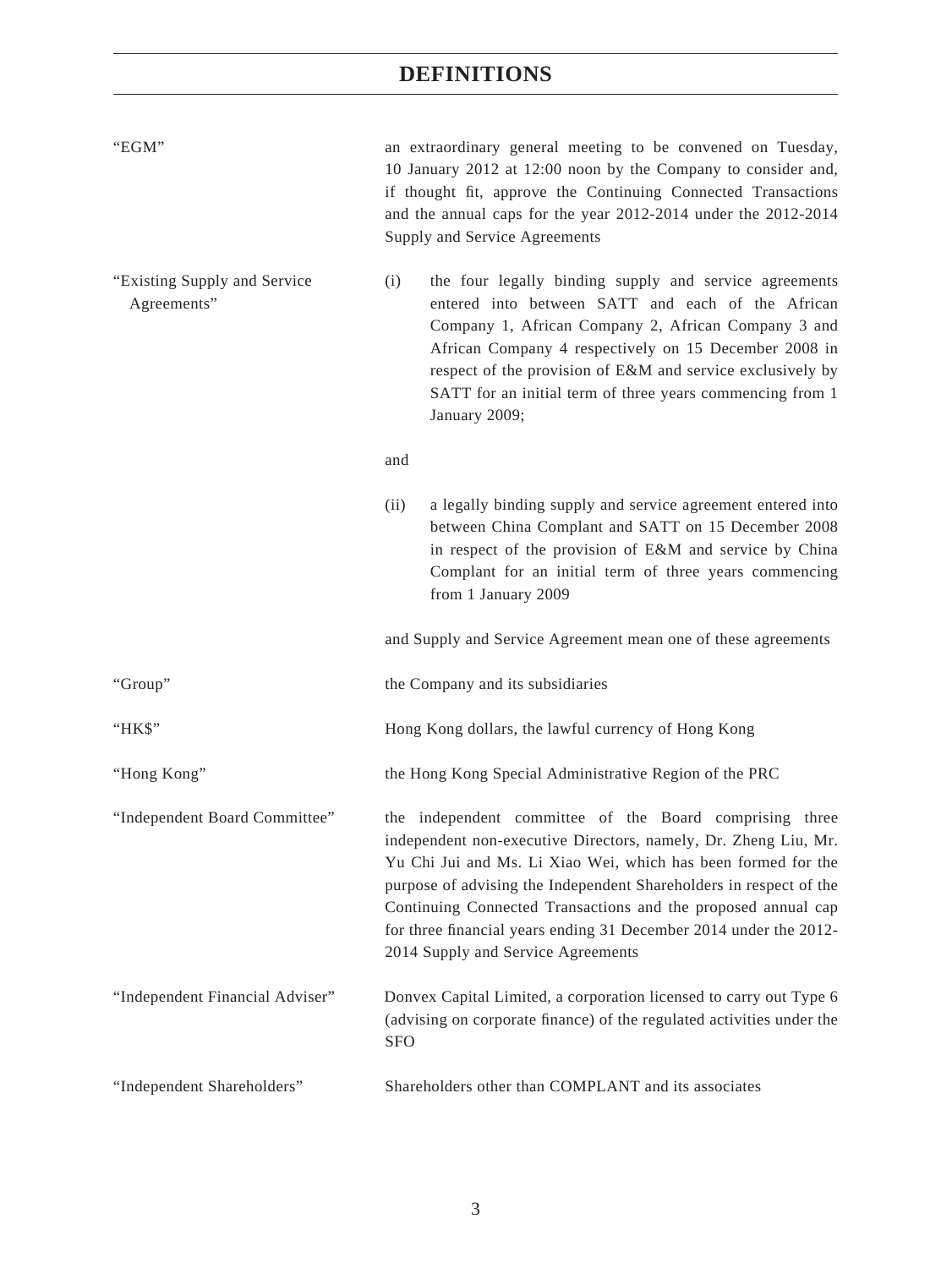| "Independent Third Party"   | a third party independent of the Company and connected persons<br>(as defined in the Listing Rules) of the Company                                                                  |
|-----------------------------|-------------------------------------------------------------------------------------------------------------------------------------------------------------------------------------|
| "Latest Practicable Date"   | 19 December 2011, being the latest practicable date prior to the<br>printing of this circular for the purpose of ascertaining certain<br>information for inclusion in this circular |
| "Listing Rules"             | The Rules Governing the Listing of Securities on the Stock<br>Exchange                                                                                                              |
| "PRC"                       | the People's Republic of China                                                                                                                                                      |
| "RMB"                       | Renminbi, the lawful currency of the PRC                                                                                                                                            |
| "SATT"                      | Sino-Africa Technology & Trading Limited (中非技術貿易有限<br>公司), a company incorporated in BVI with limited liability and is<br>a wholly-owned subsidiary of the Company                  |
| "SFC"                       | Securities and Futures Commission of Hong Kong                                                                                                                                      |
| "SFO"                       | Securities and Future Ordinance Chapter 571 of the Laws of Hong<br>Kong as amended and supplemented from time to time                                                               |
| "Share $(s)$ "              | the ordinary share(s) of $HK$0.10$ each in the capital of the<br>Company                                                                                                            |
| "Shareholder(s)"            | $holder(s)$ of the Share $(s)$                                                                                                                                                      |
| "Stock Exchange"            | The Stock Exchange of Hong Kong Limited                                                                                                                                             |
| "Substantial Shareholder(s) | substantial shareholder(s) of the Company, having the meanings<br>ascribed to it in the Listing Rules                                                                               |
| "US\$"                      | United States dollars, the lawful currency of the United States of<br>America                                                                                                       |
| "Zheng Da"                  | Zheng Da Investments Limited (正達投資有限公司), a company<br>incorporated under the law of BVI with limited liability and is 65%<br>owned by the Company                                   |
| $``\%"$                     | Percentage                                                                                                                                                                          |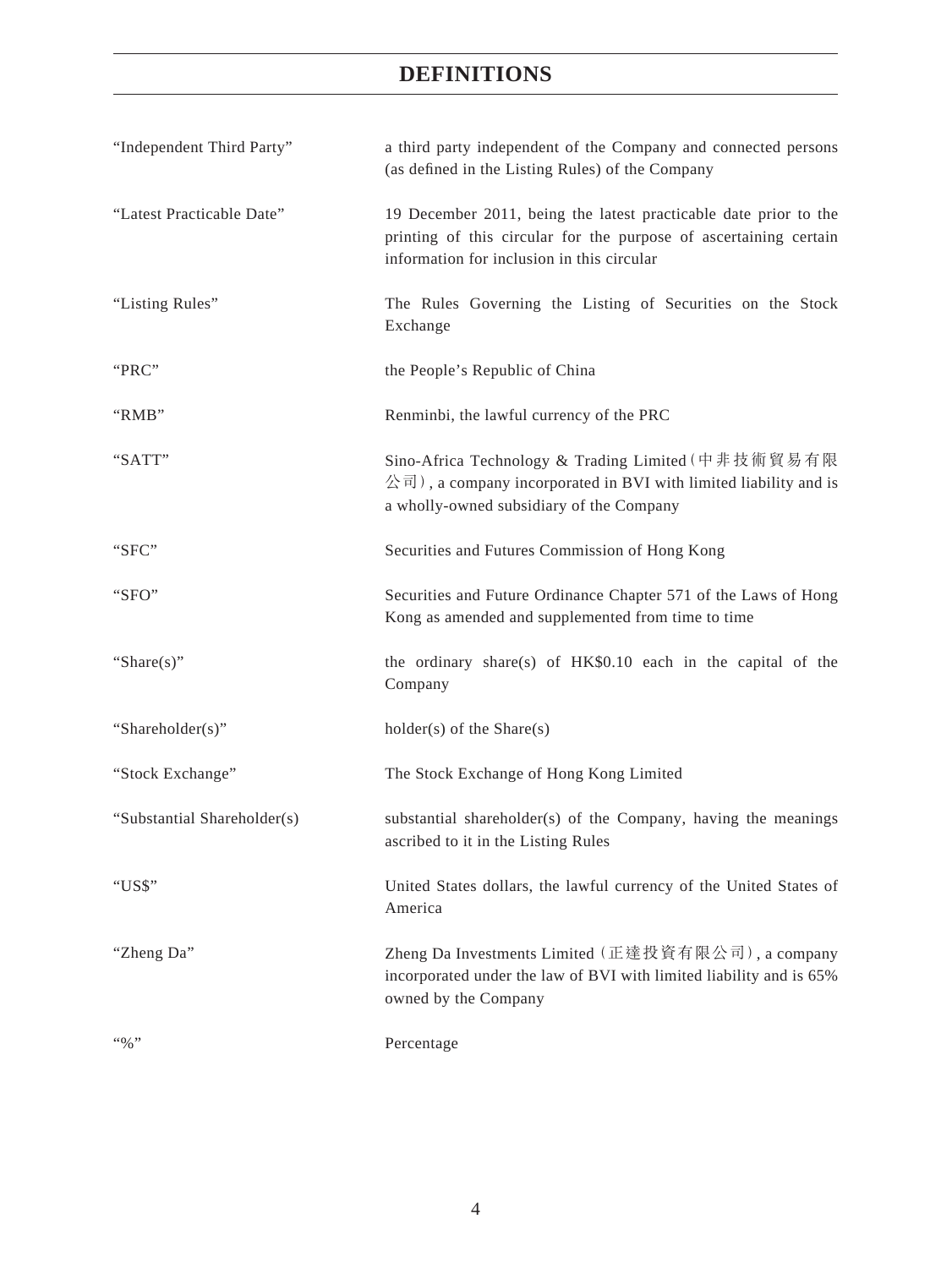# **LETTER FROM THE BOARD**

# **HUA LIEN INTERNATIONAL (HOLDING) COMPANY LIMITED**

**華聯國際(控股)有限公司**\*

*(Incorporated in the Cayman Islands with limited liability)*

**(Stock Code: 969)**

*Executive directors:* Mr. Han Hong Mr. Xiao Longlong Mr. Hu Yebi

*Independent non-executive directors:* Dr. Zheng Liu Mr. Yu Chi Jui Ms. Li Xiao Wei

*Principal place of business in Hong Kong:* Unit 2513A 25th Floor 113 Argyle Street Mongkok Kowloon Hong Kong

*Registered offi ce:* P.O. Box 309 Ugland House South Church Street George Town Grand Cayman Cayman Islands British West Indies

21 December 2011

*To the Shareholders*

Dear Sir or Madam,

# **RENEWAL OF CONTINUING CONNECTED TRANSACTIONS IN RELATION TO 2012-2014 SUPPLY AND SERVICE AGREEMENTS AND NOTICE OF EXTRAORDINARY GENERAL MEETING**

## **INTRODUCTION**

Reference is made to the announcement of the Company dated 5 December 2011. The purpose of this circular is to provide the Independent Shareholders, among other things, (1) the information regarding the Continuing Connected Transactions under 2012-2014 Supply and Service Agreements; (2) the

*\* For identifi cation purpose only*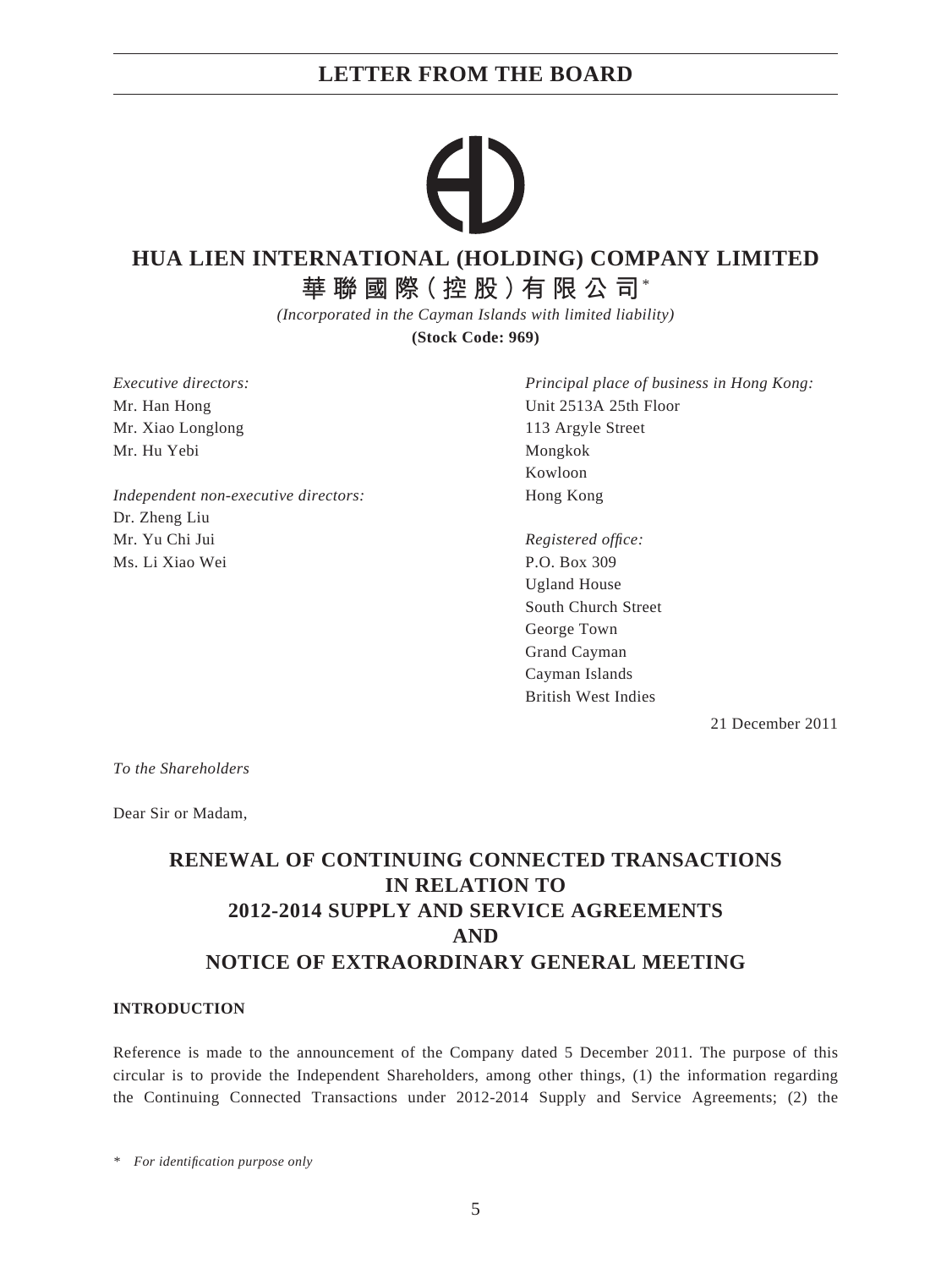# **LETTER FROM THE BOARD**

advice of the Independent Financial Adviser on the terms of the Continuing Connected Transactions; (3) the recommendations of the Independent Board Committee on the terms of the Continuing Connected Transactions; and (4) the notice of the EGM.

### **I. THE 2012-2014 SUPPLY AND SERVICES AGREEMENTS**

### **1. Background**

Reference is made to the announcement of the Company dated 16 December 2008 and the circular dated 23 January 2009 in relation to, among other things, the continuing connected transactions of the Company contemplated under (1) the Existing Supply and Service Agreements between SATT and African Companies and (2) the Existing Supply and Service Agreements between SATT and China Complant. At the extraordinary general meeting of the Company held on 20 February 2009, the Independent Shareholders approved, among other things, the above mentioned continuing connected transactions contemplated under the Existing Supply and Service agreement between SATT and African Companies and the Existing Supply and Service Agreement between SATT and China Complaint and their respective annual caps for the three financial years ending 31 December 2011.

Due to successive expansion of the business scale, the Company estimates that the existing annual caps for the year ending 31 December 2010 and 31 December 2011 will not be sufficient to satisfy the operational needs. Accordingly the Directors recommend that the existing annual caps in respect of Existing Supply and Services Agreements for the year ending 31 December 2010 and 31 December 2011 be increased with the terms and conditions of the Existing Supply and Service Agreements remaining effective and unchanged. All the resolutions set out in the notice of extraordinary general meeting of the Company set out in the circular dated 22 November 2010 were duly passed by way of poll at the extraordinary general meeting of the Company held 8 December 2010. The resolutions passed including among others the approval of the existing annual caps in respect of Existing Supply and Services Agreements for the year ending 31 December 2010 and 31 December 2011 to be increased.

The Approved Annual Caps for the Existing Supply and Service Agreement previously set for three years ending 31 December 2011 will expire on 31 December 2011 and in view of the transactions will continue on a recurring basis, SATT had entered into the 2012-2014 Supply and Service Agreement in accordance to Rule 14A.35(1) of the Listing Rules.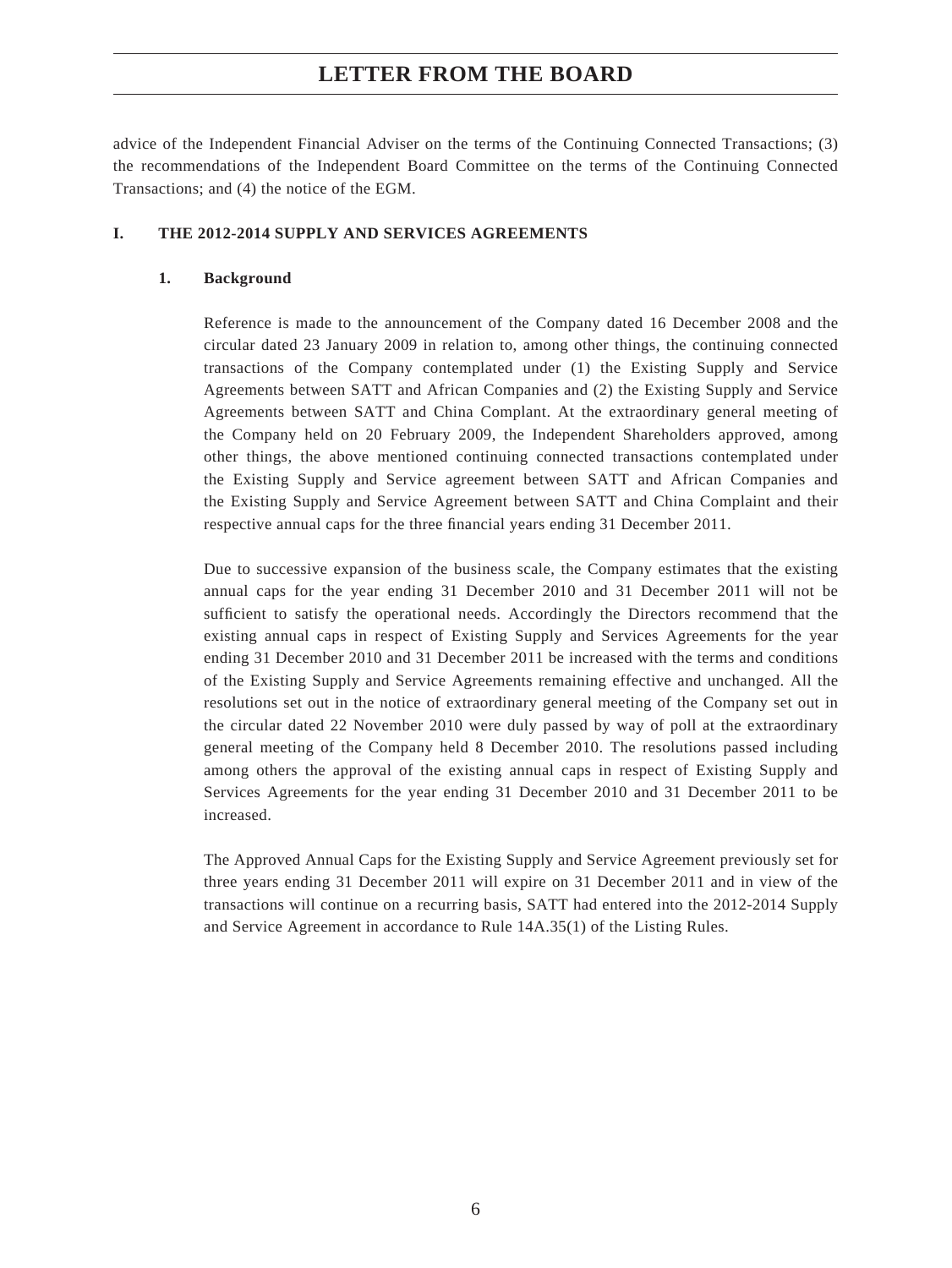## **2. The 2012-2014 Supply and Services Agreements Between SATT and African Companies as well as Zheng Da**

SATT had entered into the exclusive 2012-2014 New Supply Agreements each of the African Company 1, African Company 2, African Company 3 and African Company 4 as well as Zheng Da (Zheng Da will assign this agreement to Benin PC once Benin PC is later incorporated) respectively, pursuant to which, each of them has agreed to order E&M and service exclusively from SATT for an initial term of three years commencing from 1 January 2012 in accordance with the following terms and conditions:

| Date                  | 5 December 2011                                                                                                                                                                                                                                                                                                                                        |  |  |
|-----------------------|--------------------------------------------------------------------------------------------------------------------------------------------------------------------------------------------------------------------------------------------------------------------------------------------------------------------------------------------------------|--|--|
| Parties               | SATT; and African Company 1                                                                                                                                                                                                                                                                                                                            |  |  |
|                       | SATT; and African Company 2                                                                                                                                                                                                                                                                                                                            |  |  |
|                       | SATT; and African Company 3                                                                                                                                                                                                                                                                                                                            |  |  |
|                       | SATT; and African Company 4                                                                                                                                                                                                                                                                                                                            |  |  |
|                       | SATT; and Zheng Da                                                                                                                                                                                                                                                                                                                                     |  |  |
| Terms:                | Three years from 1 January 2012                                                                                                                                                                                                                                                                                                                        |  |  |
| Conditions precedent: | These agreements are all subject to and conditional upon the<br>approval by the Independent Shareholders at the EGM to be<br>held in accordance with the requirements under the Listing<br>Rules.                                                                                                                                                      |  |  |
|                       | The agreement with Zheng Da is further subject to and<br>conditional upon China-Africa Xin Xing Investment<br>Limited (an independent shareholder of Zheng Da under<br>this agreement) having obtained the necessary consents<br>and completed the approval procedures for the transaction<br>contemplated by this agreement. If this condition is not |  |  |

satisfied or waived on or before 30 December 2011, the

agreement with Zheng Da shall lapse.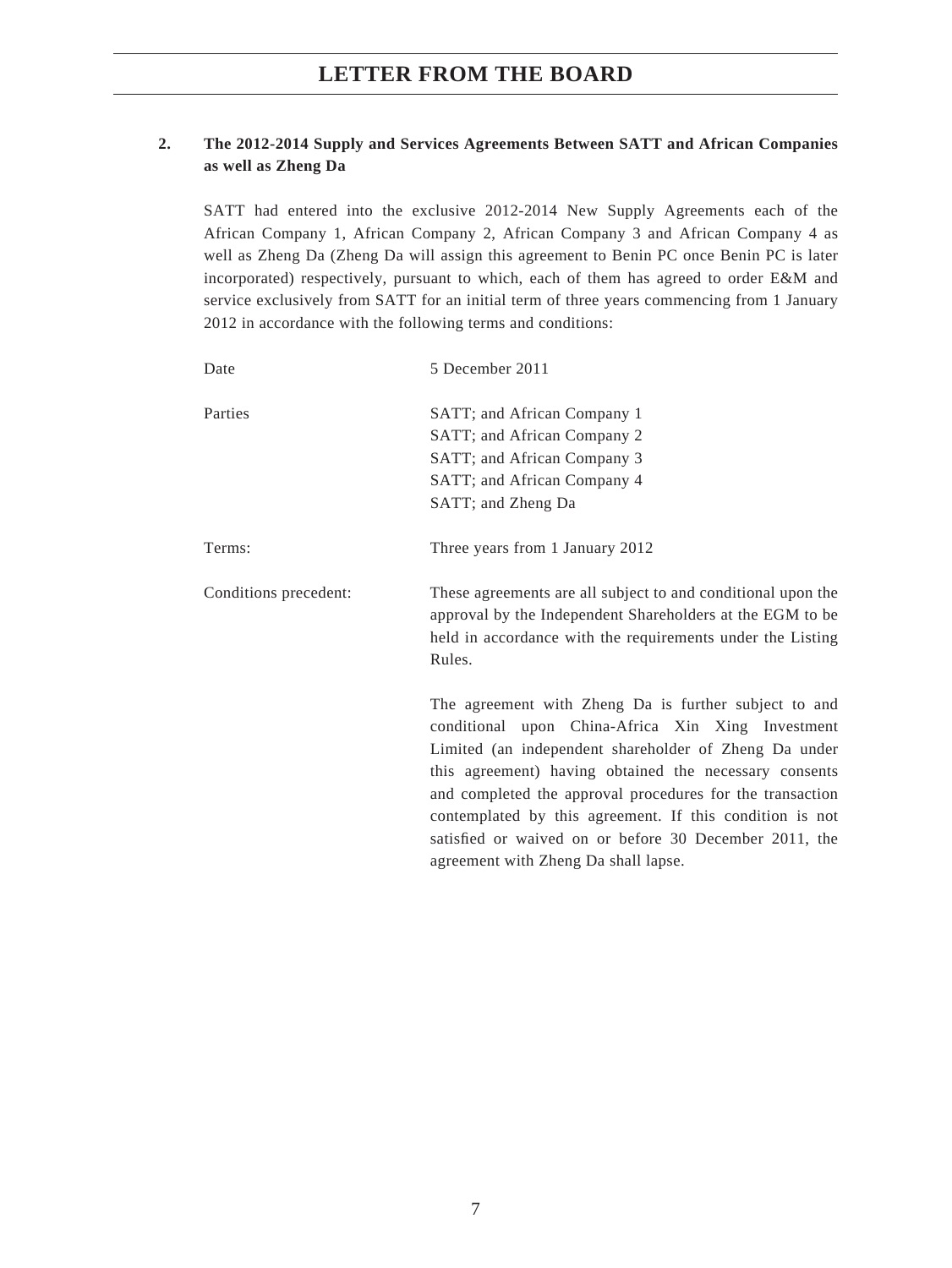## **LETTER FROM THE BOARD**

Nature of transactions: The 2012-2014 Supply and Service Agreements are master agreements which set out the principles upon which the supply of E&M and service by SATT to the African Company 1, African Company 2, African Company 3 and African Company 4 as well as Zheng Da are to be carried out.

> Pursuant to the 2012-2014 Supply and Service Agreements, SATT will enter into definitive agreements with each of the African Company 1, African Company 2, African Company 3 and African Company 4 as well as Zheng Da from time to time to provide for detailed terms of each single transaction in accordance with the principles set out in each of the 2012-2014 Supply and Service Agreements. Such detailed terms include but without limitation, prices, payment and settlement terms, quantities, qualities, delivery and inspection of products and other terms and conditions in relation to the provision of E&M and service required.

> SATT and each of the African Company 1, African Company 2, African Company 3 and African Company 4 as well as Zheng Da agree that such detailed terms shall be on normal commercial terms or, if there is no sufficient comparable transactions to judge whether they are on normal commercial terms, fair and reasonable to the Company. The terms offered to the African Company 1, African Company 2, African Company 3 and African Company 4 as well as Zheng Da shall be no less favourable to SATT than those offered by SATT to Independent Third Parties in the markets where each of the African Company 1, African Company 2, African Company 3 and African Company 4 as well as Zheng Da are located.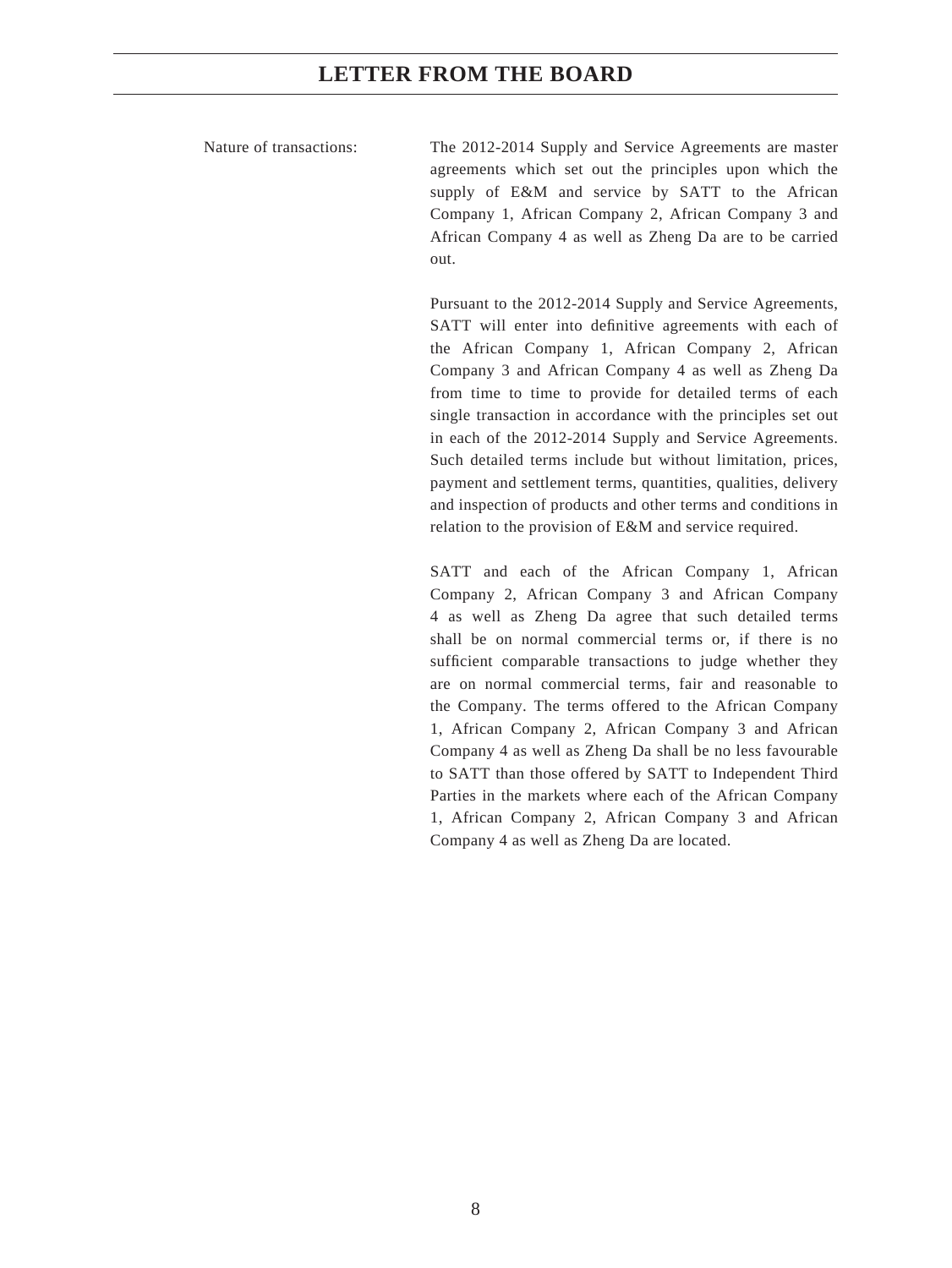## Scope of services: SATT will provide total procurement solution to African

### *Purchasing and supply management services*

Companies and Zheng Da of E&M and service.

International trade department of SATT currently with a team of 19 persons will handle the order consolidation of orders for E&M from four African Companies and Zheng Da for carrying out bulk purchase, negotiation with suppliers for price, quality, time, mode and place of delivery, quality control and inspection in the PRC supplier's factory and African Countries as well as the delivery planning in way of route planning, packing requirements and minimum delivery cost planning.

#### *Purchase execution and overseas shipment*

As explained in section of "Reasons for and benefits of continuation of existing connected transactions with China Complant under 2012-2014 Supply and Service Agreement", SATT will rely on China Complant to execute purchase contracts with its selected suppliers for orders of E&M supplying to African Companies and Zheng Da and handle the shipment to African Companies and Zheng Da after the delivery by suppliers to specified PRC ports.

### *Technical consulting, training and repairing services*

Technical service department of SATT currently with a team of 10 persons, four of them are specialist in sugar engineering, will provide all kinds of technical consulting services in area of sugar cane/cassava plantation, sugar/ sweetener or ethanol and other related production and they will also provide on-site training for complete plant project implementation and some repairing services to African Companies and Zheng Da.

### *Administrative and accounting services*

Administration department of SATT currently with a team of 5 persons and accounting department of SATT currently with a team of 9 persons will assist the international trade department of SATT to provide the trade related backup services to African Companies and Zheng Da, like invoicing, international trade documents preparation and other appropriate market intelligence supports.

Basis of consideration: The consideration in respect of the supplies is determined by reference to the market prices of similar E&M and service required.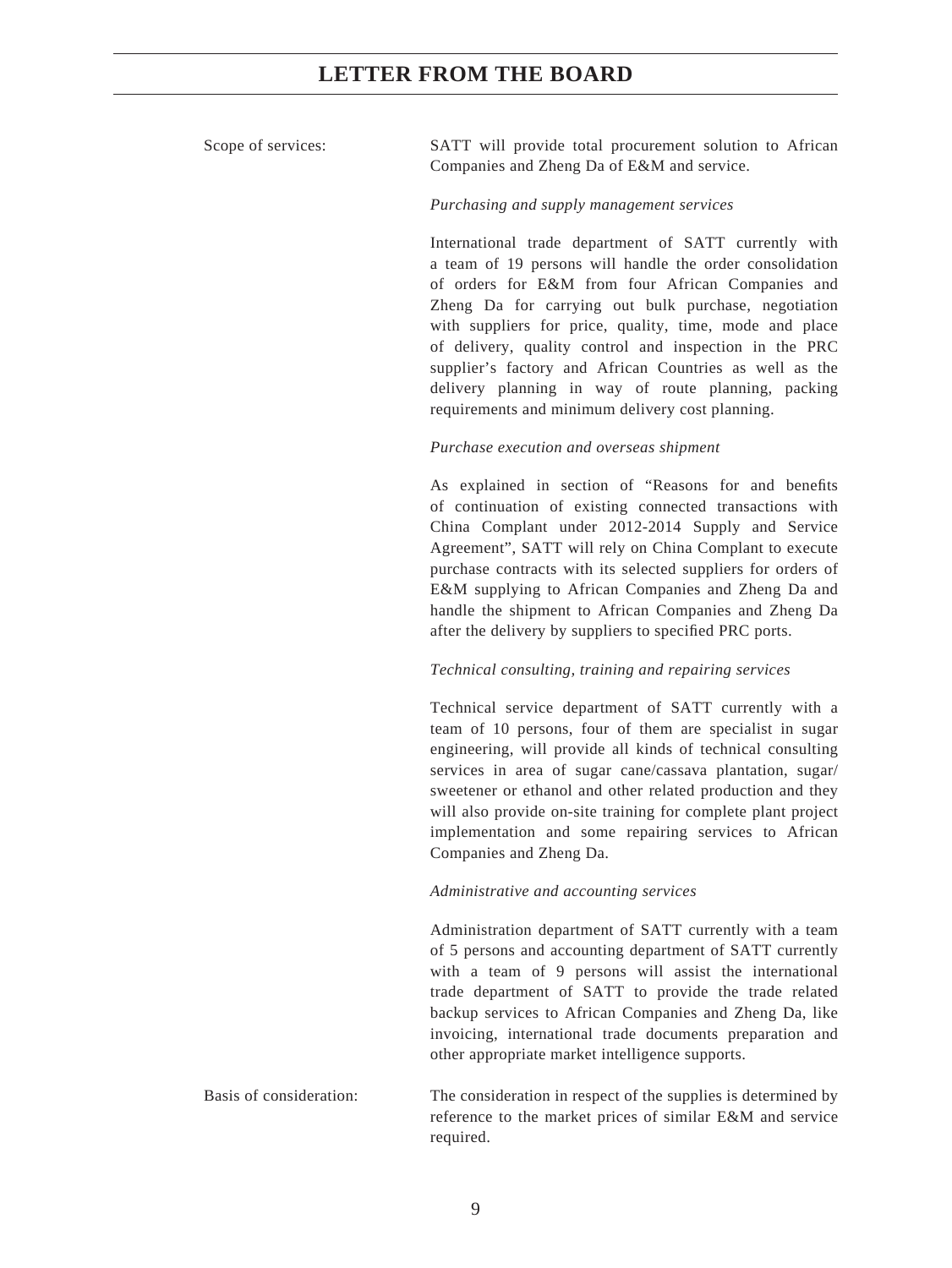## **LETTER FROM THE BOARD**

The Directors (including independent non-executive Directors), are of the view that the terms of the transactions contemplated under the 2012-2014 Supply and Service Agreements are on normal commercial terms, in the ordinary and usual course of business of the Company, fair and reasonable and in the interests of the Company and its Shareholders as a whole.

#### **The 2012-2014 Proposed Annual Caps with African Companies and Zheng Da**

Set out below is a summary of the historical transactions amounts between SATT and African Companies, the Approved Annual Caps for the three years ending 31 December 2011 and the 2012-2014 Proposed Annual Caps in respect of the 2012-2014 Supply and Service Agreements with African Companies and Zheng Da for the three years ending 31 December 2014.

| Historical transactions amounts for the year/period ending |                                                       | Proposed Annual caps for the year ending             |                                                        |                                                         |                                                        |
|------------------------------------------------------------|-------------------------------------------------------|------------------------------------------------------|--------------------------------------------------------|---------------------------------------------------------|--------------------------------------------------------|
| <b>31 December 2009</b>                                    | 31 December 2010                                      | 30 June 2011                                         | 31 December 2012                                       | 31 December 2013                                        | 31 December 2014                                       |
| US\$19,784,000<br>(approximately)<br>HK\$154,317,000)      | US\$26,380,000<br>(approximately)<br>HK\$205,767,000) | US\$10,185,000<br>(approximately)<br>HK\$79,442,000) | U\$\$48,760,000<br>(approximately)<br>HK\$380,328,000) | U\$\$49,960,000<br>(approximately)<br>HK\$389,688,000)) | U\$\$29,560,000<br>(approximately)<br>HK\$230,568,000) |
|                                                            | Approved Annual caps for the year ending              |                                                      |                                                        |                                                         |                                                        |
| 31 December 2009                                           | 31 December 2010                                      | 31 December 2011                                     |                                                        |                                                         |                                                        |
| US\$21,899,000                                             | US\$26,931,000                                        | US\$32,560,000                                       |                                                        |                                                         |                                                        |
| (approximately)                                            | (approximately)                                       | (approximately)                                      |                                                        |                                                         |                                                        |
| HK\$170,812,000)                                           | HK\$210,062,000)                                      | HK\$253,968,000)                                     |                                                        |                                                         |                                                        |

The 2012-2014 Proposed Annual Caps with African Companies and Zheng Da are determined with reference to a number of factors, including (i) the historical figures for the two years ended 31 December 2010 and for the six months ended 30 June 2011; (ii) the forecasted new ad-hoc orders from the African Company 1 of approximately US\$10 million for the year ending 31 December 2012 and of another approximately US\$10 million for the year ending 31 December 2013 for the large scale repairing and upgrading on its sugar production facilities when the new lease term of this sugar complex begins next year; and (iii) the forecasted increase in new ad-hoc orders from Zheng Da of approximately US\$13 million for year ending 31 December 2012 and of approximately US\$14 million for the year ending 31 December 2013 for the construction of the new ethanol biofuel plant in Benin. The 2014 proposed annual caps is lower than the proposed caps for 2012 and 2013 because the forecasted decrease in ad-hoc orders of approximately US\$24 million resulting from the large-scale repairing and upgrading of African Company 1 and the construction of new ethanol biofuel plant of Zheng Da will have finished by 2013 but such decrease will partly offset by increase in yearly recurring order of consumables of approximately US\$4 million from Zheng Da when the ethanol biofuel plant begins its full-scale production in 2014.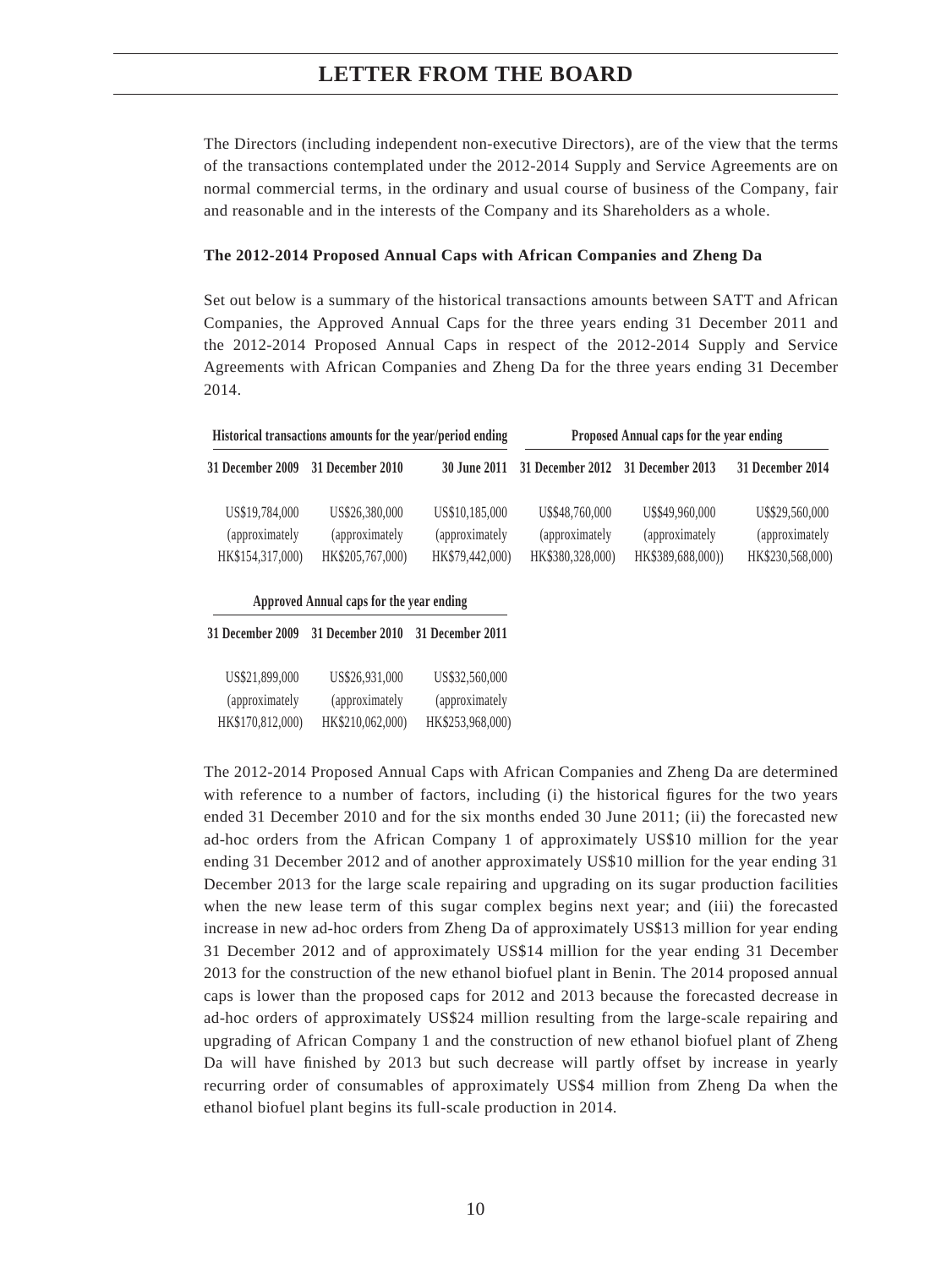On the above basis, the Directors (including the independent non-executive Directors), are of the view that the 2012-2014 Proposed Annual Caps are fair and reasonable and in the interests of the Company and its Shareholders as a whole.

## Reasons for and benefits of continuation of existing connected transactions with African **Companies and new Continuing Connected Transactions with Zheng Da under 2012- 2014 Supply and Service Agreements**

Due to the historical connection and long-term cooperation relationship between the Group and African Companies, the Directors (including the independent non-executive Directors) considers that the transactions will continue on a recurring basis and it is beneficial to continue the Continuing Connected Transactions by way of entering into the 2012-2014 Supply and Service Agreements with African Companies, as the transactions with African Companies will help to maintain existing business scale and generate satisfactory cash flow for operation of the Group. As at the Latest Practicable Date, African Companies are the only four customers of the SATT. While, the new Continuing Connected Transactions with Zheng Da will widen SATT's customer base and enable SATT to supply Zheng Da with the necessary E&M and service in reasonable time and quality enabling the construction of the ethanol biofuel project to be completed on schedule. The terms offered by SATT to the African Companies and Zheng Da under the 2012-2014 Supply and Service Agreements will still be no less favourable to SATT than those offered by SATT to independent third parties in countries where African Companies and Zheng Da are located. This term has been or will continue to ensure the transactions between SATT and African Companies as well as future transactions with Zheng Da to be carried on normal commercial terms in such a way that African Companies and Zheng Da will compare the quotation from their local African or other oversea suppliers and they will only purchase through SATT when they determine the supply of E&M from SATT is at price similar to their independent suppliers whereas SATT will only provide E&M to African Companies or Zheng Da if their price is similar to the price SATT can alternatively sell to other customers (if any) in African Countries. Even SATT presently does not have other customers in African Countries but the final transaction prices between SATT and African Companies are both referring to quoted prices from local independent suppliers and adjust them with factors like bulk purchase, order in advance and difference in quality and the final transaction prices are similar to local supply prices and therefore this terms has been and will continue to govern the transactions between SATT and African Companies to be carried on normal commercial terms. As the selling prices of those E&M and service to African Companies are much higher than that in the PRC market due to limitation in supply there, the 2012-2014 Supply and Service Agreement will enable SATT to continue to achieve an "arbitrage" profit by selling the E&M and service at higher price to African Companies while African Companies and Zheng Da obtain their stable, adequate and quality supply at prices similar to their other independent suppliers.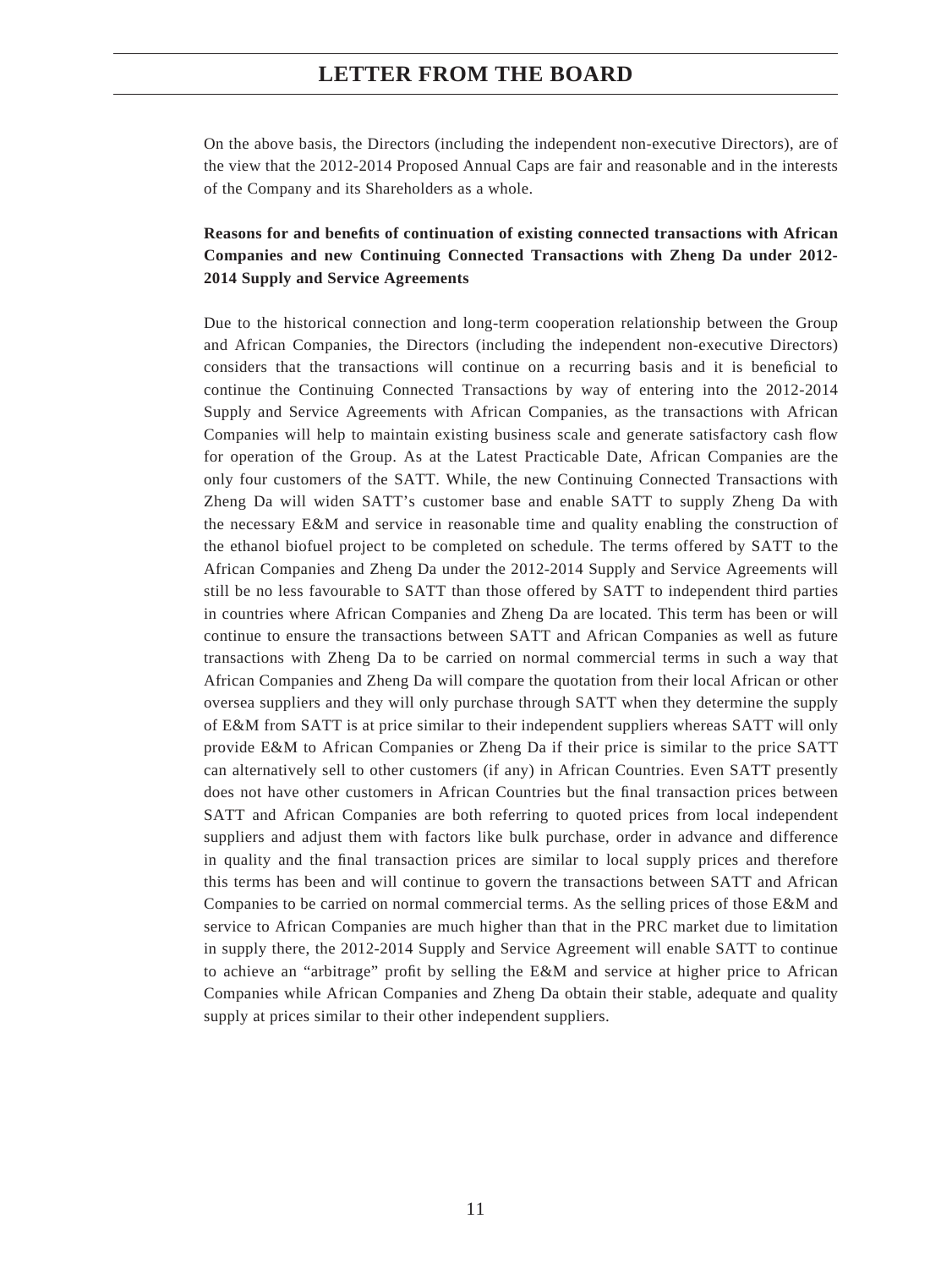# **LETTER FROM THE BOARD**

The Directors (including the independent non-executive Directors) are of the view that (i) all the above Continuing Connected Transactions are and will continue to be agreed on an arm's length basis with terms that are fair and reasonable to the Company and conducted in the ordinary and usual course of business under normal commercial terms (or better to the Group) or on terms not less favorable than those offered to Independent Third Parties under comparable market conditions, and (ii) are fair and reasonable and in the interests of the Company and the Shareholders as a whole.

### **3. The 2012-2014 Supply and Services Agreement Between SATT and China Complant**

SATT had also entered into 2012-2014 supply and service agreement with China Complant, pursuant to which, China Complant has agreed to supply E&M and service to SATT so as to enable SATT to provide the same to African Company 1, African Company 2, African Company 3 and African Company 4 as well as Zheng Da and other independent customers for an initial term of three years commencing from 1 January 2012. However, SATT is not obliged to source E&M and service exclusively from China Complant. SATT shall source E&M and service from China Complant only if (i) SATT and the African Companies as well as Zheng Da have entered into definitive agreement in respect of the supply of materials and services; (ii) the relevant E&M and service have to be sourced from the PRC; and (iii) China Complant is able to supply the relevant E&M and service to SATT within reasonable time in accordance with the supply and service agreement between SATT and China Complant.

The major terms and conditions of the Supply and Service Agreement are set out as below:

| Date                  | 5 December 2011                                                                                                                                                                            |
|-----------------------|--------------------------------------------------------------------------------------------------------------------------------------------------------------------------------------------|
| Parties               | China Complant and SATT                                                                                                                                                                    |
| Terms:                | Three years from 1 January 2012                                                                                                                                                            |
| Conditions precedent: | This agreement is subject to and conditional upon the<br>approval by the Independent Shareholders at the EGM to be.<br>held in accordance with the requirements under the Listing<br>Rules |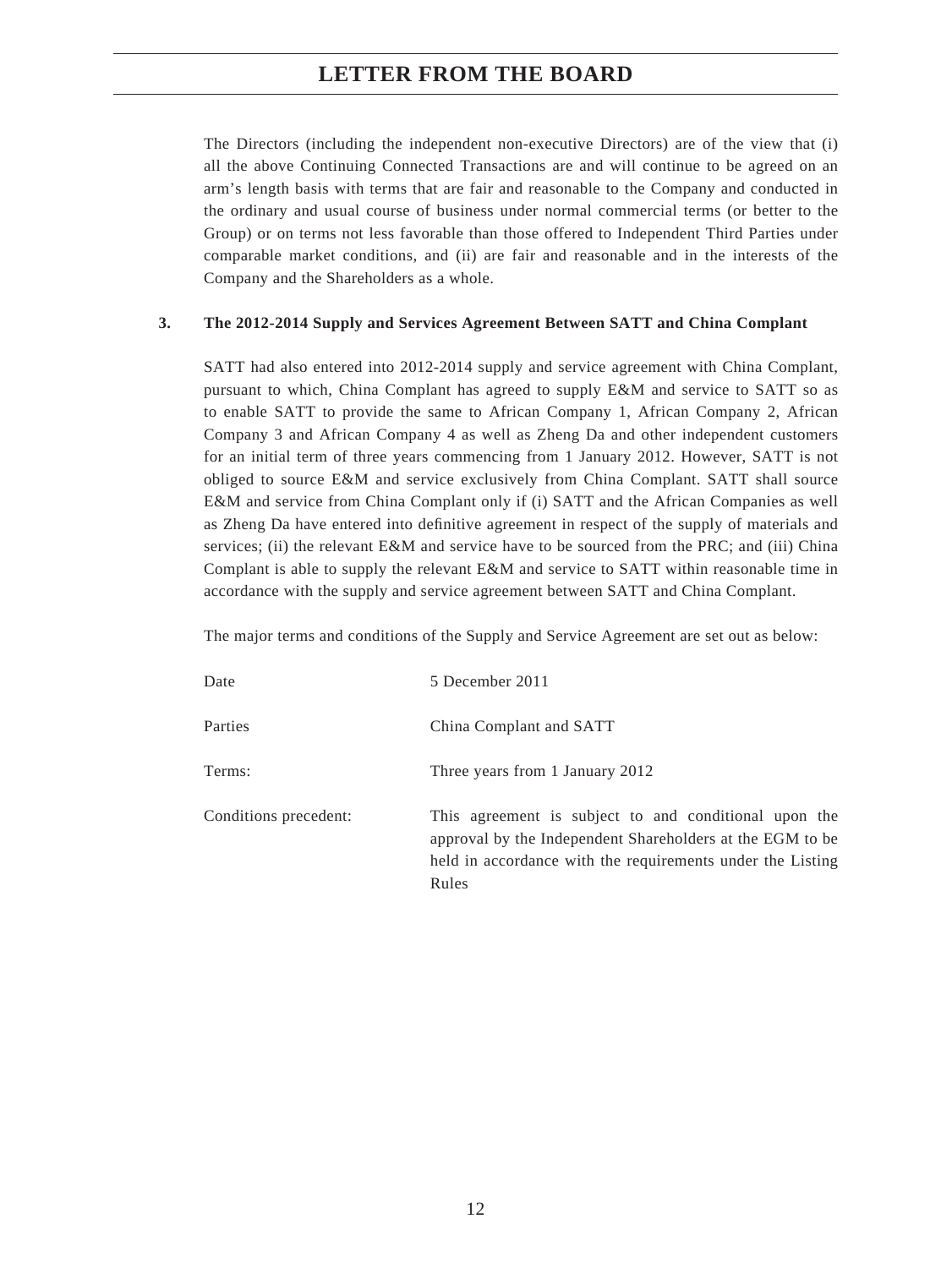# **LETTER FROM THE BOARD**

| Nature of transactions: | The 2012-2014 Supply and Service Agreement with<br>China Complant is the master agreement which set out the<br>principles upon which the supply of E&M and service by<br>China Complant to SATT are to be carried out.                                                                                                                                                                                                                                                                                                                                                                  |  |  |
|-------------------------|-----------------------------------------------------------------------------------------------------------------------------------------------------------------------------------------------------------------------------------------------------------------------------------------------------------------------------------------------------------------------------------------------------------------------------------------------------------------------------------------------------------------------------------------------------------------------------------------|--|--|
|                         | Pursuant to the 2012-2014 Supply and Service Agreement<br>with China Complant, China Complant will enter into<br>definitive agreements with SATT from time to time to<br>provide for detailed terms of each single transaction in<br>accordance with the principles set out in the 2012-2014<br>Supply and Service agreement. Such detailed terms include<br>but without limitation, prices, payment and settlement terms,<br>quantities, qualities, delivery and inspection of products and<br>other terms and conditions in relation to the provision of<br>E&M and service required. |  |  |
|                         | China Complant and SATT agree that such detailed terms<br>shall be on normal commercial terms or, if there are no<br>sufficient comparable transactions to judge whether they<br>are on normal commercial terms, fair and reasonable to<br>the Company. The terms offered to SATT shall be no less<br>favourable to SATT than those offered by China Complant<br>to Independent Third Parties in the markets where SATT is<br>located.                                                                                                                                                  |  |  |
| Basis of consideration: | The consideration in respect of the supplies is determined by<br>reference to the market prices of similar E&M and service<br>required.                                                                                                                                                                                                                                                                                                                                                                                                                                                 |  |  |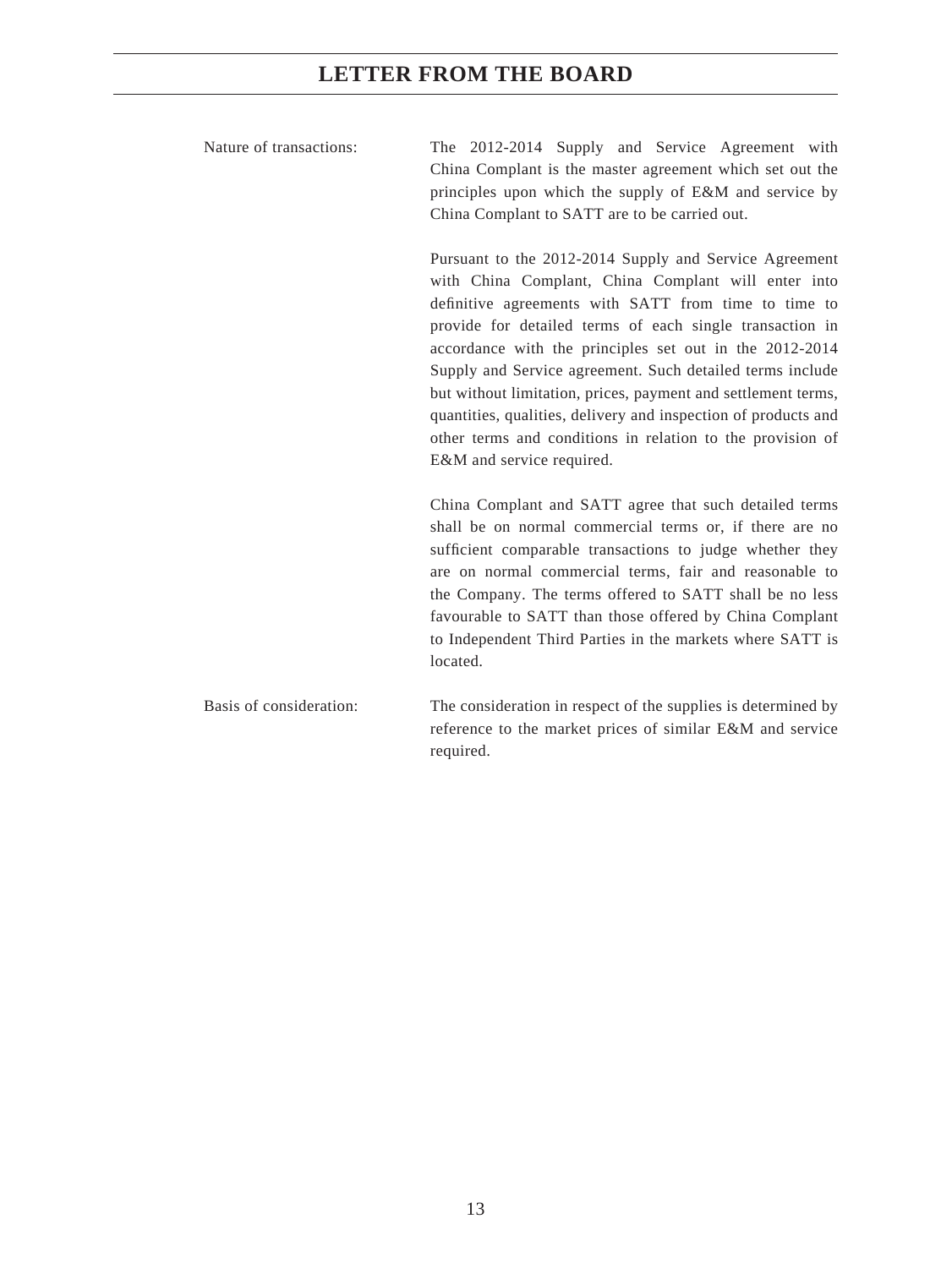#### **The 2012-2014 Proposed Annual Caps with China Complant**

Set out below is a summary of the historical transactions amounts between SATT and China Complant, the Approved Annual Caps for the three years ending 31 December 2011 and the Proposed Annual Caps in respect of the 2012-2014 Supply and Service Agreement with China Complant for the three years ending 31 December 2014.

| Historical transactions amounts for the year/period ending |                                                      | Proposed Annual caps for the year ending           |                                                      |                                                      |                                                      |
|------------------------------------------------------------|------------------------------------------------------|----------------------------------------------------|------------------------------------------------------|------------------------------------------------------|------------------------------------------------------|
| <b>31 December 2009</b>                                    | 31 December 2010                                     |                                                    | 30 June 2011 31 December 2012 31 December 2013       |                                                      | 31 December 2014                                     |
| US\$8,381,000<br>(approximately<br>HK\$65,372,000)         | US\$14,533,000<br>(approximately<br>HK\$113,360,000) | US\$5,013,000<br>(approximately<br>HK\$39,100,000) | US\$35,550,000<br>(approximately<br>HK\$277,290,000) | US\$36,550,000<br>(approximately<br>HK\$285,090,000) | US\$19,550,000<br>(approximately<br>HK\$152,490,000) |

**Approved Annual caps for the year ending**

**31 December 2009 31 December 2010 31 December 2011**

| US\$13,140,000   | US\$16,722,000   | US\$22,048,000   |
|------------------|------------------|------------------|
| (approximately)  | (approximately)  | (approximately)  |
| HK\$102,492,000) | HK\$130,432,000) | HK\$171,974,000) |

The 2012-2014 Proposed Annual Caps with China Complant is determined with reference to a number of factors, including (i) the historical figures for the two years ended 31 December 2010 and for the six months ended 30 June 2011; (ii) the 2012-2014 Proposed Annual Caps between SATT and the African Companies as well as Zheng Da; (iii) the average normal historical gross profit margin that will be earned by SATT on yearly recurring orders (the latest figure of the gross margin as shown by the latest published unaudited interim financial statements for the six months ended 30 June 2011 of the Group was approximately 49%); and (iv) the forecasted gross margin that will be earned by SATT on ad-hoc orders of E&M and service for the large-scale repairing and upgrading project of African Company 1 and for the construction of new ethanol biofuel plant in Benin by Zheng Da (the gross profi t margin on those ad-hoc orders is estimated to be approximately 20%).

The increase in proposed caps with China Complant for the year ending 31 December 2012 and 2013 is explained by the increase of forecasted purchase from China Complant of approximately US\$8 million for each of year ending 31 December 2012 and 2013 to meet adhoc orders from African Company 1 for its large-scale repairing and upgrading for 2012 and 2013 and the approximately US\$11 million and US\$12 million increase in forecasted purchase from China Complant for 2012 and 2013 respectively to meets ad-hoc orders from Zheng Da for its construction of new ethanol biofuel plant in Benin. The decrease in 2014 proposed caps with China Complant comparing with that of 2012 and 2013 is due the forecasted decrease in ad-hoc orders of approximately US\$20 million from African Company 1 and Zheng Da when the large-scale repairing and upgrading of African Company 1 and the construction work for new ethanol biofuel plant will have completed by 2013 and such decrease will partly offset by the increase in recurring order of consumables of approximately US\$3 million when the new ethanol biofuel plant of Zheng Da begins full-scale production in 2014.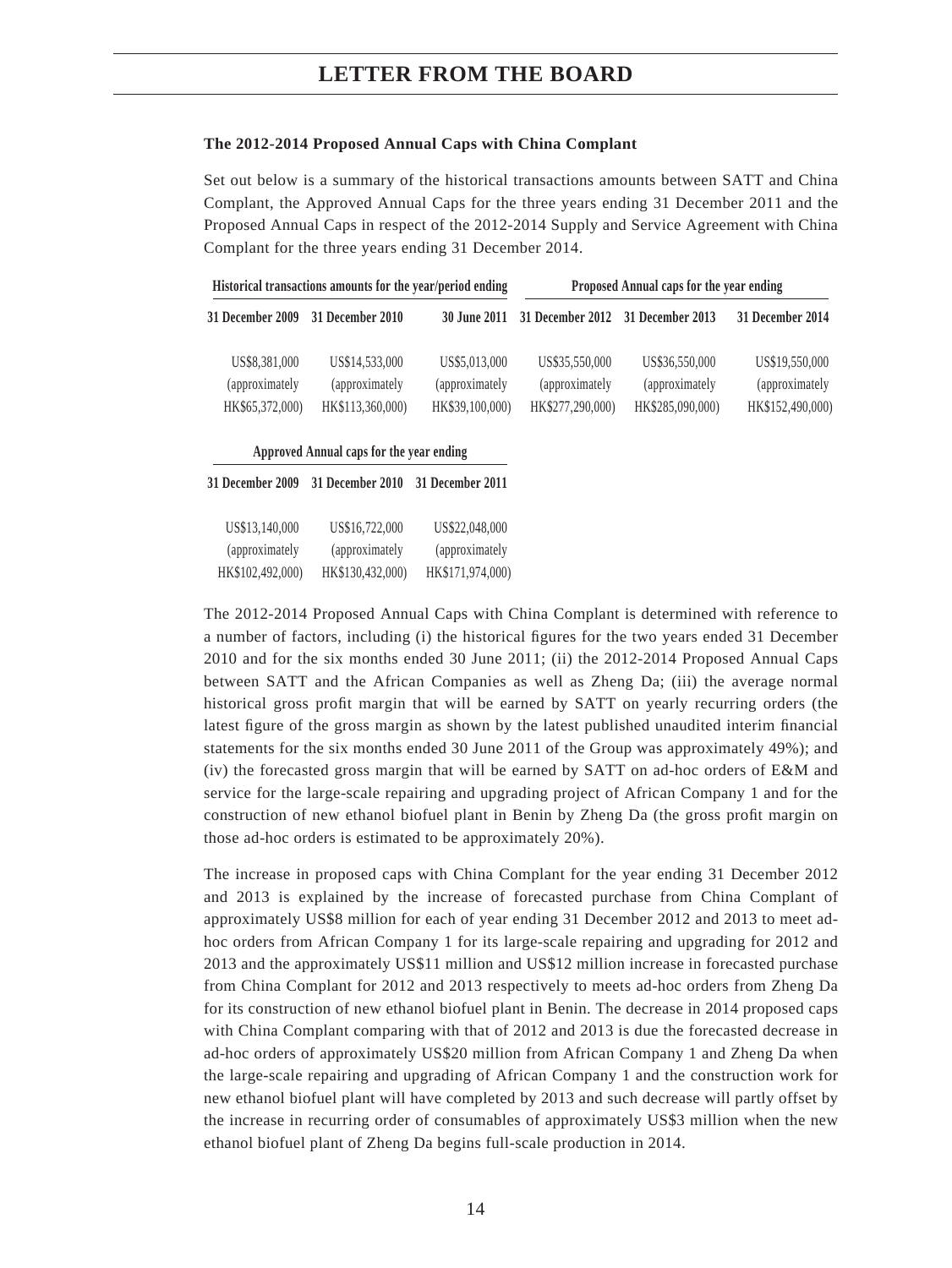In light of the above, the Directors (including the independent non-executive Directors) are of the view that the above 2012-2014 Proposed Annual Caps are fair and reasonable and in the interests of the Company and its Shareholders as a whole.

## **Reasons for and benefi ts of continuation of existing connected transactions with China Complant under 2012-2014 Supply and Service Agreement**

China Complant has been supplying, among other things, E&M and service to SATT for its supply in turn to African Companies since 1 January 2009. China Complant has been and is currently the supplier of all items of SATT, except for the automobiles that China Complant is not an authorized automobile dealer under Ministry of Commerce to carry out automobiles sale in the PRC. The Chinese automobiles sourcing will be under cash purchase directly between SATT and authorized automobile dealers which will directly arrange the automobiles from China to African Companies, however, this kind of direct purchase only represented approximately 2.4%, 6.3% and 3.5% of the total purchase respectively for the years ended 31 December 2009, 2010 and for the six months ended 30 June 2011. Although the Group is at liberty to purchase similar items from other independent suppliers, it has decided to continue the purchase from China Complant under 2012-2014 Supply and Services Agreement with China Complant as China Complant has offered a competitive price and has been able to consistently meet the Group's requirement in terms of quality of order execution and logistic supports. SATT will continue to provide the full range of value added services of purchasing and supply management to African Companies and to Zheng Da next year, in way of, among others, consolidation of purchase orders from different African Companies as well as Zheng Da, selection of appropriate suppliers in term of quality and production capacity, negotiation with suppliers for bulk purchase discount and appropriate delivery schedule as well as on-site quality inspection in the PRC and African Countries. But in consideration of (i) tax planning; (ii) credit standing, long history and expertise that enable China Complant to obtain the best trading terms for supply to SATT and (iii) China Complant with its own leading international freight forwarder can guarantee SATT's shipment to African Companies all the year round, SATT therefore does not set up a permanent business establishment in China to conduct direct purchasing and exporting activities and SATT needs to continue current practice under 2012- 2014 Supply and Service Agreement to rely on China Complant to provide SATT with the necessary purchasing support by executing the purchase orders of SATT with its selected suppliers and exporting those E&M to African Companies and Zheng Da in accordance to shipment instructions from SATT. The 2012-2014 Supply and Service Agreement will continue to govern the trading terms offered by China Complant to SATT shall be no less favourable to SATT than those offered by China Complant to other Independent Third Parties and will make sure the transactions between SATT and China Complant to be on normal commercial terms in way that China Complant will supply E&M and service to SATT at price no higher than it obtained from its independent suppliers (the reason is that PRC market is transparent and competitive, China Complant can only sell at its purchase price if the same items go to other customers because the other independent customers can go directly with the suppliers to transact at similar purchase price of China Complant) and the export freight charged by China Complant to SATT is no higher than it will charge to other independent customers. Overall, the 2012-2014 Supply and Service Agreement will govern that China Complant will only achieve a thin profit mainly in area of exporting service extended to SATT and the 2012-2014 Supply and Service Agreement with China Complant will be beneficial to SATT.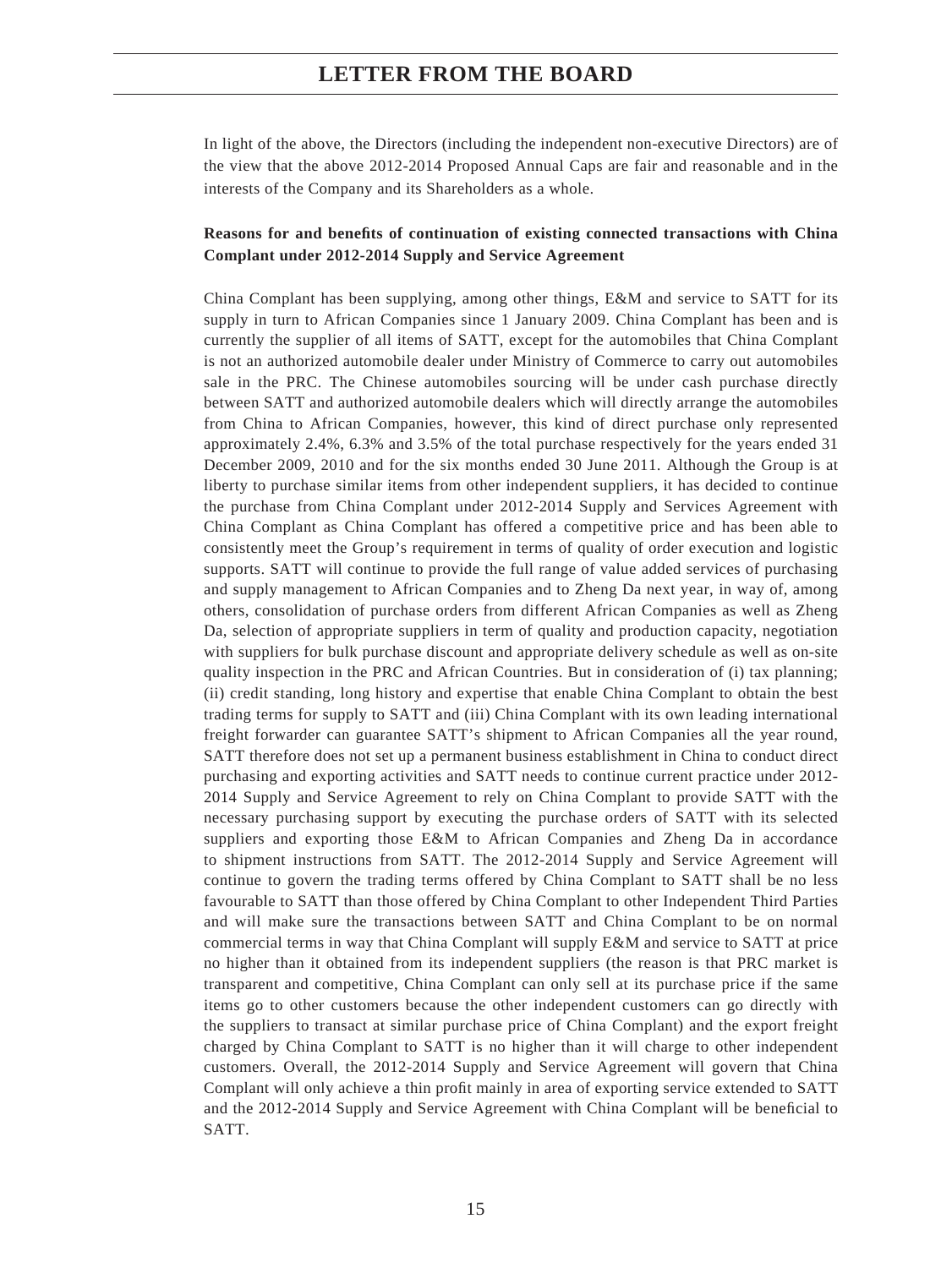All the existing continuing connected transactions and transactions under 2012-2014 Supply and Service Agreement with China Complant are and will continue to be agreed on an arm's length basis with terms that are fair and reasonable to the Company and conducted in the ordinary and usual course of business under normal commercial terms (or better to the Group) or on terms not less favorable than those obtained from Independent Third Parties under comparable market conditions, and are fair and reasonable and in the interests of the Company and the Shareholders as a whole, and that the 2012-2014 Proposed Annual Caps are fair and reasonable. Therefore, the Directors (including the independent non-executive Directors) consider that it is beneficial to continue the Continuing Connected Transactions by way of entering into the 2012-2014 Supply and Service Agreement with China Complant.

## **II. INFORMATION ON THE PARTIES**

## **1. Information on the Group**

The Group is principally engaged in provision of supporting services to sweetener and ethanol business.

## **2. Information on China Complant**

China National Complete Plant Import & Export Corporation (Group)(中國成套設備進 出口(集團)總公司), a state-owned company incorporated in the PRC, is a wholly-owned subsidiary of State Development & Investment Corp. (國家開發投資公司), and owns 70% equity interest in the COMPLANT. China Complant, one of the PRC central-government enterprises, is a comprehensive foreign trade conglomerate mainly engaging in import and export of complete plant and technology, general contracting, leasehold management and the relevant services.

## **3. Information on COMPLANT**

COMPLANT is owned as to 70% by China Complant and as to 30% by Africa-Asia Investment Limited. It is a Substantial Shareholder holding 21.56% of the issued share capital of the Company. COMPLANT, through its subsidiaries, is principally engaged in sugar cane planting and production of sugar products and ethanol in Africa and Jamaica.

## **4. Information on African Company 1; African Company 2; African Company 3 and African Company 4 as well as Zheng Da**

- 4.1 African Company 1 is a company incorporated in the Republic of Madagascar and its issued share capital is owned by two wholly-owned subsidiaries of COMPLANT. It is principally engaged in manufacturing of sugar/sweetener products in Africa.
- 4.2 African Company 2 is a company incorporated in the Republic of Sierra Leone and its issued share capital is owned by two wholly-owned subsidiaries of COMPLANT. It is principally engaged in manufacturing of sugar/sweetener products in Africa.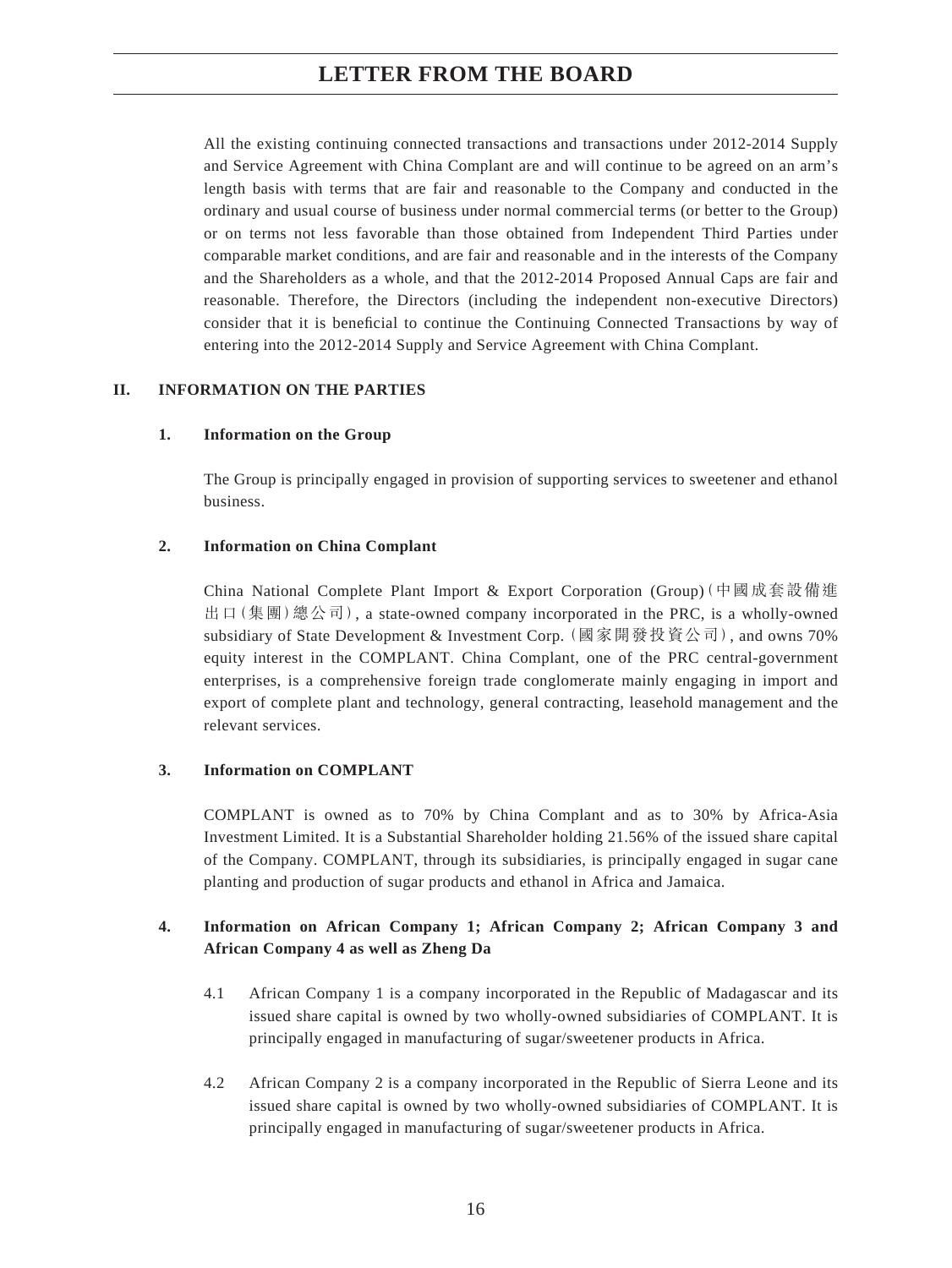- 4.3 African Company 3 is a company incorporated in the Republic of Benin and its issued share capital is owned by two wholly-owned subsidiaries of COMPLANT. It is principally engaged in manufacturing of sugar/sweetener products in Africa.
- 4.4 African Company 4 is a company incorporated in the Republic of Madagascar and its issued share capital is owned by two wholly-owned subsidiaries of COMPLANT. It is principally engaged in manufacturing of sugar/sweetener products in Africa.
- 4.5 Zheng Da is a company incorporated in BVI and its issued share capital is owned 65% by River Right Limited (a wholly-owned subsidiary of the Company), 25% owned by China-Africa Xin Xing Investment Limited (a wholly-owned subsidiary of the China-Africa Development Fund) and 10% by COMPLANT as vehicle to establish Benin PC in Benin to engage in the ethanol biofuel business and the trading of related products.

## **III. LISTING RULES IMPLICATION**

- 1. Based on the reasons that:
	- 1.1 the African Companies, Zheng Da and China Complant are associates of COMPLANT by virtue of the fact that each of the African Companies is the indirect wholly-owned subsidiary of COMPLANT, Zheng Da is owned 10% by COMPLANT and China Complant is the company holding 70% of the entire issued capital of COMPLANT;
	- 1.2 COMPLANT is a connected person of the Company by virtue of being a substantial shareholder currently holding 300,000,000 Shares, which represent approximately 21.56% of the existing issued share capital of the Company as at the Latest Practicable Date; and
	- 1.3 SATT is an indirect wholly-owned subsidiary of the Company;

the African Companies, Zheng Da and China Complant are connected persons of the Company and the 2012-2014 Supply and Service Agreements constitute Continuing Connected Transactions for the Company.

2. The 2012-2014 Supply and Service Agreements

As the applicable percentage ratios of the Company as defined under Rule 14.07 of the Listing Rules in respect of the transactions under the 2012-2014 Supply and Service Agreements will exceed 5% on an annual basis and the annual consideration will exceed HK\$10,000,000 for the three years ending 31 December 2014, the 2012-2014 Supply and Service Agreements and the transactions contemplated thereunder are subject to the reporting, annual review, announcement and Independent Shareholders' approval requirements under Chapter 14A of the Listing Rules. As non-exempt Continuing Connected Transactions, the Company must recomply with rules 14A.35(3) and (4) if the annual caps are exceeded, namely the reporting, announcement and Independent Shareholders' approval requirements.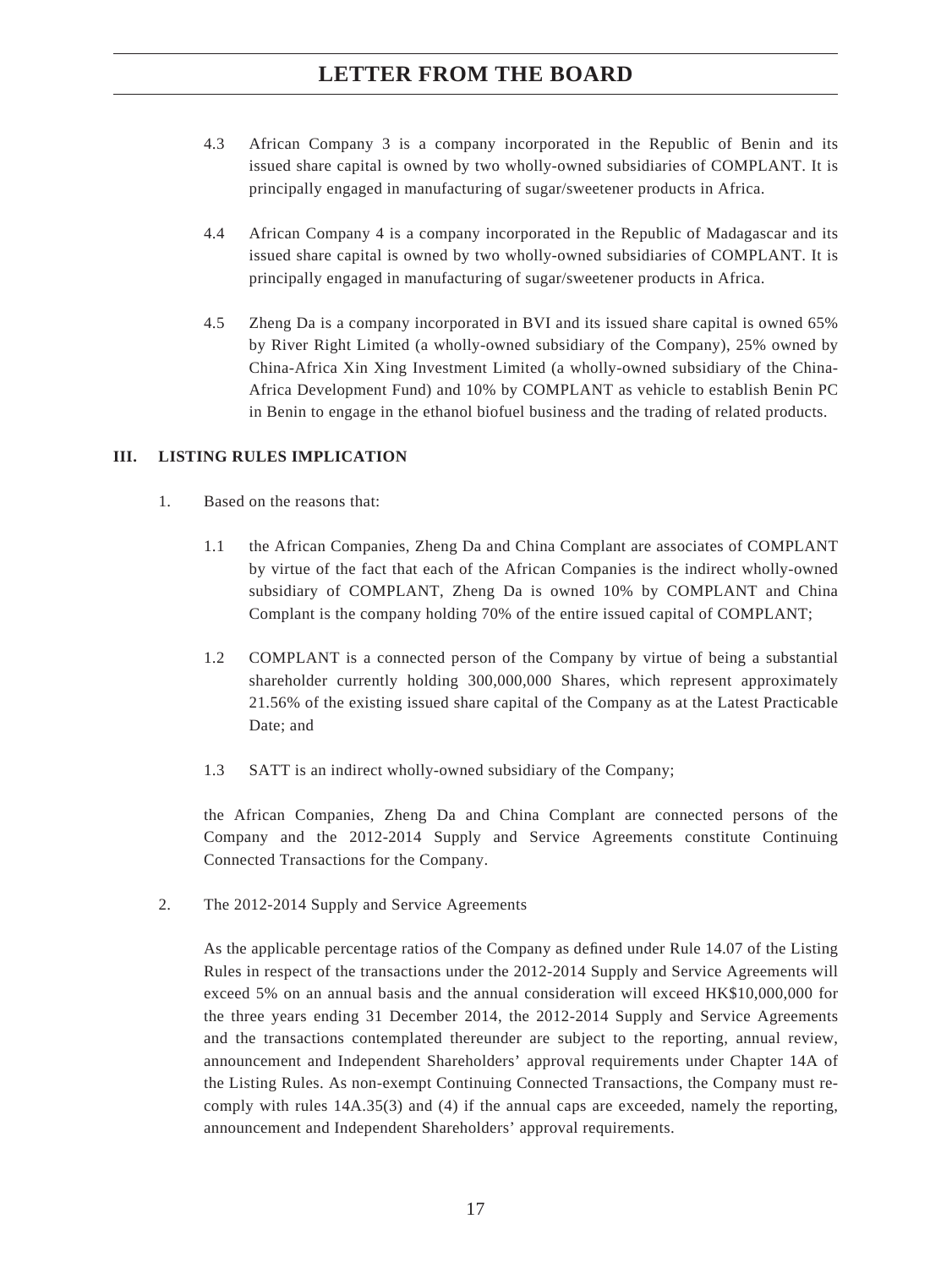# **LETTER FROM THE BOARD**

## **IV. VOTES OF DIRECTORS AND CONNECTED PERSONS**

Mr. Xiao Longlong and Mr. Han Hong are Directors and are therefore controllers under rule 14A.10 of the Listing Rules. Mr. Xiao Longlong is a director of COMPLANT, while Mr. Han Hong is the deputy general manager of COMPLANT. By virtue of such relationships with COMPLANT, Mr. Xiao Longlong and Mr. Han Hong are considered to have a material interest in the Continuing Connected Transactions. Pursuant to Rule 14A.59(18) of the Listing Rules and to the Company's memorandum and articles of association, Mr. Xiao Longlong and Mr. Han Hong abstained from voting on the resolutions approving the Continuing Connected Transactions.

Save as disclosed above, no other Director has material interests in the Continuing Connected Transactions disclosed herein.

COMPLANT is a connected person of the Company with material interest in the Continuing Connected Transactions. COMPLANT has control or is entitled to exercise control over the voting rights in respect of its Shares and will abstain from voting at the EGM.

The Independent Board Committee has been formed to advise the Independent Shareholders in respect of the Continuing Connected Transactions and 2012-2014 Proposed Annual Caps. The Company has appointed Donvex Capital Limited as the Independent Financial Adviser to advise the Independent Board Committee and the Independent Shareholders in respect of Continuing Connected Transactions and 2012-2014 Proposed Annual Caps.

To the best of the Directors' knowledge, information and belief after having made all reasonable enquiries, save and except COMPLANT, no other Shareholder is required to abstain from voting on the resolution in relation to the Continuing Connected Transactions and 2012-2014 Proposed Annual Caps to be approved at the EGM.

## **V. THE EGM**

A notice convening the EGM to be held at Dragon II, 2/F., The Kowloon Hotel, 19-21 Nathan Road, Tsimshatsui, Kowloon, Hong Kong on Tuesday, 10 January 2012 at 12:00 noon is set out on pages 46 to 47 of this circular for the purpose of considering and, if thought fit, passing the resolution set out therein.

You will find enclosed a form of proxy for use at the EGM. Whether or not you are able to attend the EGM, you are requested to complete and return the enclosed form of proxy in accordance with the instructions printed thereon to the principal place of business of the Company in Hong Kong at Unit 2513A, 25th Floor, 113 Argyle Street, Mongkok, Kowloon, Hong Kong as soon as possible but in any event not less than 48 hours before the time appointed for holding the EGM. Completion and return of the form of proxy will not preclude you from attending and voting in person at the EGM or any adjournment thereof, should you so wish.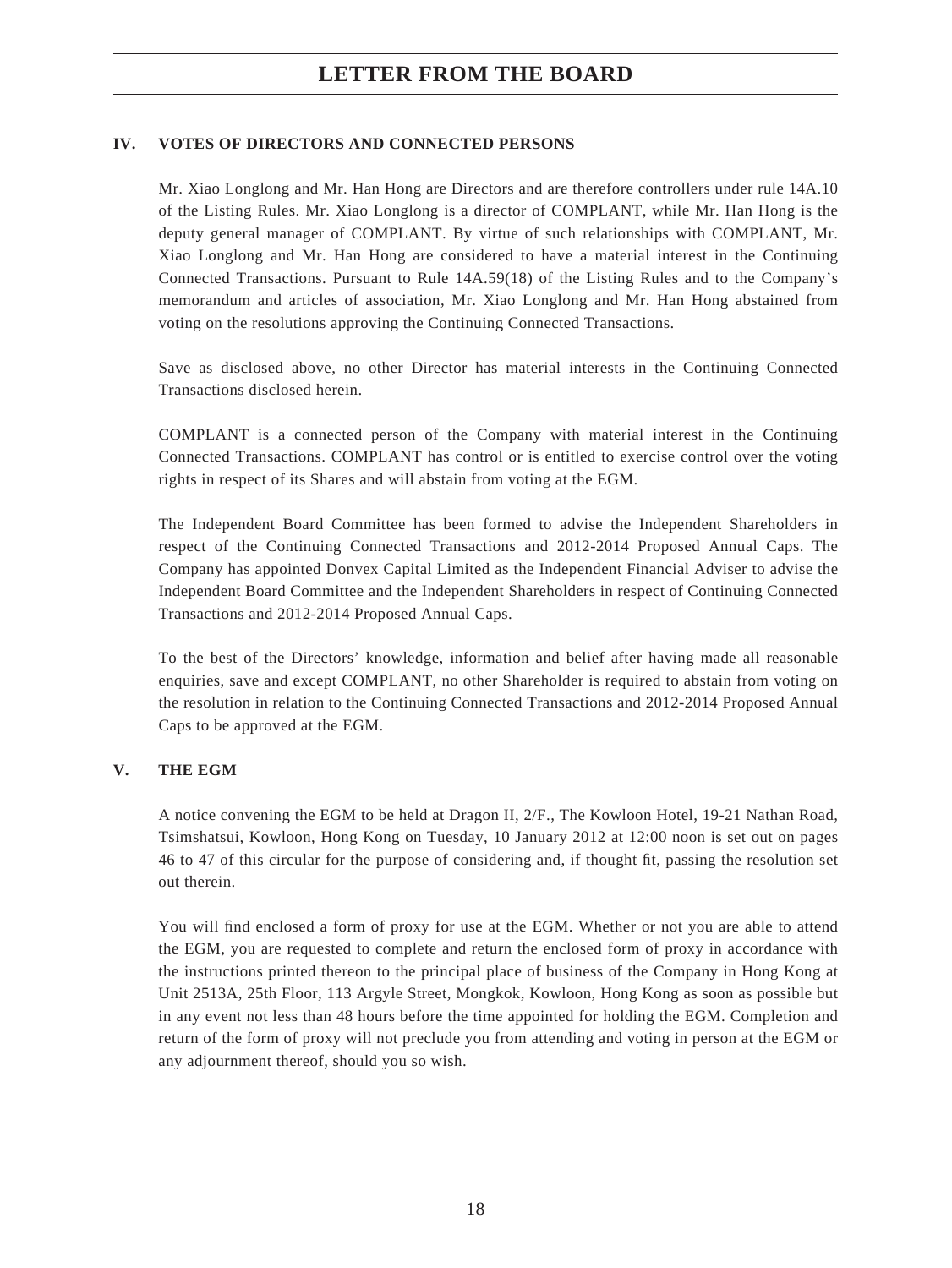## **LETTER FROM THE BOARD**

Under the Listing Rules, the connected persons of the Company with a material interest in the transaction and any Shareholder with a material interest in the transaction and its associates, will be required to abstain from voting on the resolution approving the Continuing Connected Transactions and the proposed annual caps in respect thereof for the three financial years ending 31 December 2014 under the 2012-2014 Supply and Service Agreements at the EGM. COMPLANT holding approximately 21.56% of the issued shares of the Company will abstain from voting on the resolutions approving the Continuing Connected Transactions under 2012-2014 Supply and Service Agreements at the EGM.

Pursuant to Rule 13.39(4) of the Listing Rules, all votes of the Independent Shareholders at the EGM will be taken by poll and the Company will announce the results of the poll by issuing formal announcement in accordance with the Listing Rules.

#### **VI. RECOMMENDATION**

The Directors (including the Independent non-executive Directors) consider that the Continuing Connected Transactions and the proposed annual caps in respect thereof for the three financial years ending 31 December 2014 under the 2012-2014 Supply and Service Agreements are in the interests of the Group and the Shareholders as a whole and accordingly recommend the Independent Shareholders to vote in favour of the relevant resolutions in respect of the Continuing Connected Transactions and the proposed annual caps in respect thereof for the three financial years ending 31 December 2014 under the 2012-2014 Supply and Service Agreements to be proposed at the EGM.

#### **VII. FURTHER INFORMATION**

Your attention is drawn to (1) the letter from the Independent Board Committee as set out on pages 20 to 21 to this circular which contains the recommendation of the Independent Board Committee to the Independent Shareholders regarding the Continuing Connected Transactions and the proposed annual caps in respect thereof for the three financial years ending 31 December 2014 under the 2012-2014 Supply and Service Agreements; (2) the letter from the Independent Financial Adviser as set on pages 22 to 41 to this circular which contains, among other things, its advice to the Independent Board Committee and the Independent Shareholders in respect of the Continuing Connected Transactions and the proposed annual caps in respect thereof for the three financial years ending 31 December 2014 under the 2012-2014 Supply and Service Agreements; and (3) additional general information as set out in appendix to this circular.

You are advised to read the letter from the Independent Board Committee and the letter from the Independent Financial Adviser mentioned above before deciding as to how to vote at the EGM in respect of the Continuing Connected Transactions under the 2012-2014 Supply and Service Agreements.

> Yours faithfully, By Order of the Board **Hua Lien International (Holding) Company Limited Hu Yebi** *Executive Director*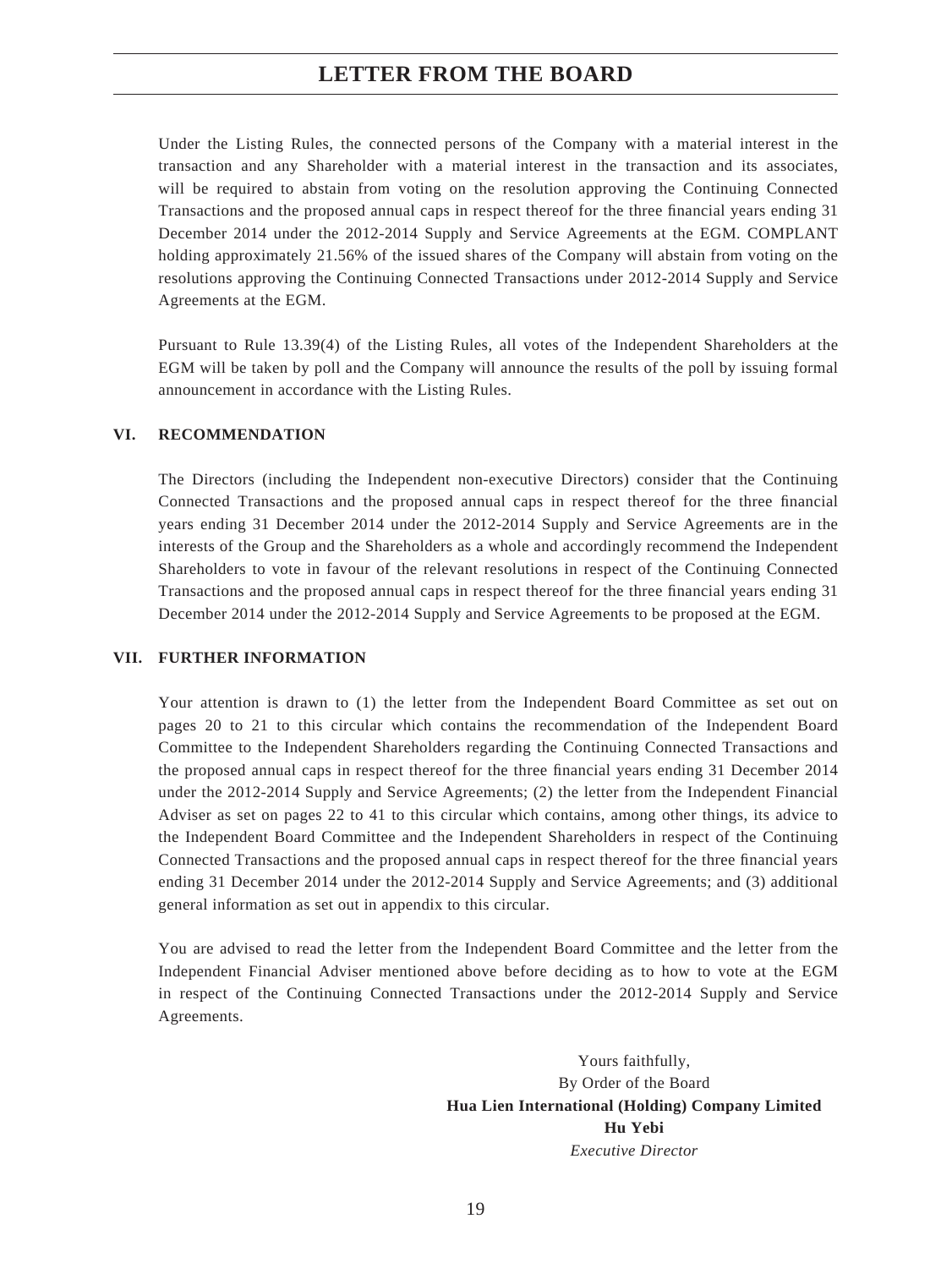# **LETTER FROM THE INDEPENDENT BOARD COMMITTEE**

# **HUA LIEN INTERNATIONAL (HOLDING) COMPANY LIMITED**

**華聯國際(控股)有限公司**\*

*(Incorporated in the Cayman Islands with limited liability)*

**(Stock Code: 969)**

*Executive directors:* Mr. Han Hong Mr. Xiao Longlong Mr. Hu Yebi

*Independent non-executive directors:* Dr. Zheng Liu Mr. Yu Chi Jui Ms. Li Xiao Wei

*Principal place of business in Hong Kong:* Unit 2513A 25th Floor 113 Argyle Street Mongkok Kowloon Hong Kong

*Registered offi ce:* P.O. Box 309 Ugland House South Church Street George Town Grand Cayman Cayman Islands British West Indies

21 December 2011

*To the Independent Shareholders*

Dear Sir or Madam,

# **RENEWAL OF CONTINUING CONNECTED TRANSACTIONS**

We refer to the circular (the "Circular") dated 21 December 2011 despatched to the Shareholders of which this letter forms a part. Unless the context requires otherwise, terms and expressions defined in the Circular shall have the same meanings in this letter.

We have been appointed to advise the Independent Shareholders on whether the proposed terms of the Continuing Connected Transactions and the proposed annual caps in respect thereof for the three financial years ending 31 December 2014 under the 2012-2014 Supply and Service Agreements are fair and reasonable and in the interests of the Company and the Shareholders as a whole. Donvex Capital Limited has been appointed to advise the Independent Board Committee and Independent Shareholders in respect of the abovementioned matters.

*\* For identifi cation purpose only*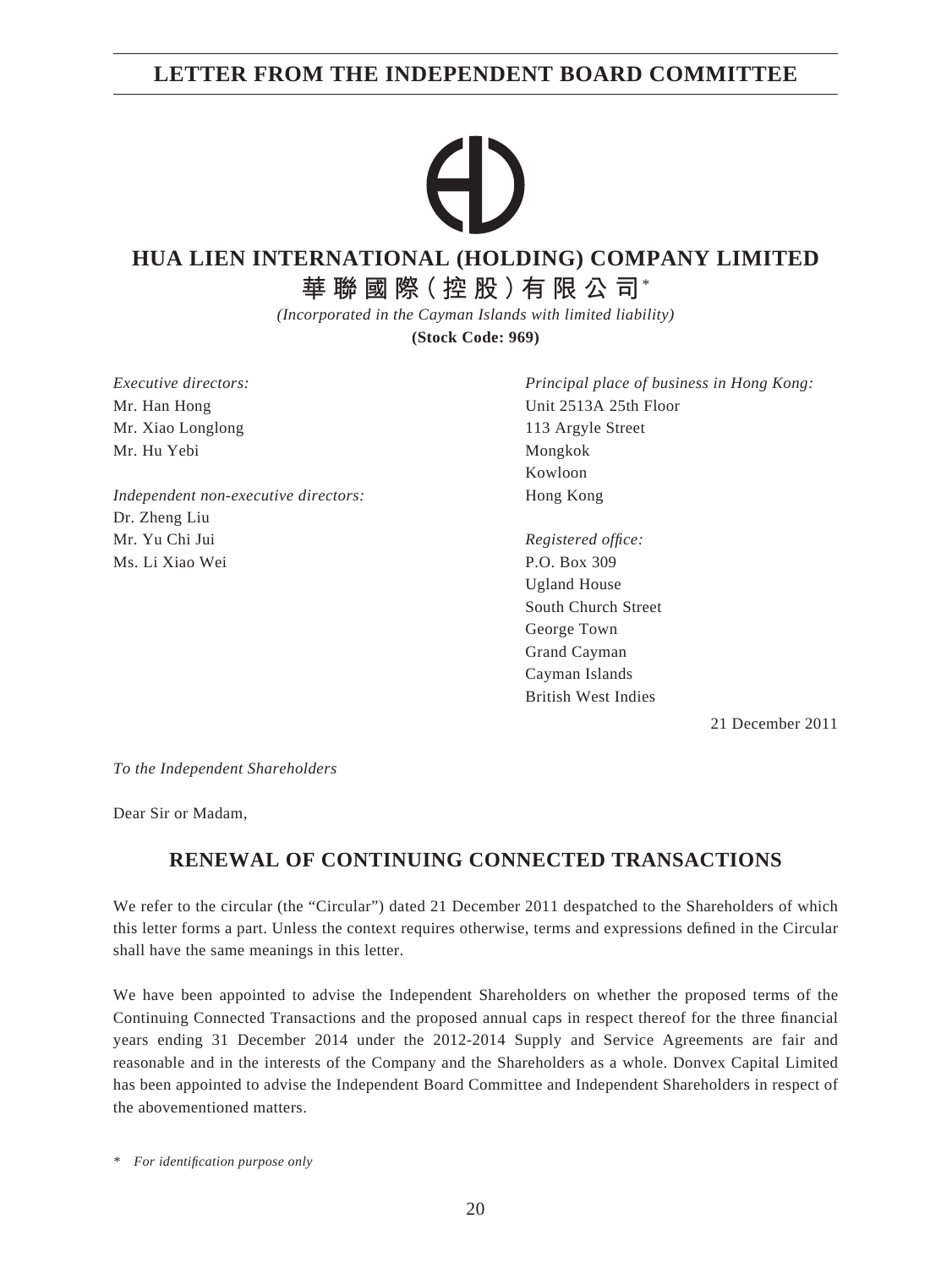# **LETTER FROM THE INDEPENDENT BOARD COMMITTEE**

We wish to draw your attention to the letter from the Board set out on pages 5 to 19 of the Circular and the letter from Donvex Capital Limited set out on pages 22 to 41 of the Circular.

Having considered the advice given by Donvex Capital Limited, we are of the opinion that, so far as the Independent Shareholders are concerned, the proposed terms of the Continuing Connected Transactions and the proposed annual caps in respect thereof for the three financial years ending 31 December 2014 under the 2012-2014 Supply and Service Agreements are in the ordinary and usual course of business of the Group and on normal commercial terms which are fair and reasonable and in the interests of the Company and the Shareholders as a whole. Accordingly, we recommend the Independent Shareholders to vote in favour of the ordinary resolution to be proposed at the EGM.

> Yours faithfully, Independent Board Committee of **Hua Lien International (Holding) Company Limited Dr. Zheng Liu Mr. Yu Chi Jui Ms. Li Xiao Wei**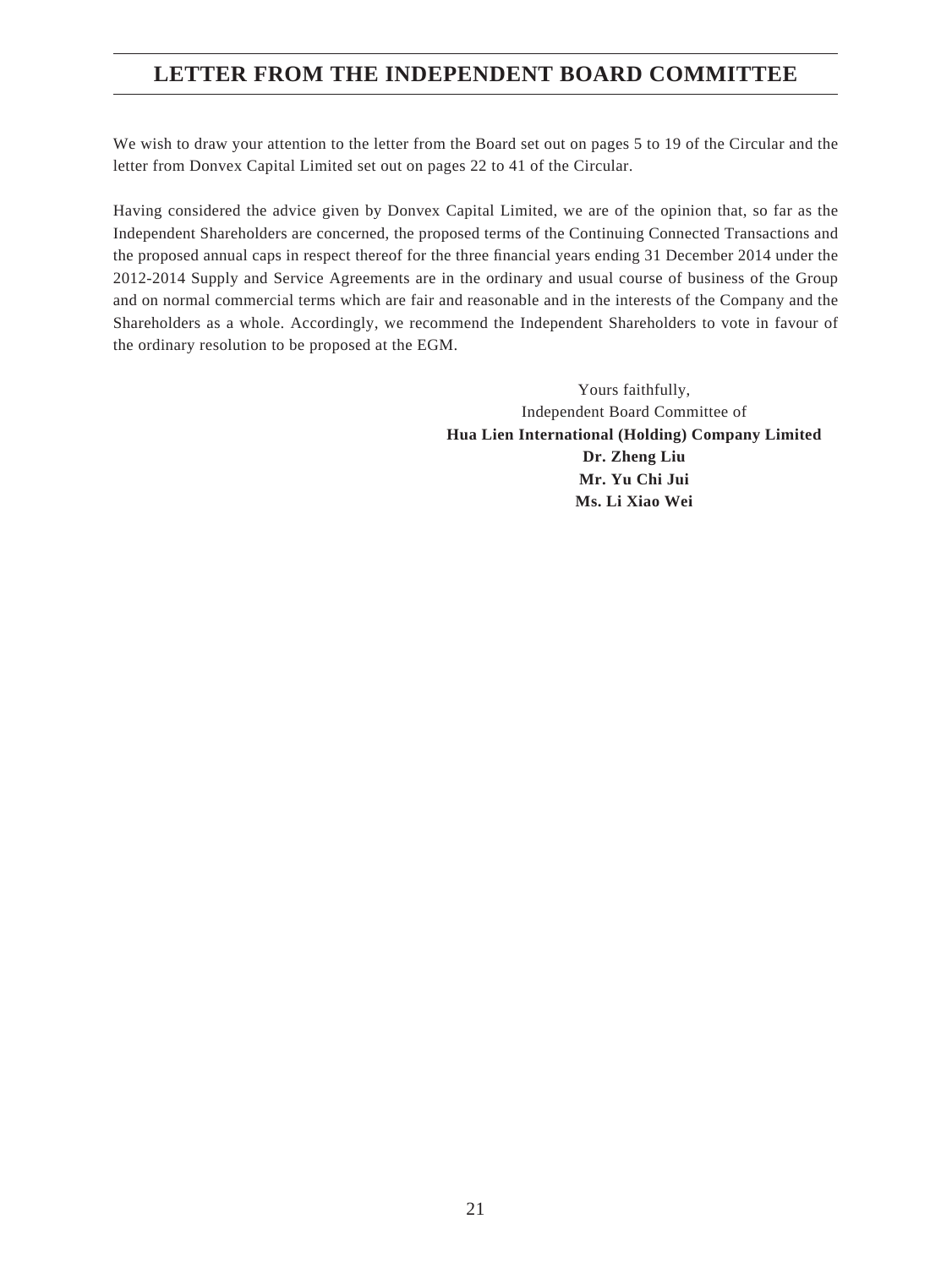*The following is the full text of the letter from Donvex Capital Limited setting out their advice to the Independent Board Committee and the Independent Shareholders, which has been prepared for the purpose of inclusion in this circular.*



**Donvex Capital Limited** 富域資本有限公司 Unit 1305, 13th Floor, Carpo Commercial Building 18-20 Lyndhurst Terrace Central Hong Kong

21 December 2011

*The Independent Board Committee and the Independent Shareholders of Hua Lien International (Holding) Company Limited*

Dear Sirs,

# **RENEWAL OF CONTINUING CONNECTED TRANSACTION IN RELATION TO 2012-2014 SUPPLY AND SERVICE AGREEMENTS**

### **I. INTRODUCTION**

We refer to our engagement as the Independent Financial Adviser to advise the Independent Board Committee and the Independent Shareholders in relation to the Continuing Connected Transactions and the proposed annual caps in respect thereof for the three financial years ending 31 December 2014 under the 2012-2014 Supply and Service Agreements, details of which are set out in the letter from the Board contained in the circular of the Company dated 21 December 2011 to the Shareholders (the "Circular"), of which this letter forms part. Terms used in this letter have the same meanings as defined elsewhere in the Circular unless the context requires otherwise.

Based on the reasons that:

- (i) the African Companies, Zheng Da and China Complant are associates of COMPLANT by virtue of the fact that each of the African Companies is the indirect wholly-owned subsidiary of COMPLANT, Zheng Da is owned by 10% by COMPLANT and China Complant is the company holding 70% of the entire issued capital of COMPLANT;
- (ii) COMPLANT is a connected person of the Company by virtue of being a substantial shareholder currently holding 300,000,000 Shares, which represent approximately 21.56% of the existing issued share capital of the Company; and
- (iii) SATT is an indirect wholly-owned subsidiary of the Company;

the African Companies, Zheng Da and China Complant are connected persons of the Company, the 2012-2014 Supply and Service Agreements constitute Continuing Connected Transactions of the Company.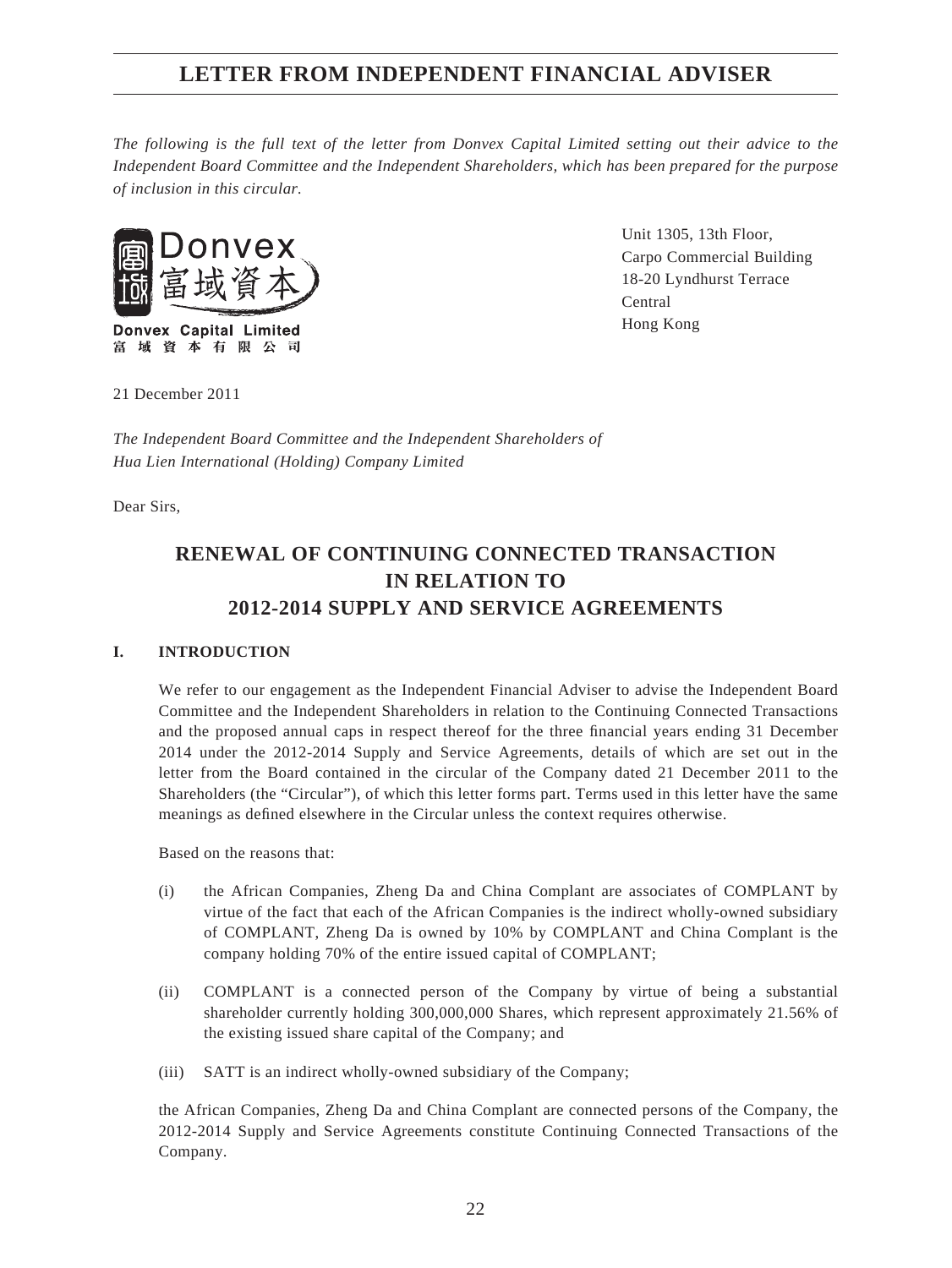As the applicable percentage ratios of the Company as defined under Rule 14.07 of the Listing Rules in respect of the transactions under the 2012-2014 Supply and Service Agreements will exceed 5% on an annual basis and the annual consideration will exceed HK\$10,000,000 for the three years ending 31 December 2014, the 2012-2014 Supply and Service Agreements and the transactions contemplated thereunder are subject to the reporting, annual review, announcement and Independent Shareholders' approval requirements under Chapter 14A of the Listing Rule. As non-exempt Continuing Connected Transactions, the Company must re-comply with Rules 14A.35(3) and (4) if the annual caps are exceeded, namely the reporting, announcement and Independent Shareholders' approval requirements.

## **II. THE INDEPENDENT BOARD COMMITTEE**

Doctor Zheng Liu, Mr. Yu Chi Jui and Ms. Li Xiao Wei, the independent non-executive Directors, have been appointed as members of the Independent Board Committee to advise the Independent Shareholders as to whether the 2012-2014 Supply and Service Agreements together with the proposed annual caps are fair and reasonable so far as the Independent Shareholders are concerned and in the interests of Independent Shareholders as a whole; and to advise the Independent Shareholders as to whether to vote in favour of the Continuing Connected Transactions and the proposed annual caps in respect thereof for the three financial years ending 31 December 2014 under the 2012-2014 Supply and Service Agreements.

Donvex Capital Limited is independent of and not connected with any members of the Group or any of their substantial shareholders, directors or chief executives, or any of their respective associates, and is accordingly qualified to give an independent advice in respect of the Continuing Connected Transactions and the proposed annual caps in respect thereof for the three financial years ending 31 December 2014 under the 2012-2014 Supply and Service Agreements.

### **III. BASIS OF OUR OPINION**

In formulating our opinion and recommendations, we have relied on the information and representations supplied, and the opinion expressed, by the Directors and management of the Company and have assumed that such information and statements, and representations made to us or referred to in the Circular are true, accurate and complete in all material respects as of the date hereof and continue as such at the date of the EGM. The Directors have jointly and severally accepted full responsibility for the accuracy of the information contained in the Circular. The Directors also confirmed that, having made all reasonable enquiries and to the best of their knowledge and belief, opinions expressed in the Circular have been arrived at after due and careful consideration and there are no material facts not contained in the Circular the omission of which would make any statement in the Circular misleading. We have no reasons to suspect that any material information has been withheld by the Directors or the management of the Company, or is misleading, untrue or inaccurate, and consider that they may be relied upon in formulating our opinion.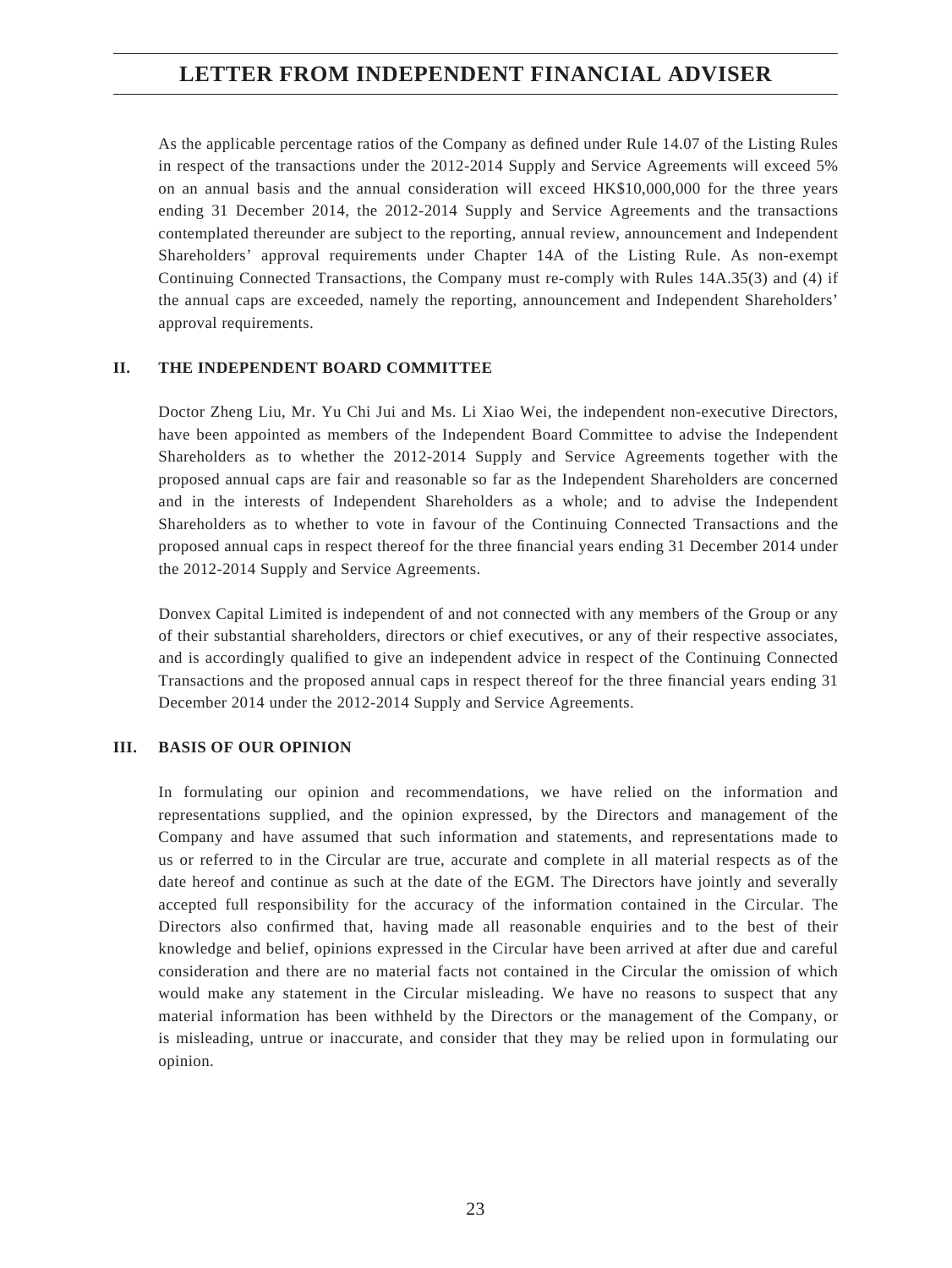We consider that we have reviewed sufficient information to reach an informed view, to justify reliance on the accuracy of the information contained in the Circular and to provide a reasonable basis for our recommendation. We have not, however, for the purpose of this exercise, conducted any independent investigation or audit into the businesses or affairs or future prospects of the Group. Our opinion is necessarily based on financial, economic, market and other conditions in effect and the information made available to us as at the Latest Practicable Date.

This letter is issued for the information for the Independent Board Committee and the Independent Shareholders solely in connection with their consideration of the 2012-2014 Supply and Service Agreements and the proposed annual caps and, except for its inclusion in the Circular, is not to be quoted or referred to, in whole or in part, nor shall this letter be used for any other purposes, without our prior written consent.

### **IV. PRINCIPAL FACTORS AND REASONS CONSIDERED**

In arriving at our opinion in respect of the Continuing Connected Transactions and the proposed annual caps, we have considered the following principal factors and reasons:

## **1. Background of the 2012-2014 Supply and Service Agreements and the Proposed Annual Caps**

The following diagram below illustrates the corporate structure among the Company and COMPLANT, China Complant, SATT and the African Companies as well as Zheng Da:



*The diagram may not represent the exhaustive shareholding structure of the Company and COMPLANT, China Complant, SATT and the African Companies as well as Zheng Da.*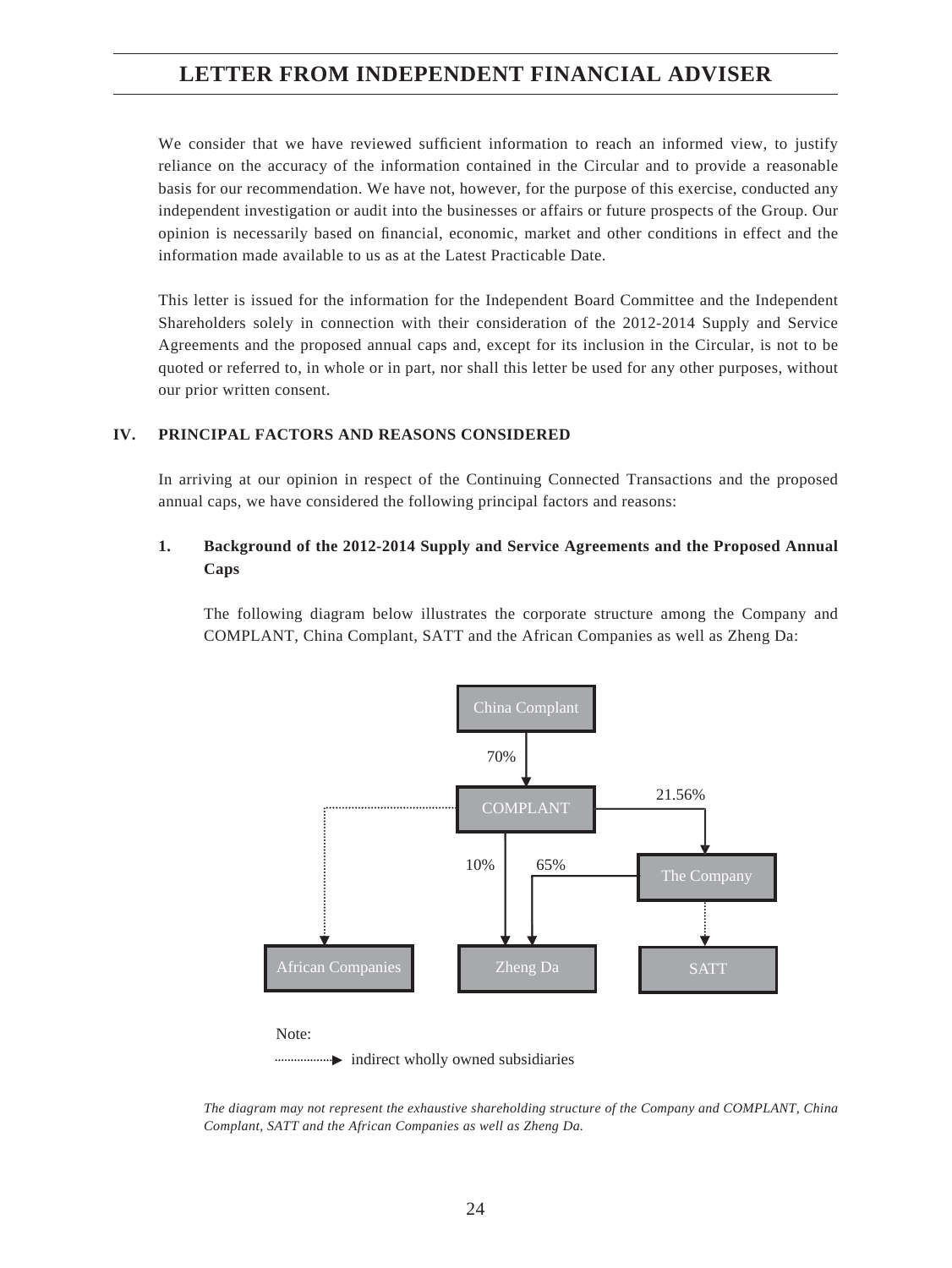#### *Information of the Group*

The Group is principally engaged in the provision of supporting services to sweetener and ethanol business.

### *Information of China Complant*

China National Complete Plant Import & Export Corporation (Group) ("China Complant") (中國成套設備進出口(集團)總公司), a state-owned company incorporated in the PRC, is a wholly-owned subsidiary of the State Development & Investment Corp. (國家開發 投資公司), and owns 70% equity interest in the COMPLANT. China Complant, one of the PRC central-government enterprises, is a comprehensive foreign trade conglomerate mainly engaging in import and export of complete plant and technology, general contracting, leasehold management and the relevant services.

In accordance with the website of China Complant (http://www.complant.com/ejituan1.htm), China Complant is responsible for organizing and implementing China-aided projects in foreign countries. China Complant has also established good relations, through economic and technical cooperation, with government bodies and industrial and commercial circles in more than 100 countries and regions, and accomplished a large number of various complete plant projects while winning widespread praise. Based on the business relations between China and Africa, according to the China Africa Forum (www.focac.org/chn/), the extent of cooperations between China and Africa is showing an increasing trend. As such, it is reasonable to believe that the business of China Complant will be benefited from the stably growing trading business between China and Africa.

### *Information of COMPLANT*

COMPLANT is owned as to 70% by China Complant and as to 30% by Africa-Asia Investment Limited. It is a Substantial Shareholder holding 21.56% of the issued share capital of the Company. COMPLANT, through its subsidiaries, is principally engaged in sugar cane planting and production of sugar products and ethanol in Africa and Jamaica.

## *Information of African Company 1; African Company 2; African Company 3 and African Company 4*

African Company 1 is a company incorporated in the Republic of Madagascar and its issued share capital is owned by two wholly-owned subsidiaries of COMPLANT. It is principally engaged in manufacturing of sugar/sweetener products in Africa.

African Company 2 is a company incorporated in the Republic of Sierra Leone and its issued share capital is owned by two wholly-owned subsidiaries of COMPLANT. It is principally engaged in manufacturing of sugar/sweetener products in Africa.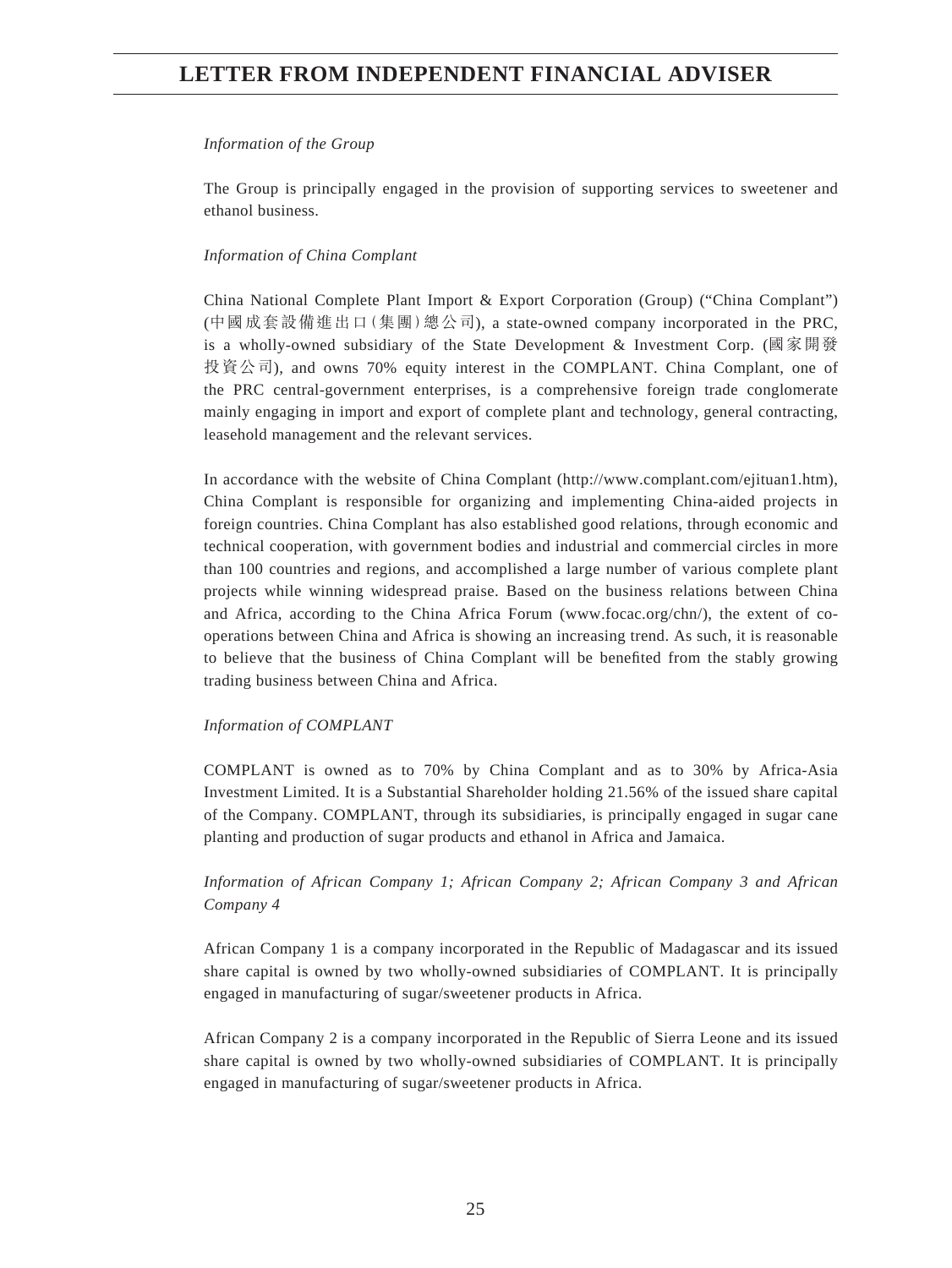African Company 3 is a company incorporated in the Republic of Benin and its issued share capital is owned by two wholly-owned subsidiaries of COMPLANT. It is principally engaged in manufacturing of sugar/sweetener products in Africa.

African Company 4 is a company incorporated in the Republic of Madagascar and its issued share capital is owned by two wholly-owned subsidiaries of COMPLANT. It is principally engaged in manufacturing of sugar/sweetener products in Africa.

#### *Information of Zheng Da*

Zheng Da is a company incorporated in BVI and its issued share capital is owned 65% by River Right Limited (a wholly-owned subsidiary of the Company), 25% owned by China-African Xin Xing Investment Limited (a wholly-owned subsidiary of China-Africa Development Fund) and 10% by COMPLANT as vehicle to establish Benin PC in Benin to engage in the Ethanol Biofuel Business and the trading of related products.

#### *Information of SATT*

SATT is engaged in the provision of supporting services to the African Company 1, African Company 2, African Company 3 and African Company 4 and other companies in respect of sweetener business including, but not limited to, (i) facilities, raw materials and goods supply services; (ii) management and technical staff; (iii) related consulting services on construction and contract manufacturing services.

Reference is made to the announcement and circular of the Company dated 16 December 2008 and 23 January 2009 respectively in relation to, among other things, the continuing connected transactions of the Company contemplated under (1) the Existing Supply and Service Agreements between SATT and African Companies and (2) the Existing Supply and Service Agreements between SATT and China Complant. At the extraordinary general meeting of the Company held on 20 February 2009, the Independent Shareholders approved, among other things, the above-mentioned continuing connected transactions contemplated under the Existing Supply and Service Agreements between SATT and African Companies and the Existing Supply and Service Agreements between SATT and China Complant and their respective annual caps for the three financial years ending December 2011.

Given that (i) the Existing annual caps for the year ending 31 December 2010 and 31 December 2011 will be insufficient to satisfy the operational needs as a result of the increasing business activities and extent of cooperation between China and Africa; (ii) the successive expansion of the business scale; and (iii) the Existing Supply and Service Agreement will be expired for the year ending 31 December 2011, the following agreements have been entered into by the Group: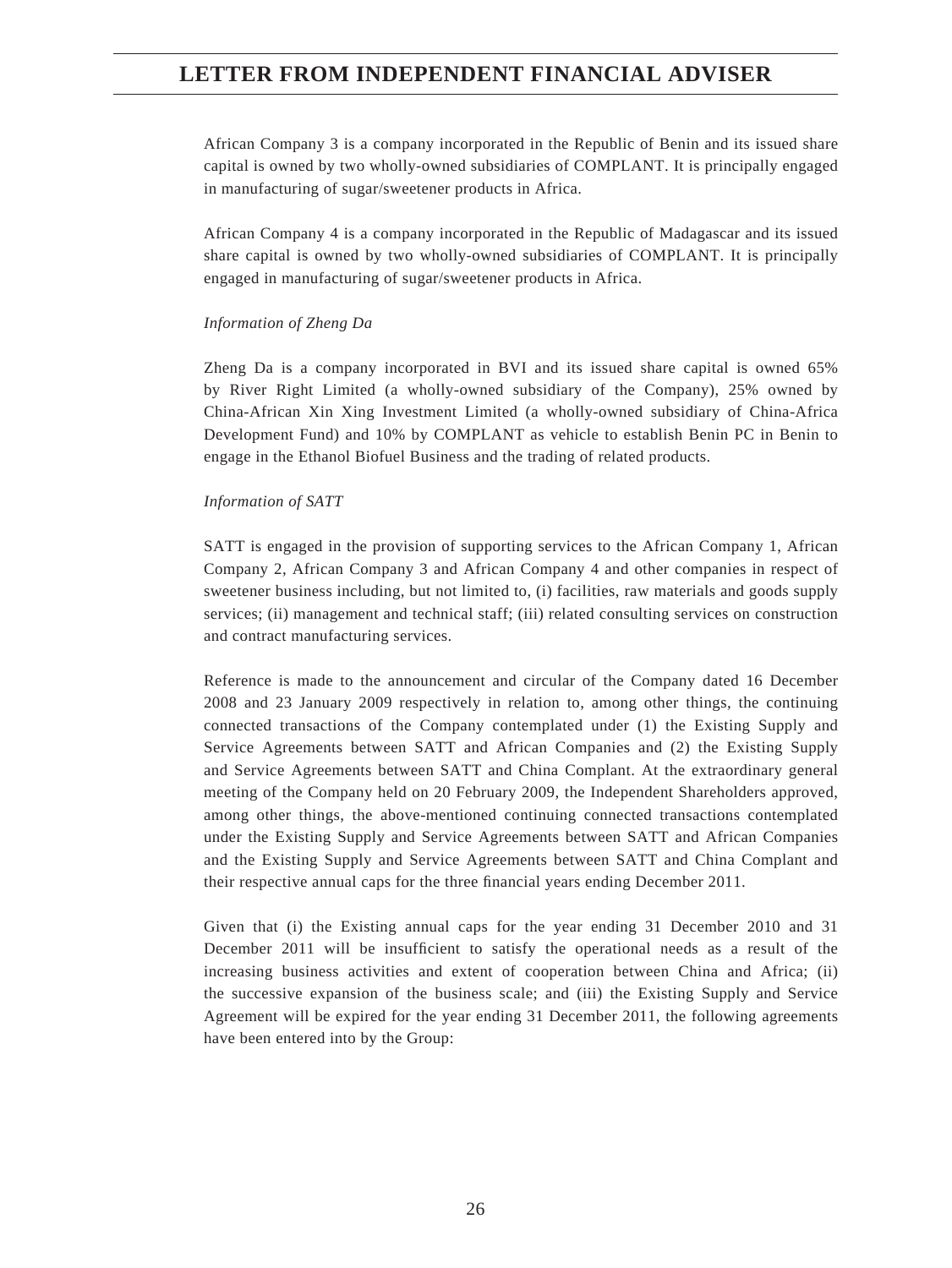*The 2012-2014 Supply and Service Agreements between SATT and African Companies as well as Zheng Da*

SATT had entered into the exclusive 2012-2014 Supply and Service Agreements with each of the African Company 1, African Company 2, African Company 3 and African Company 4 respectively as well as Zheng Da (Zheng Da will assign this agreement to Benin PC once Benin PC is later incorporated), pursuant to which each of them has agreed to order E&M and service exclusively from SATT for an initial term of three years commencing from 1 January 2012.

#### *The 2012-2014 Supply and Services Agreement between SATT and China Complant*

SATT had also entered into the 2102-2014 Supply and Service Agreement with China Complant, pursuant to which, China Complant has agreed to supply E&M and service to SATT so as to enable SATT to provide the same to African Company 1, African Company 2, African Company 3 and African Company 4 as well as Zheng Da and other independent customers for an initial term of three years commencing from 1 January 2012. However, SATT is not obliged to source E&M and service exclusively from China Complant. SATT shall source E&M and service from China Complant only if (i) SATT and the African Companies as well as Zheng Da have entered into definitive agreements in respect of the supply of materials and services; (ii) the relevant E&M and services have to be sourced from the PRC; and (iii) China Complant is able to supply the relevant E&M and service to SATT within reasonable time in accordance with the supply and service agreement between SATT and China Complant.

## **2. Reasons for and benefi ts of continuation of existing connected transactions with African Companies and new Continuing Connected Transactions with Zheng Da under 2012- 2014 Supply and Service Agreements**

Due to the historical connection and long-term cooperation relationship between the Group and African Companies, the Directors considers that the transactions will continue on a recurring basis and it is beneficial to continue the Continuing Connected Transactions by way of entering into the 2012-2014 Supply and Service Agreements with African Companies, as the transactions with African Companies will help to maintain existing business scale and generate satisfactory cash flow for operation of the Group. As at the Latest Practicable Date, African Companies are the only four customers of the SATT.

While, the new Continuing Connected Transactions with Zheng Da will widen SATT's customer base and enable SATT to supply Zheng Da with the necessary E&M and service in reasonable time and quality enabling the construction of the Biofuel project to be completed on schedule.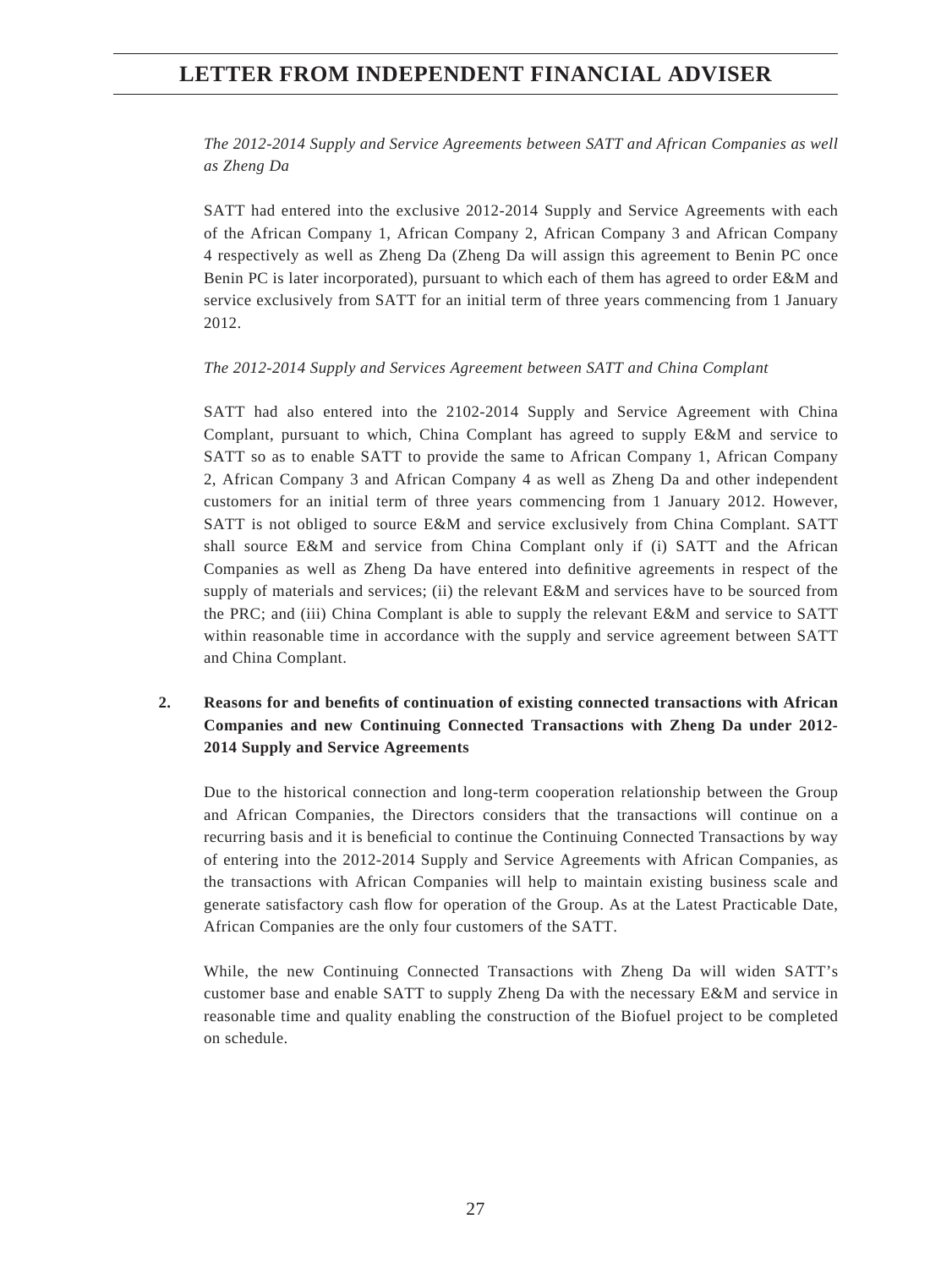The terms offered by SATT to the African Companies and Zheng Da under the 2012-2014 Supply and Service Agreements will still be no less favourable to SATT than those offered by SATT to independent third parties in countries where African Companies and Zheng Da are located. This term has been or will continue to ensure the transactions between SATT and African Companies as well as future transactions with Zheng Da to be carried on normal commercial terms in such a way that African Companies and Zheng Da will compare the quotation from their local African or other oversea suppliers and they will only purchase through SATT when they determine the supply of E&M from SATT is at price similar to their independent suppliers whereas SATT will only provide E&M to African Companies or Zheng Da if their price is similar to the price SATT can alternatively sell to other customers (if any) in African Countries. Even SATT presently does not have other customers in African Countries but the final transaction prices between SATT and African Companies are both referring to quoted prices from local independent suppliers and adjust them with factors like bulk purchase, order in advance and difference in quality and the final transaction prices are similar to local supply prices and therefore this terms has been and will continue to govern the transactions between SATT and African Companies to be carried on normal commercial terms. As the selling prices of those E&M and service to African Companies are much higher than that in the PRC market due to limitation in supply there, the 2012-2014 Supply and Service Agreement will enable SATT to continue to achieve an "arbitrage" profit by selling the E&M and service at higher price to African Companies while African Companies and Zheng Da obtain their stable, adequate and quality supply at prices similar to their other independent suppliers.

The Directors are of the view that (i) all the above Continuing Connected Transactions are and will continue to be agreed on an arm's length basis with terms that are fair and reasonable to the Company and conducted in the ordinary and usual course of business under normal commercial terms (or better to the Group) or on terms not less favorable than those offered to Independent Third Parties under comparable market conditions, and (ii) are fair and reasonable and in the interests of the Company and the Shareholders as a whole.

## **3.** Reasons for and benefits of continuation of existing connected transactions with China **Complant under 2012-2014 Supply and Service Agreement**

China Complant has been supplying, among other things, E&M and service to SATT for its supply in turn to African Companies since 1 January 2009. China Complant has been and is currently the supplier of all items of SATT, except for the automobiles that China Complant is not an authorized automobile dealer under Ministry of Commerce to carry out automobiles sale in the PRC. The Chinese automobiles sourcing will be under cash purchase directly between SATT and authorized automobile dealers which will directly arrange the automobiles from China to African Companies, however, this kind of direct purchase only represented approximately 2.4%, 6.3% and 3.5% of the total purchase respectively for the years ended 31 December 2009, 2010 and for the six months ended 30 June 2011. Although the Group is at liberty to purchase similar items from other independent suppliers, it has decided to continue the purchase from China Complant under 2012-2014 Supply and Service Agreement with China Complant as China Complant has offered a competitive price and has been able to consistently meet the Group's requirement in terms of quality of order execution and logistic supports.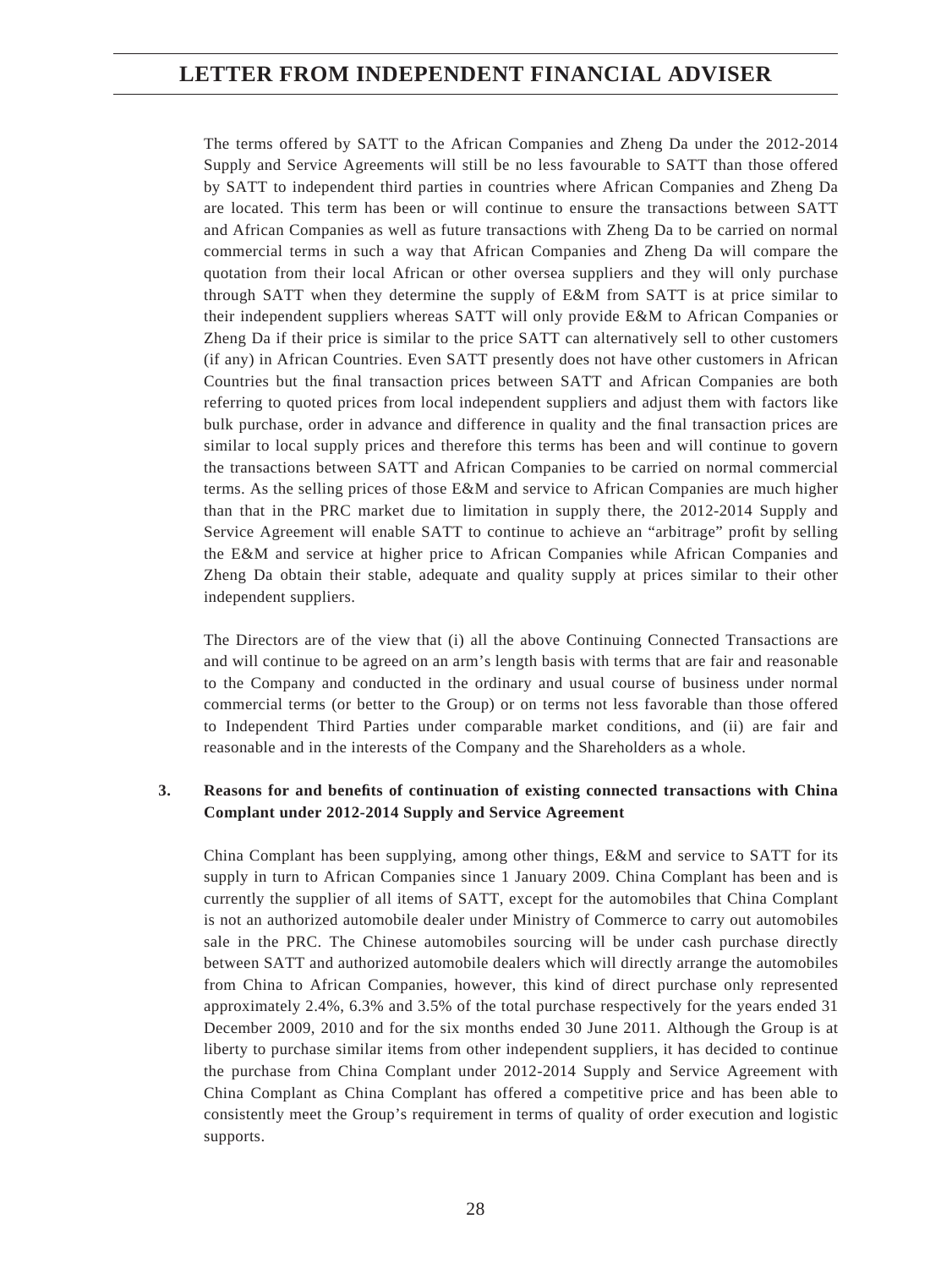SATT will continue to provide the full range of value added services of purchasing and supply management to African Companies and to Zheng Da next year, in way of, among others, consolidation of purchase orders from different African Companies as well as Zheng Da, selection of appropriate suppliers in term of quality and production capacity, negotiation with suppliers for bulk purchase discount and appropriate delivery schedule as well as on-site quality inspection in the PRC and African Countries. But in consideration of (i) tax planning; (ii) credit standing, long history and expertise that enable China Complant to obtain the best trading terms for supply to SATT and (iii) China Complant with its own leading international freight forwarder can guarantee SATT's shipment to African Companies all the year round, SATT therefore does not set up a permanent business establishment in China to conduct direct purchasing and exporting activities and SATT needs to continue current practice under 2012- 2014 Supply and Service Agreement to reply on China Complant to provide SATT with the necessary purchasing support by executing the purchase orders of SATT with its selected suppliers and exporting those E&M to African Companies and Zheng Da in accordance to shipment instructions from SATT. The 2012-2014 Supply and Service Agreement will continue to govern the trading terms offered by China Complant to SATT shall be no less favourable to SATT than those offered by China Complant to other Independent Third Parties and will make sure the transactions between SATT and China Complant to be on normal commercial terms in way that China Complant will supply E&M and service to SATT at price no higher than it obtained from its independent suppliers (the reason is that PRC market is transparent and competitive, China Complant can only sell at its purchase price if the same items go to other customers because the other independent customers can go directly with the suppliers to transact at similar purchase price of China Complant) and the export freight charged by China Complant to SATT is no higher than it will charge to other independent customers. Overall, the 2012-2014 Supply and Service Agreement will govern that China Complant will only achieve a thin profit mainly in area of exporting service extended to SATT and the 2012-2014 Supply and Service Agreement with China Complant will be beneficial to SATT.

All the existing continuing connected transactions and transactions under 2012-2014 Supply and Service Agreement with China Complant are and will continue to be agreed on an arm's length basis with terms that are fair and reasonable to the Company and conducted in the ordinary and usual course of business under normal commercial terms (or better to the Group) or on terms not less favorable than those obtained from Independent Third Parties under comparable market conditions, and are fair and reasonable and in the interests of the Company and the Shareholders as a whole, and that the 2012-2014 proposed annual caps are fair and reasonable. Therefore, the Directors consider that it is beneficial to continue the Continuing Connected Transactions by way of entering into the 2012-2014 Supply and Service Agreement with China Complant.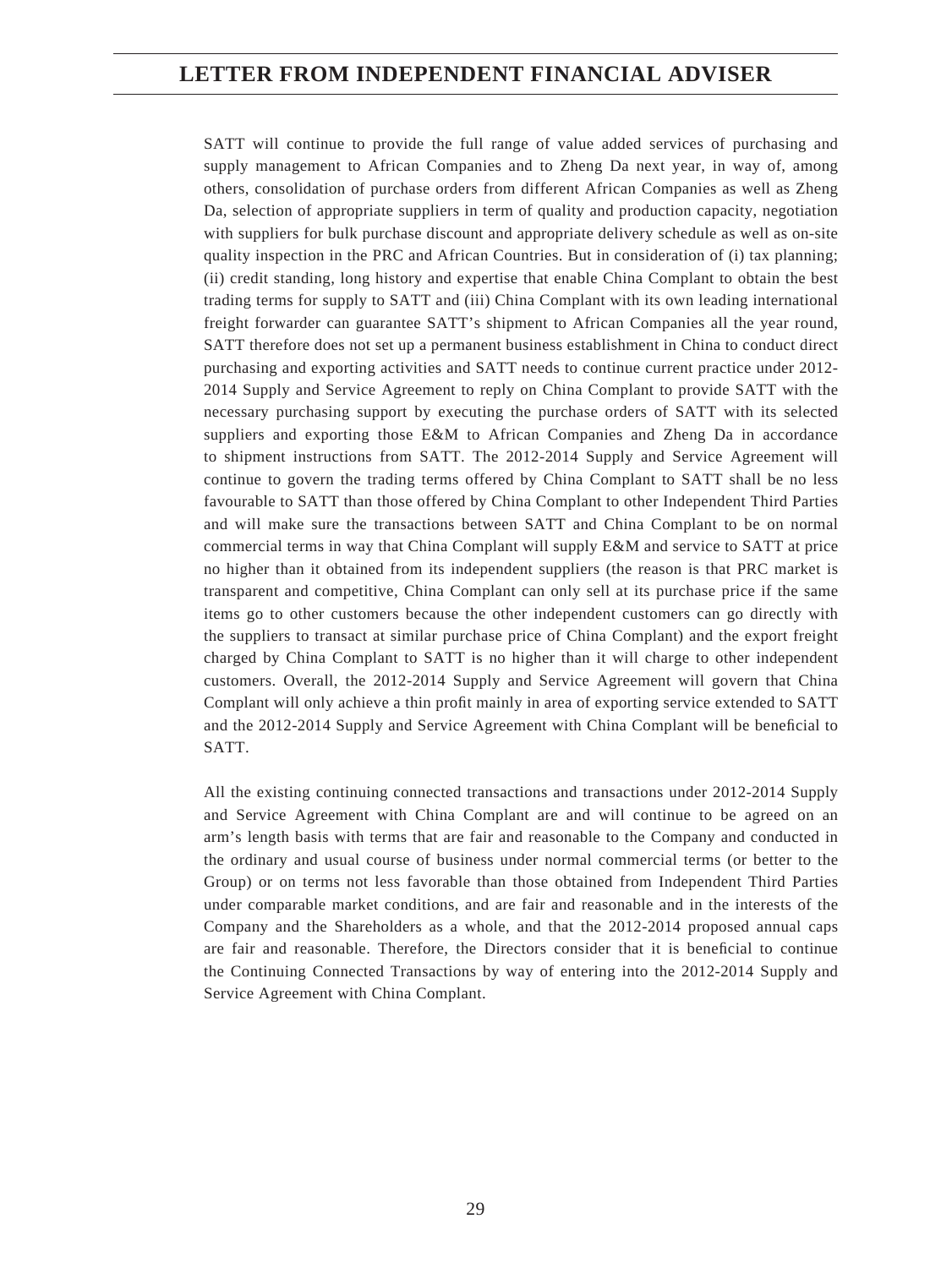Taking into account of the above-mentioned and (i) the principal business of the Group; (ii) the Continuing Connected Transactions are of the type that are entered into in the ordinary and usual course of business of the Group and expected to be a recurring basis and bring benefits to the Group; (iii) the 2012-2014 Supply and Service Agreements is a renewal of the Existing Supply and Service Agreements with an intention to ensure continuation of the existing business transactions between SATT and African Companies and the existing business transactions between SATT and China Complant; and (iv) the entering of 2012- 2014 Supply and Service Agreement between SATT and Zheng Da enables to widen SATT's customer base, we concur with the view of the Directors that the entering of the 2012-2014 Supply and Service Agreements is in the interests of the Company and the Shareholders as a whole.

## **4. Basis of determination**

The 2012-2014 Supply and Service Agreements are master agreements which set out the principles upon which (i) the supply of E&M and service by SATT to each of the African Company 1, African Company 2, African Company 3 and African Company 4 as well as Zheng Da are to be carried out; and (ii) the supply of E&M and service by China Complant to SATT are to be carried out.

*Principal terms of the 2012-2014 Supply and Service Agreements between SATT and each of the African Companies as well as Zheng Da*

As stated in the Letter from the Board, SATT had entered into the exclusive 2012-2014 New Supply Agreement with each of the African Company 1, African Company 2, African Company 3 and African Company 4 as well as Zheng Da (Zheng Da will assign this agreement to Benin PC once Benin PC is later incorporated) have agreed to order E&M and service exclusively from SATT for an initial term of three years commencing from 1 January 2012. SATT will provide a total procurement solution to African Companies and Zheng Da of E&M and service which covered the following aspects:

### *Purchasing and supply management services*

International trade department of SATT currently with a team of 19 persons will handle the order consolidation of orders for E&M from four African Companies and Zheng Da for carrying out bulk purchase, negotiation with suppliers for price, quality, time, mode and place of delivery, quality control and inspection in the PRC supplier's factory and African Countries as well as the delivery planning in way of route planning, packing requirements and minimum delivery cost planning.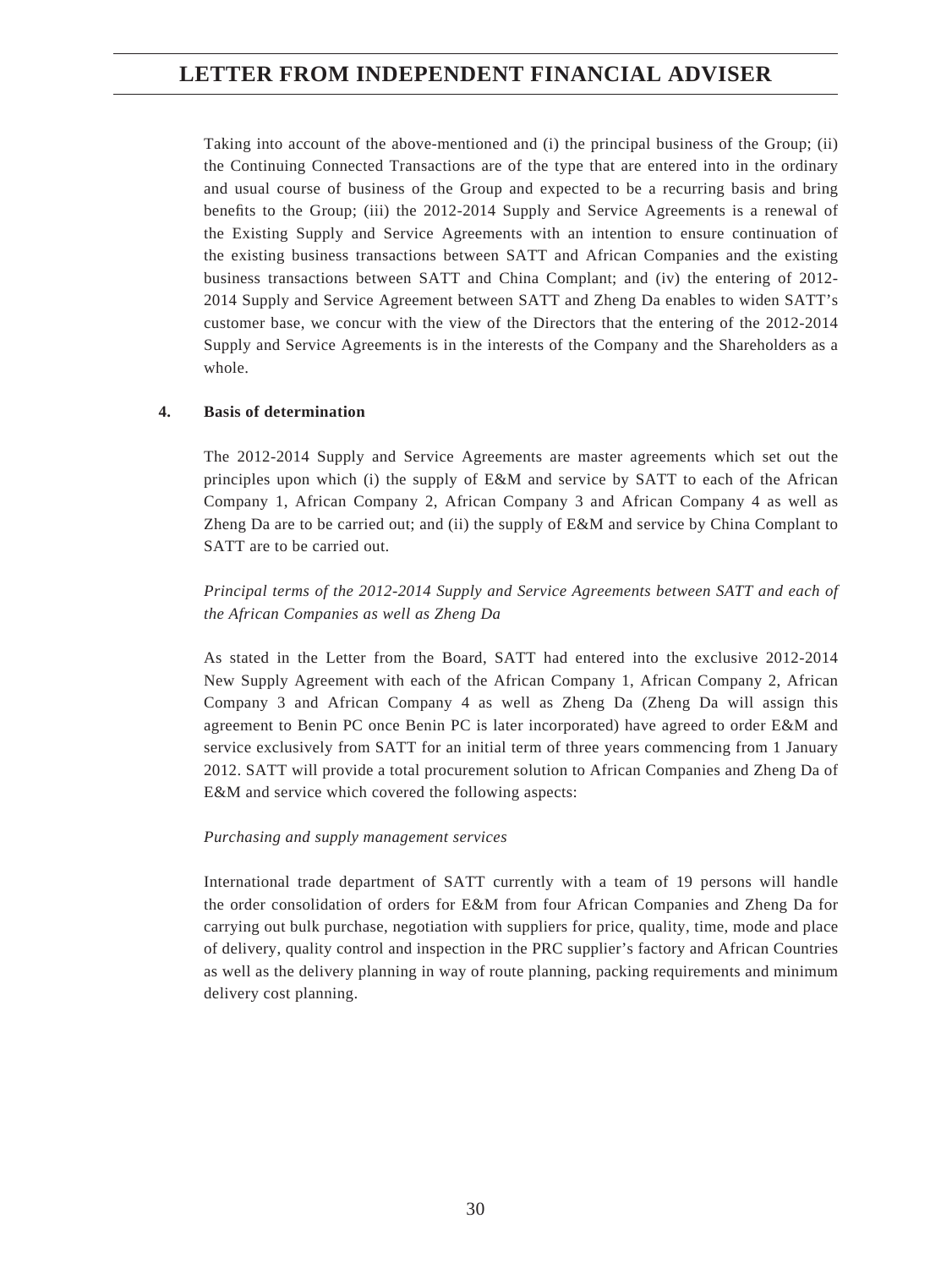#### *Purchase execution and overseas shipment*

As explained in section of "Reasons for and benefits of continuation of existing connected transactions with China Complant under 2012-2014 Supply and Service Agreement", SATT will rely on China Complant to execute purchase contracts with its selected suppliers for orders of E&M supplying to African Companies and Zheng Da and handle the shipment to African Companies and Zheng Da after the delivery by suppliers to specified PRC ports.

#### *Technical consulting, training and repairing services*

Technical service department of SATT currently with a team of 10 persons, four of them are specialist in sugar engineering, will provide all kinds of technical consulting services in area of sugar cane/cassava plantation, sugar/ sweetener or ethanol and other related production and they will also provide on-site training for complete plant project implementation and some repairing services to African Companies and Zheng Da.

#### *Administrative and accounting services*

Administration department of SATT currently with a team of 5 persons and accounting department of SATT currently with a team of 9 persons will assist the international trade department of SATT to provide the trade related backup services to African Companies and Zheng Da, like invoicing, international trade documents preparation and other appropriate market intelligence supports.

Pursuant to the 2012-2014 Supply and Service Agreements, SATT will enter into definitive agreements with each of the African Company 1, African Company 2, African Company 3 and African 4 as well as Zheng Da from time to time to provide for detailed terms of each single transaction in accordance with the principles set out in each of the 2012-2014 Supply and Service Agreements. Such detailed terms include but without limitation, prices, payment and settlement terms, quantities, qualities, delivery and inspection of products and other terms and conditions in relation to the provision of E&M and service required.

SATT and each of the African Company 1, African Company 2, African Company 3 and African Company 4 as well as Zheng Da agree that such detailed terms shall be on normal commercial terms or, if there is no sufficient comparable transactions to judge whether they are on normal commercial terms, fair and reasonable to the Company. The terms offered to the African Company 1, African Company 2, African Company 3 and African Company 4 as well as Zheng Da shall be no less than favorable to SATT than those offered by SATT to Independent Third Parties in the markets where each of the African Company 1, African Company 2, African Company 3 and African Company 4 as well as Zheng Da are located. The consideration in respect of the suppliers is determined by reference to the market prices of similar E&M and service required.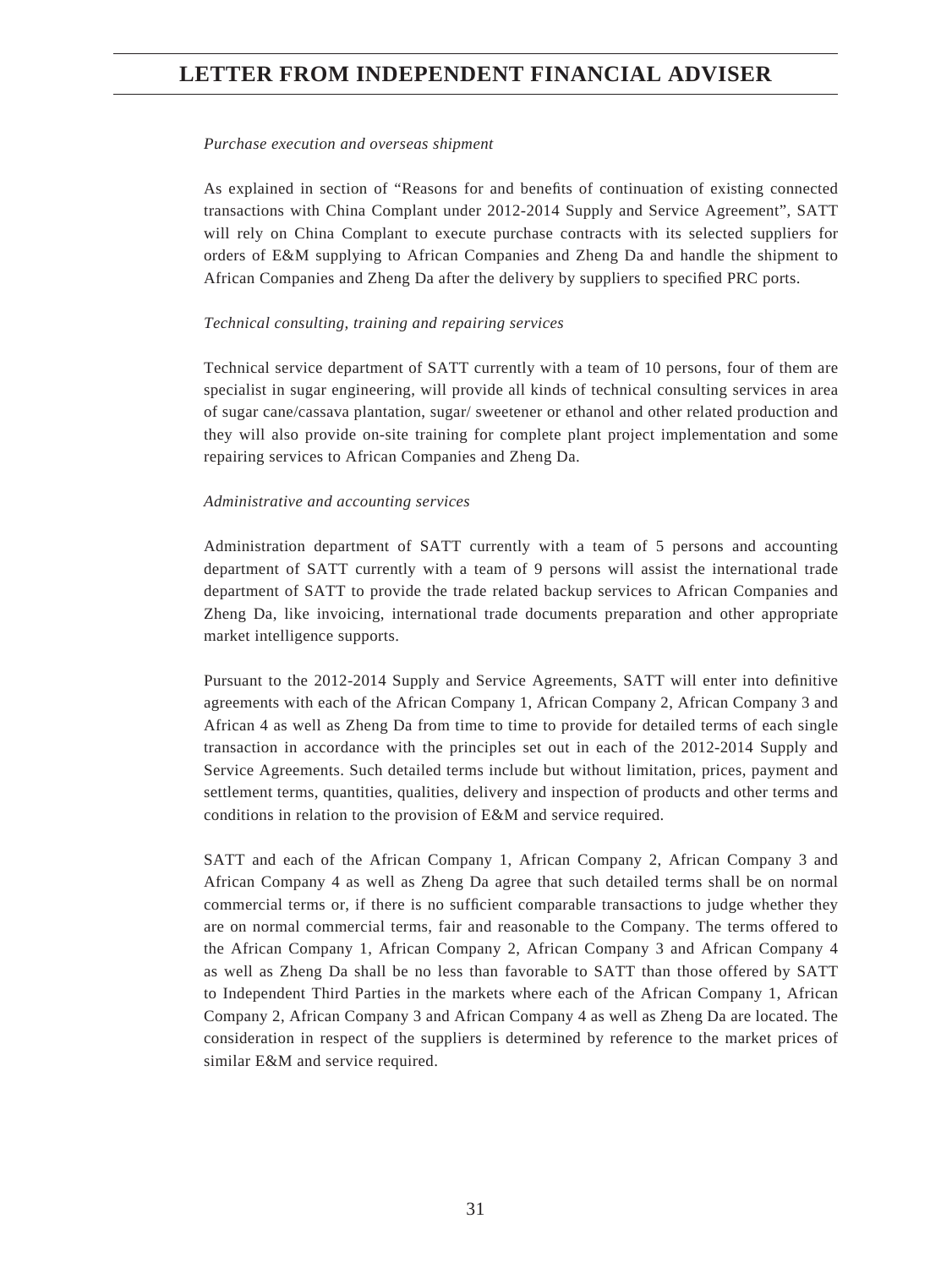*Principal terms of the 2012-2014 Supply and Service Agreement between SATT and China Complant*

China Complant had entered into 2012-2014 Supply and Service Agreement, pursuant to which China Complant has agreed to supply E&M and service to SATT so as to enable SATT to provide the same to African Company 1, African Company 2, African Company 3 and African Company 4 as well as Zheng Da and other independent customers for an initial term of three years commencing from 1 January 2012. However, SATT is not obliged to source E&M and service exclusively from China Complant. SATT shall source E&M and service from China Complant only if (i) SATT and the African Companies as well as Zheng DA have entered into definitive agreement in respect of the supply of  $E\&M$  and service; (ii) the relevant E&M and service have to be sourced from the PRC; and (iii) China Complant is able to supply the relevant E&M and service to SATT within reasonable time in accordance with the supply and service agreement between SATT and China Complant.

Pursuant to the 2012-2014 Supply and Service Agreement between SATT and China Complant, China Complant will enter into definitive agreements with SATT from time to time to provide for detailed terms of each single transaction in accordance with the principles set out in the 2012-2014 Supply and Service agreement. Such detailed terms include but without limitation, prices, payment and settlement terms, quantities, qualities, delivery and inspection of products and other terms and conditions in relation to the provision of E&M and service required.

China Complant and SATT agree that such detailed terms shall be on normal commercial terms or, if there is no sufficient comparable transactions to judge whether they are on normal commercial terms, fair and reasonable to the Company. China Complant has also supplied the E&M and services of similar nature to other independent third parties. The terms offered to SATT shall be no less favourable to SATT than those offered by China Complant to Independent Third Parties in the markets where SATT is located. The consideration in respect of the supplies is determined by reference to the market prices of similar E&M and service required.

To assess the fairness and reasonableness of the terms of the 2012-2014 Supply and Service Agreements, we have discussed with the management of the Company regarding the internal procedures on the determination of terms in accordance with the principles set out in each of (i) the 2012-2014 Supply and Service Agreements entered between SATT and the African Companies as well as Zheng Da; and (ii) the 2012-2014 Supply and Service Agreement entered into between SATT and China Complant.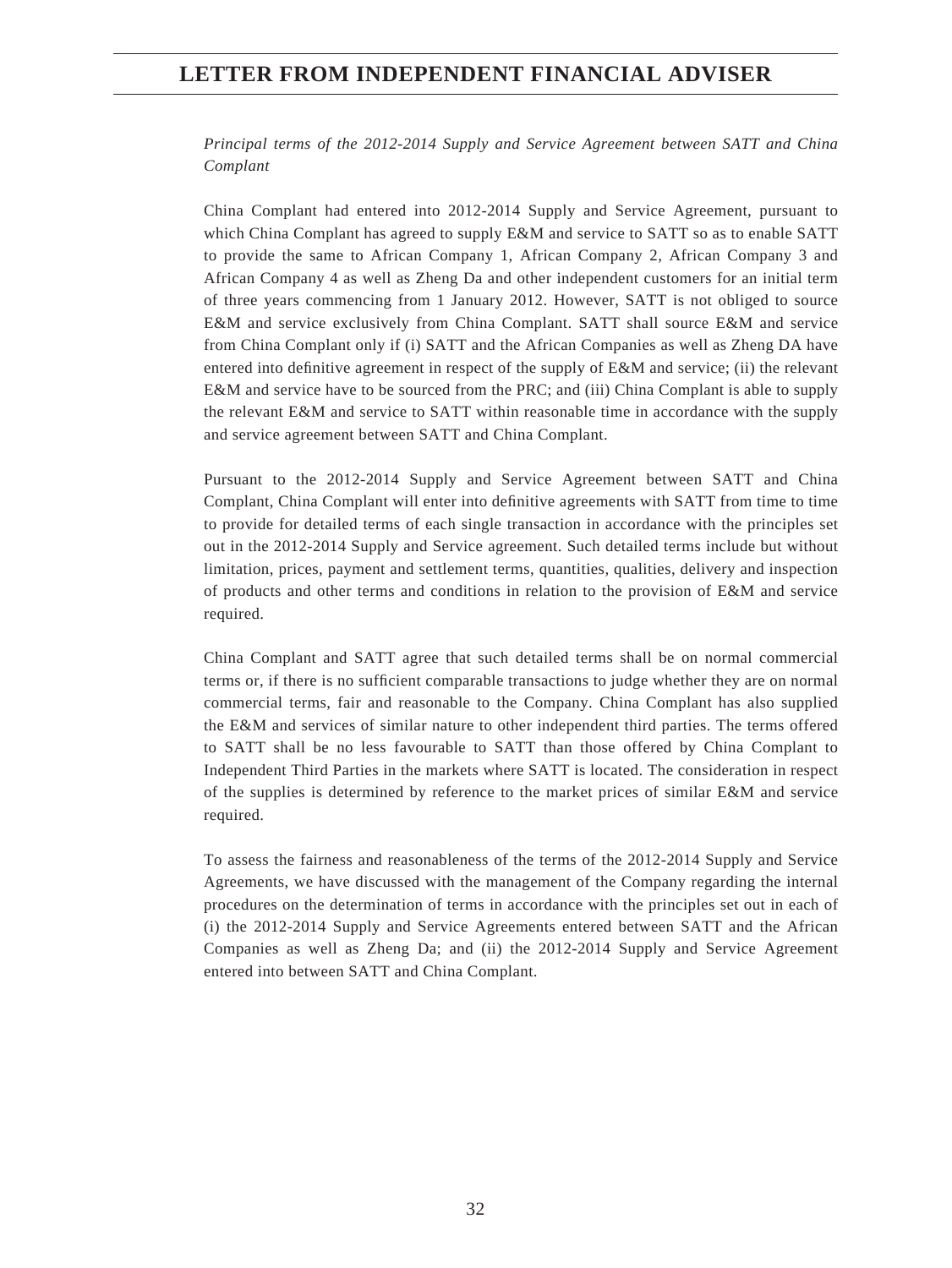*Pricing Policy for 2012-2014 Supply and Service Agreements between SATT and the African Companies as well as Zheng Da*

The management of the Company confirmed the following pricing policies:

- (i) Each of the African Companies will ask for quotations from independent suppliers in Africa for the E&M and service with similar nature and quality, pursuant to the 2012- 2014 Supply and Service Agreements and compare with the quotations offered by SATT in order to ascertain the prices offered by SATT are fair; and
- (ii) Zheng Da will compare the prices of E&M and service of similar nature and quality quoted by SATT with the quotations from independent suppliers where Zheng Da is located in order to ascertain the pricing terms are fair.

The management of the Company further confirmed that:

- (i) The historical prices quoted by SATT to African Companies are no less favorable to SATT than the prices quoted by independent suppliers in general;
- (ii) The historical prices quoted by SATT are with reference to the market prices quoted to independent customers where the African Companies located; and
- (iii) Pursuant to the Existing Supply and Service Agreements, the African Companies have been continuously purchased from SATT since January 2009 given that the prices offered by SATT are relatively competitive though the prices offered by SATT are similar to the prices offered by local independent suppliers in terms of (i) the comprehensive logistics and support services provided by SATT through China Complant's own international freight forwarder which are not available from the local independent suppliers, (ii) the stable delivery of E&M and service from SATT that has been backed-up by the Existing Supply and Service Agreement previously entered between SATT and China Complant, and (iii) the acceptance of bulk purchase orders and other requests by SATT while such requests are less preferred by the local independent suppliers.

The management of the Company advised that the aforesaid internal procedures will be continuously and strictly executed for the 2012-2014 Supply and Service Agreements between SATT and the African Companies as well as Zheng Da in order to ascertain the pricing terms are fair and of normal commercial basis.

We have also reviewed the price list provided by the management of the Company and notice that the prices quoted by SATT are no less favourable to SATT than the prices quoted by independent suppliers in general. We were also advised by the management of the Company that the prices quoted by SATT are with reference to the market prices quoted to independent customers where the African Companies as well as Zheng Da are located. In this regard, based on (i) the pricings offered by SATT to the African Companies as well as Zheng Da are with reference to the market prices offered to the independent customers, (ii) the pricings offered by SATT are no less favourable to SATT than those offered to independent customers and (iii) the historical price terms offered by SATT to the African Companies are fair, we are of the view that the terms of 2012-2014 Supply and Service Agreements between SATT and the African Companies as well as Zheng Da are fair and of normal commercial basis.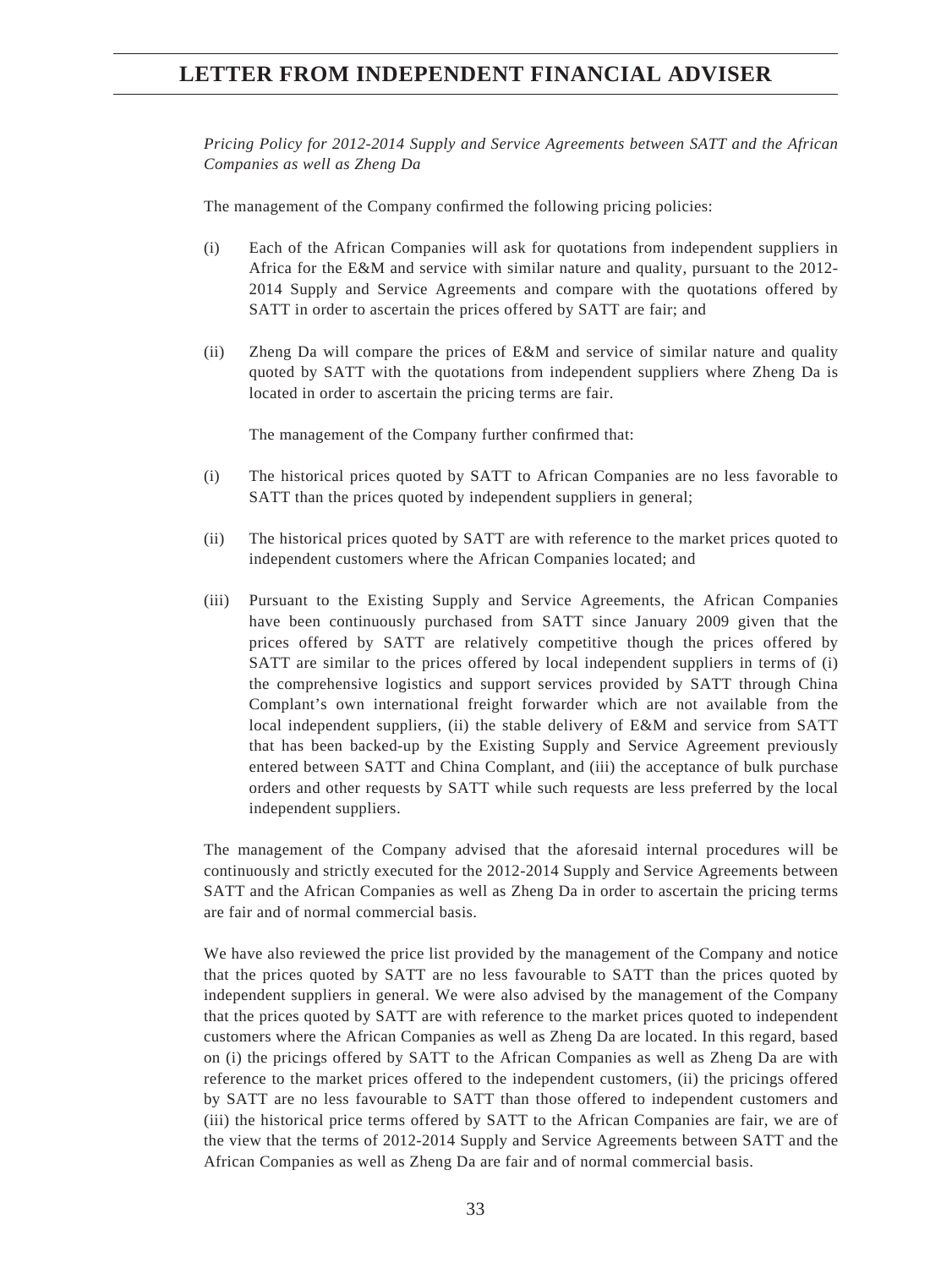*Pricing Policy for 2012-2014 Supply and Service Agreement between SATT and China Complant*

As advised by the management of the Company, SATT regularly reviews pricing from both China Complant and other independent suppliers. SATT compared price quotations on sugar manufacturing machineries, raw materials with similar nature and quality obtained from different suppliers at first. These quotations are then compared with the principles set out in the Existing Supply and Service Agreement between SATT and China Complant. In addition, we are advised by the management that SATT will, from time to time, make counter quotation in order to ensure the pricing is fair and reasonable. SATT will place orders with China Complant only when the quotations submitted by China Complant are (i) in accordance with the principles set out in the 2012-2014 Supply and Service Agreement between SATT and China Complant and (ii) fair and reasonable as compared to those of the independent suppliers. We have reviewed the price quotations obtained by SATT from independent suppliers and compared the same to the price quotations offered by China Complant to SATT and we noted that the pricing terms of E&M offered by China Complant to SATT are not less favorable to SATT than the price quotations of E&M with similar nature obtained by SATT from independent suppliers.

As confirmed by the management of the Company, SATT only sourced the E&M and Service, as prescribed under the Existing Supply and Service Agreements with China Complant since January 2009 and the amounts of purchase of other E&M and service from other independent parties only represented approximately 2.4%, 6.3% and 3.5% of the total purchase of raw materials respectively for the years ended 31 December 2009, 2010 and for the six months ended 30 June 2011. In this regard, we have requested and reviewed the sample sale documents (i.e. invoices and purchase orders) regarding the E&M and Service obtained (i) by China Complant from the Independent Third Parties; and (ii) by SATT from China Complant with respect to the terms of each transaction and we noticed that the pricing terms offered to SATT from China Complant are similar to those offered to China Complant from other Independent Third Parties.

As advised by the management of the Company, the historical pricings of E&M and Service provided by China Complant to SATT are no less favourable to SATT than the pricings provided to China Complant by independent suppliers in light that China Complant only placed orders on behalf of SATT upon its request without charging any additional costs on the E&M requested by SATT. The reason as to why China Complant does not mark up on the cost of the E&M is due to the fact that all sourcing, logistics functions and after-sale services were handled by SATT itself by its own sale representatives. However, being a normal commercial business transaction, China Complant has charged SATT the delivery services it provided to SATT by way of freight charges, which is consistent with the normal business transactions between China Complant and other independent customers. We have reviewed the sample invoices issued by China Complant to SATT and noted that the freight charges are included in the total amounts charged to SATT. SATT elects not to purchase directly from those independent suppliers of China Complant as SATT elects not to have the permanent business establishment in China to conduct purchasing and exporting business, considering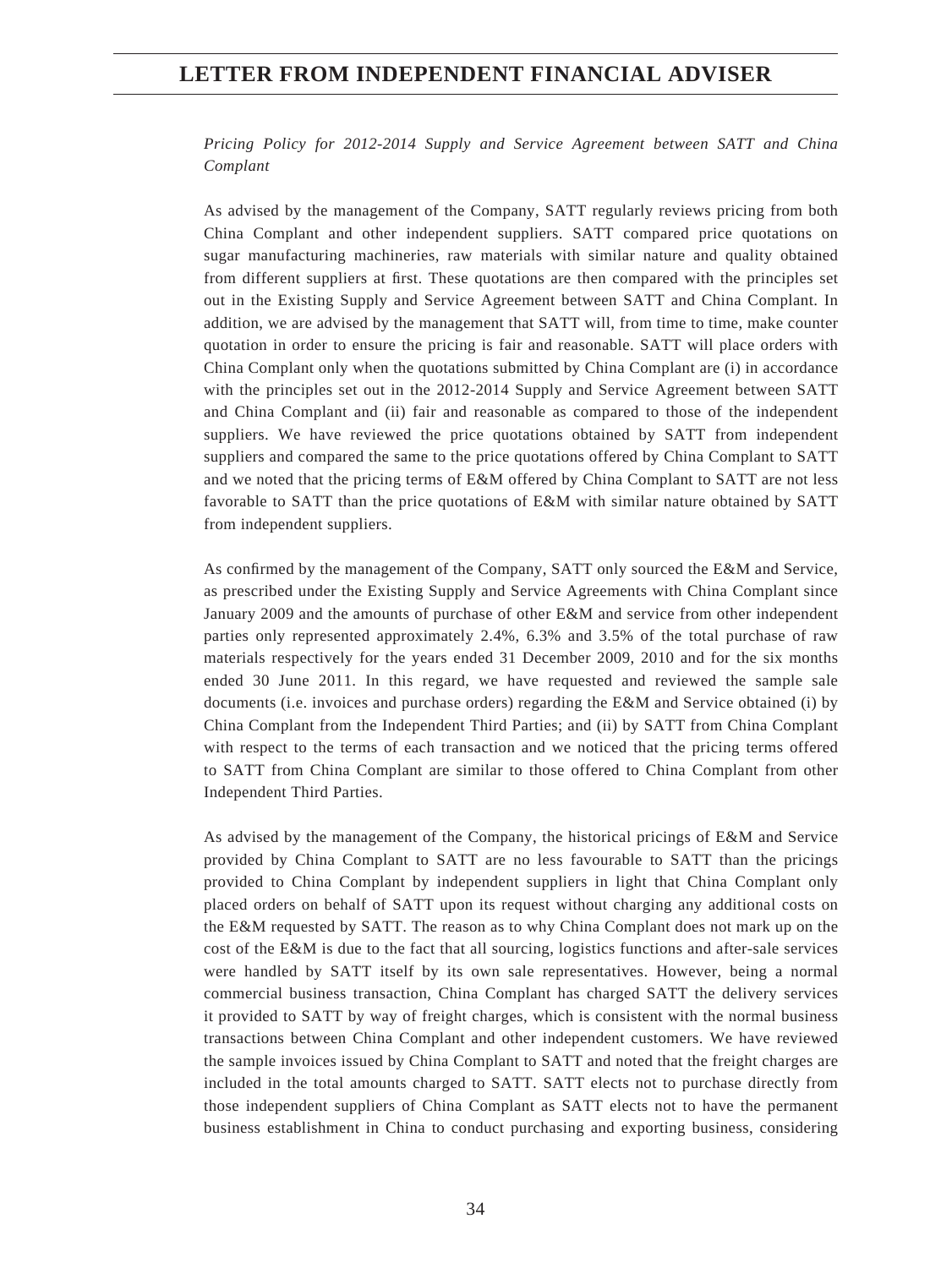the tax planning and Existing supply and service agreement with China Complant. The orders are initiated by China Complant on behalf of SATT while all the relevant sourcing functions, including but not limited to obtain price quotations from independent suppliers are handled by SATT itself by its own purchase staff. As such, the E&M offered to China Complant from independent suppliers only represented the E&M initiated by China Complant on behalf of SATT.

Given that (i) the pricing terms offered to SATT by China Complant are no less favourable to SATT than those offered to China Complant by other Independent Third Parties as the orders are actually initiated by China Complant on behalf of SATT; (ii) China Complant has charged the markups for the delivery services it provided to SATT by way of freight charges, which is consistent with its commercial practice with other independent suppliers; and (iii) the pricing terms offered to SATT from China Complant are on normal commercial terms, we consider that the pricing bases and the terms of the 2012-2014 Supply and Service Agreements are fair and reasonable.

#### *Views*

Based on the foregoing, we concur with the Directors' view that the terms of the 2012-2014 Supply and Service Agreements are (i) in the ordinary and usual course of business of the Group; (ii) on normal commercial terms; and (iii) fair and reasonable so far as the Independent Shareholders are concerned and are in the interests of the Group and the Shareholders as a whole.

### **5. Other Major Terms of the 2012-2014 Supply and Service Agreements**

We have reviewed the other major terms of the 2012-2014 Supply and Service agreements and are not aware of any terms which are exceptional to normal market practice.

In light of the foregoing, we are of the opinion that the terms of the 2012-2014 Supply and Service Agreements are fair and reasonable so far as the Independent Shareholders are concerned, on normal commercial terms and in the interests of the Independent Shareholders as a whole.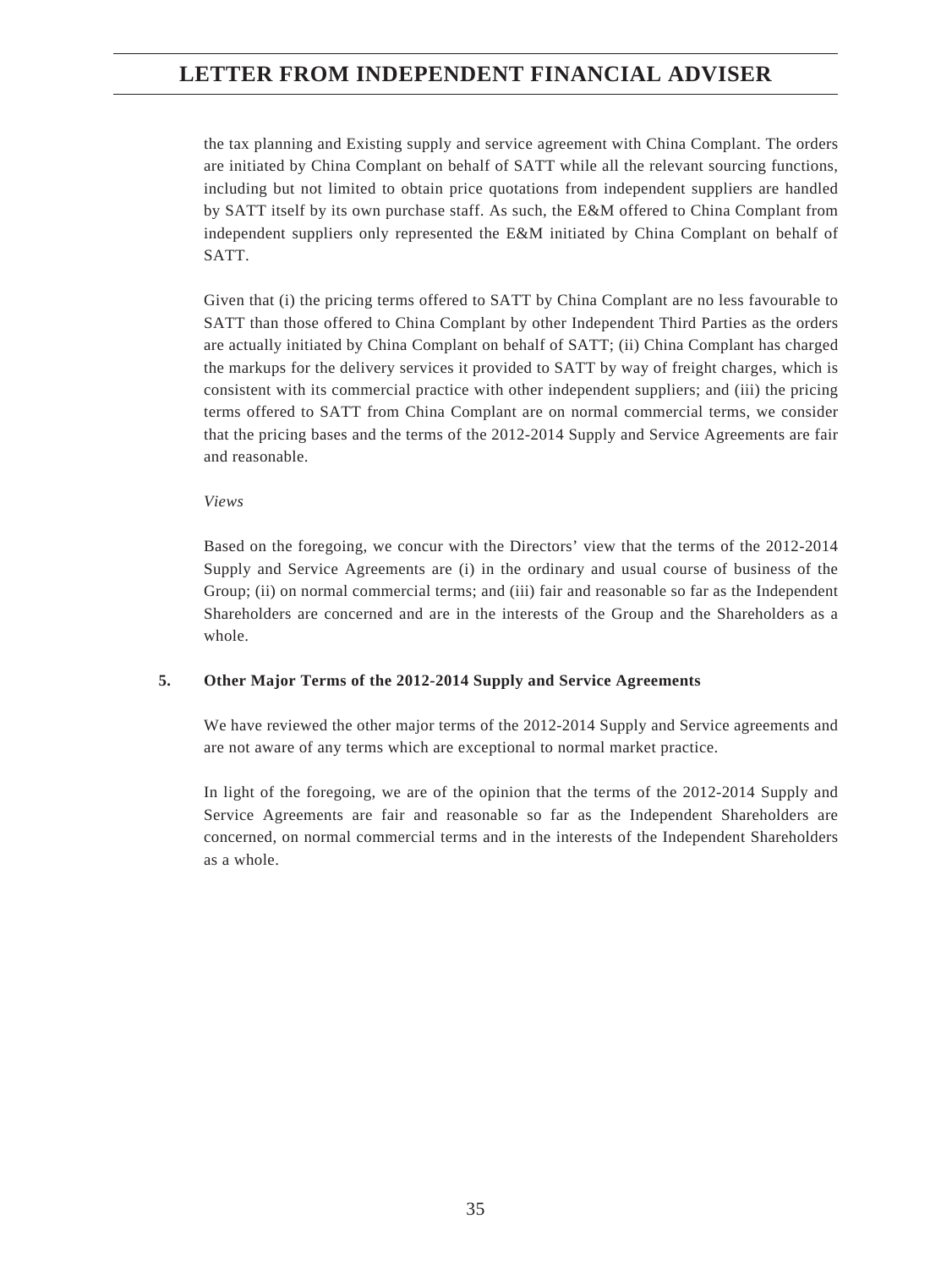### **6. The Proposed Annual Caps**

*Proposed annual caps of the 2012-2014 Supply and Service Agreements between SATT and African Companies as well as Zheng Da*

As set out in the Letter from the Board, the proposed annual caps in connection to the proposed Annual Caps in connection to the 2012-2014 Supply and Service Agreements between SATT and African Companies as well as Zheng Da is summarized as below:

|             | Proposed Annual Caps for the year ending 31 December |                 |                |
|-------------|------------------------------------------------------|-----------------|----------------|
|             | 2012<br>2013                                         |                 | 2014           |
|             | 000'                                                 | 000'            | 000'           |
| Growth rate | US\$48.760                                           | US\$49,960      | US\$29.560     |
|             | (approximately)                                      | (approximately) | (approximately |
|             | HK\$380,328)                                         | HK\$389,688)    | HK\$230,568)   |
|             | 49.8%                                                | 2.4%            | $(40.8\%)$     |

As stated in the Letter from the Board, the proposed Annual Caps of the 2012-2014 Supply and Service Agreements for the two years ending 31 December 2013 between SATT and the African Companies as well as Zheng Da are determined with reference to a number of factors, including (i) the historical figures for the two years ended 31 December 2010 and for the six months ended 30 June 2011; (ii) the forecasted new ad-hoc orders from the African Company 1 of approximately US\$10 million for the year ending 31 December 2012 and of another approximately US\$10 million for the year ending 31 December 2013 for the large scale repairing and upgrading on its sugar production facilities when the new lease term of this sugar complex begins next year; and (iii) the forecasted increase in new ad-hoc orders from Zheng Da of approximately US\$13 million for year ending 31 December 2012 and of approximately US\$14 million for the year ending 31 December 2013 for the construction of the new ethanol biofuel plant in Benin.

In respect for the 2014 proposed annual caps which is lower than the proposed caps for 2012 and 2013, this is due to the reason that the forecasted decrease in ad-hoc orders of approximately US\$ 24 million resulting from the large-scale repairing and upgrading of African Company 1 and the construction of new ethanol biofuel plant of Zheng Da will have finished by 2013. Such decrease will partly offset by increase in yearly recurring order of consumables of approximately US\$4 million from Zheng Da when the ethanol biofuel plant begins its full-scale production in 2014.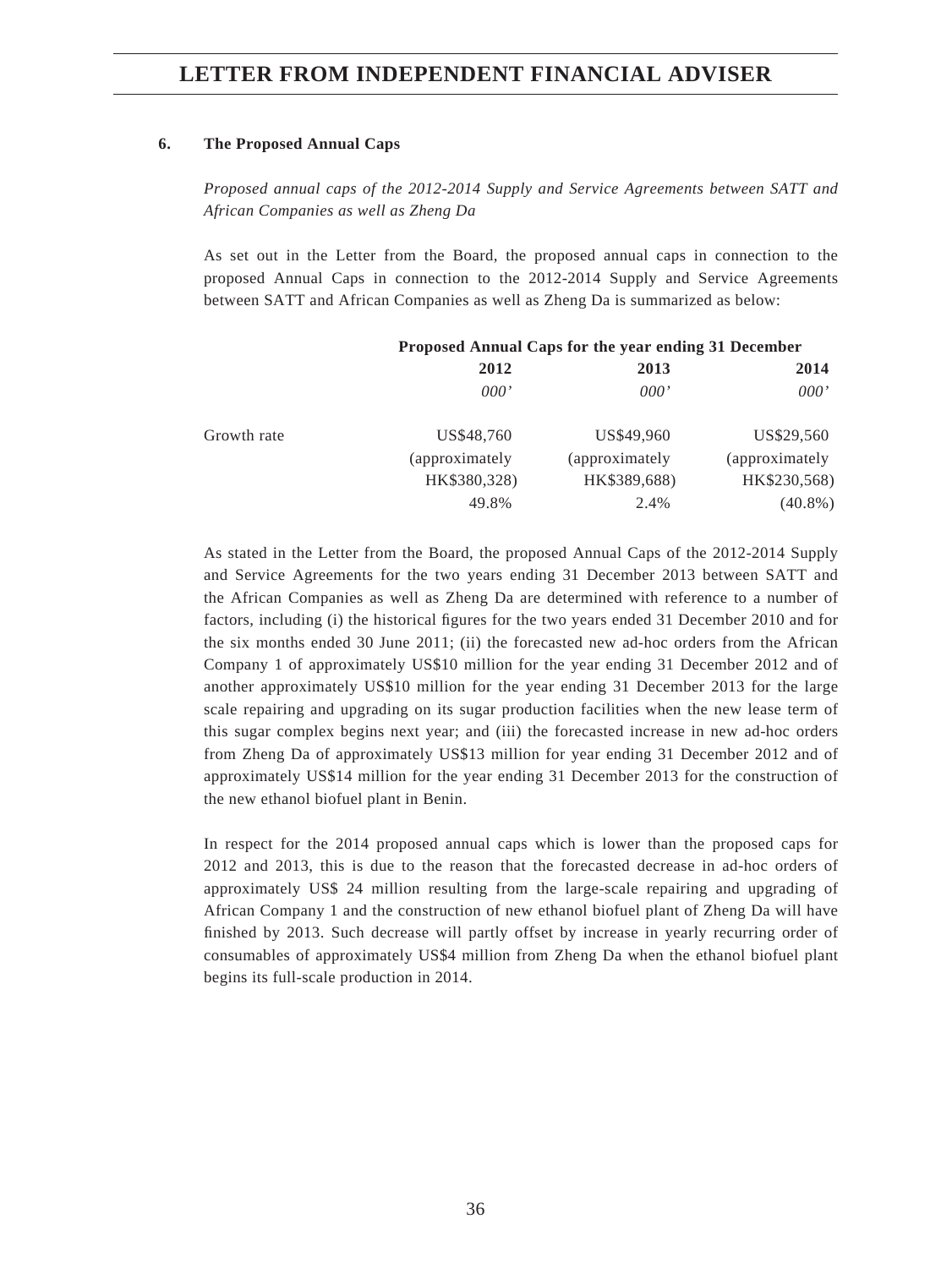To assess the fairness and reasonableness of the proposed Annual Caps of the 2012-2014 Supply and Service Agreements between SATT and the African Companies as well as Zheng Da, we have taken into consideration the following aspects:

(i) The historical transaction amounts between African Companies and SATT during the years ended 31 December 2009 and 2010 and during the six months ended 30 June 2011. The historical transaction amounts and the approved Annual Caps as well as the utilization rate of the approved Annual Caps under the Existing Supply and Service Agreements for the year ending 31 December 2011 are set out as below:

#### **Historical transaction amounts for the period/ year ending 31 December 2009 31 December 2010 30 June 2011**

| JV JUNU <i>A</i> VII | 51 December 2010 | '1 DUUUHUUL <i>4</i> 00 <i>)</i> |
|----------------------|------------------|----------------------------------|
| 000'                 | '000             | <i>000</i>                       |
| US\$10,185           | US\$26,380       | US\$19,784                       |
| (approximately       | (approximately)  | (approximately                   |
| HK\$79,442)          | HK\$205,767)     | HK\$154,317)                     |
|                      |                  |                                  |

#### **Approved Annual Caps for the year ending 31 December 2009 31 December 2010 31 December 2011** *'000 '000 '000* US\$21,899 US\$26,931 US\$25,560 (approximately HK\$170,812) (approximately HK\$210,062) (approximately HK\$253,968)

#### **Rate of utilization of Approved Annual Caps**

90.3% 98.0%

 Based on the aforementioned, the actual utilization of the Approved Annual Caps ranged from 90% to 98% which indicated that the approved Annual Caps of the Existing Supply and Service Agreements are reasonable and in line with the business scale of the Group.

(ii) As confirmed by the management of the Company that as of today the major principles regarding the large scale repairing and upgrading on the sugar production facilities have been preliminary agreed by the relevant government department of Africa. In addition, according to the announcement of the Company dated 11 October 2011, the Benin Government conditionally allows Zheng Da to invest and to construct new bioethanol production facilities in Benin. As such, it is reasonable to believe that the estimation of forecasted new ad-hoc orders from the African Company 1 and Zheng Da for the two years ending 31 December 2013 is fair and reasonable.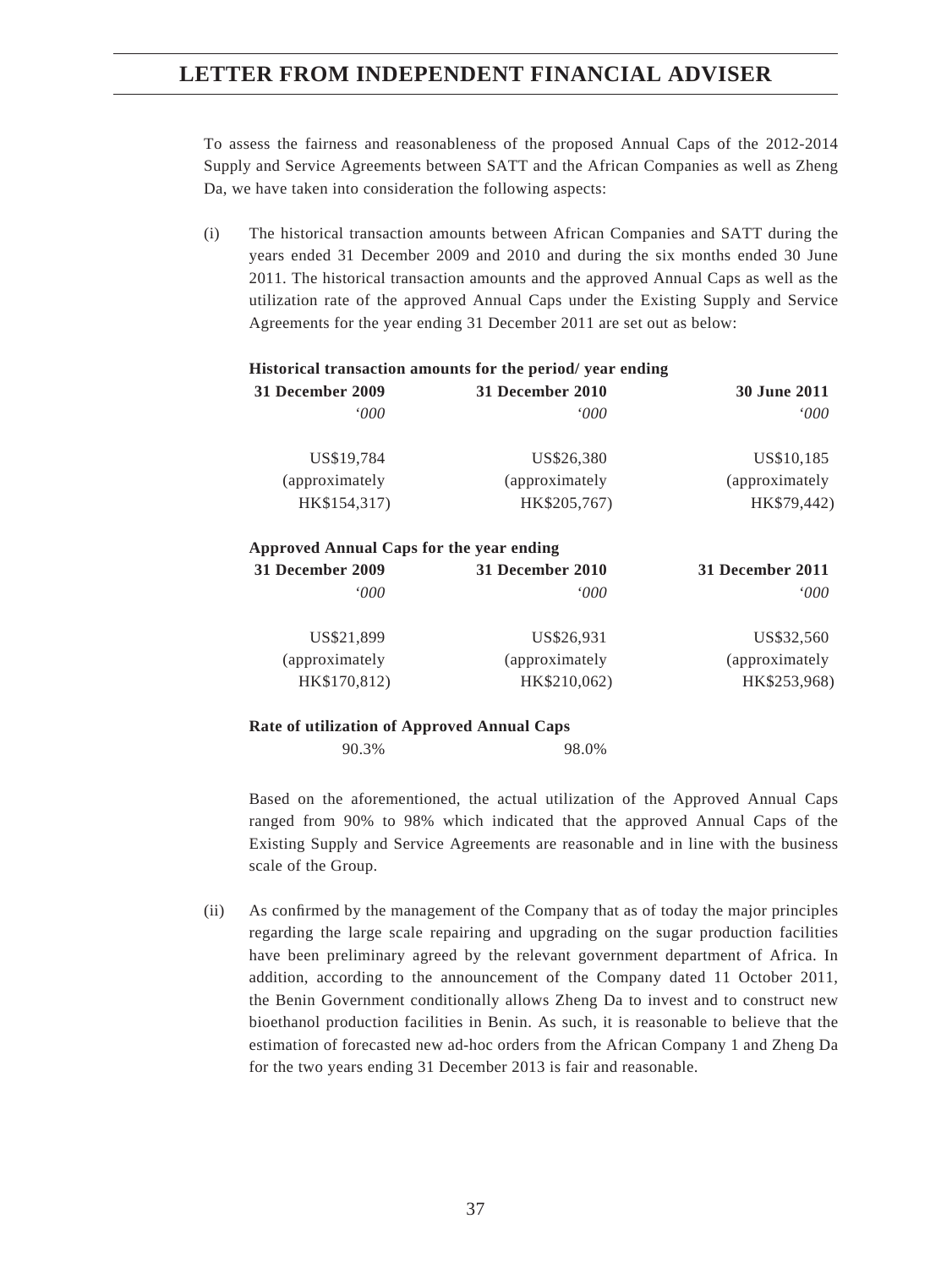(iii) The market research reports available in the public domains that estimated the growth rate of the global sugar market and biofuel market for the three years ending 31 December 2014

 According to research report, "Global Biofuel Market Analysis" published by RNCOS, a market research and information analysis company, the global production of ethanol and biodiesel is expected to grow at a CAGR of around 8% and 11%, respectively during 2011-2014. In addition, according to the "Asia Pacific Biofuel Market Forecast" published by RNCOS, (i) the world biofuel market's value is likely to attain a CAGR of around 14.7% during 2006-2016; and (ii) the global ethanol production is expected to reach 26,071 Million Gallon in 2014 while the global biodiesel production is projected to accelerate at a CAGR of 4.5% during 2007-2015.

 Also, based on a report published by Pike Research, a market research and consulting firm, the global market for biofuels will increase from \$82.7 billion in 2011 to \$185.3 billion by 2021. According to press reporting of Czarnikow, which has been in the sugar business since 1861, Africa is expected to expand its sugar consumption from 10% to 13% of global consumption.

(iv) We have also taken into consideration the continuous expanding business relationship between China and Africa. According to the speech by Shen Danyang, spokesman for the Ministry of Commerce, China-Africa trade volume rose 30% year-on-year to reach US\$122.2 billion during the first three quarters of 2011, compared with the US\$126.9 billion U.S. dollars recorded in 2010. China has become Africa's biggest trading partner, with bilateral trade growing at an annual rate of 28% over the past 10 years. China invested US\$1.08 billion in non-financial sectors in Africa during the first three quarters of 2011, increased by 87% compared with the last year.

Having considered the foregoing reasons, we are of the view that the proposed annual caps of the 2012-2014 Supply and Service Agreements between SATT and African Companies as well as Zheng Da are in line with SATT's historical turnovers and the Company's future business development and the growing Sino-African business scale. As such, we are of the view that the proposed annual caps of the 2012-2014 Supply and Service Agreements between SATT and African Companies as well as Zheng Da are fairly and reasonably determined.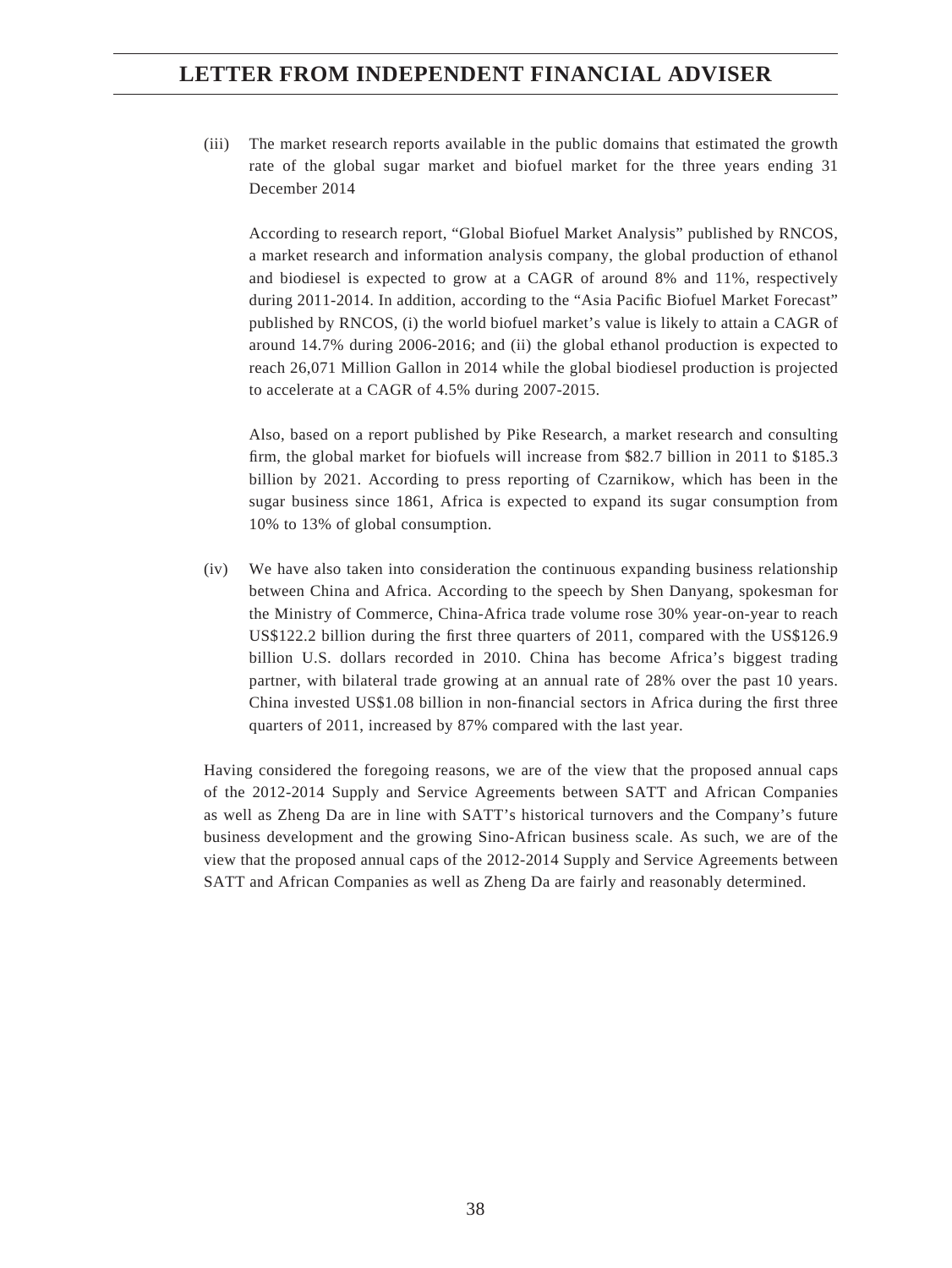*Proposed annual caps of the 2012-2014 Supply and Service Agreements between SATT and China Complant*

The proposed Annual Caps in connection to the 2012-2014 Supply and Service Agreements between SATT and China Complant is summarized as below:

|             | Proposed Annual Caps for the year ending 31 December |                 |                |
|-------------|------------------------------------------------------|-----------------|----------------|
|             | 2012                                                 | 2013            | 2014           |
|             | $000^{\circ}$                                        | <i>000</i>      | 000'           |
| Growth rate | US\$35,550                                           | US\$36,550      | US\$19,550     |
|             | (approximately)                                      | (approximately) | (approximately |
|             | HK\$277,290)                                         | HK\$285,090)    | HK\$152,490)   |
|             | 61.2%                                                | 2.8%            | $(46.5\%)$     |

As stated in the Letter from the Board, the 2012-2014 Proposed Annual Caps with China Complant is determined with reference to a number of factors, including (i) the historical figures for the two years ended 31 December 2010 and for the six months ended 30 June 2011; (ii) the 2012-2014 Proposed Annual Caps between SATT and the African Companies as well as Zheng Da, of which the details are set out before; and (iii) the average normal historical gross profit margin that will be earned by SATT on yearly recurring orders (the latest figure of the gross margin as shown by the latest published unaudited interim financial statements for the six months ended 30 June 2011 of the Group was approximately 49%); and (iv) the forecasted gross margin that will be earned by SATT on ad-hoc orders of E&M and service for the large-scale repairing and upgrading project of African Company 1 and for the construction of new ethanol biofuel plant in Benin by Zheng Da (the gross profi t margin on those ad-hoc orders is estimated to be approximately 20%).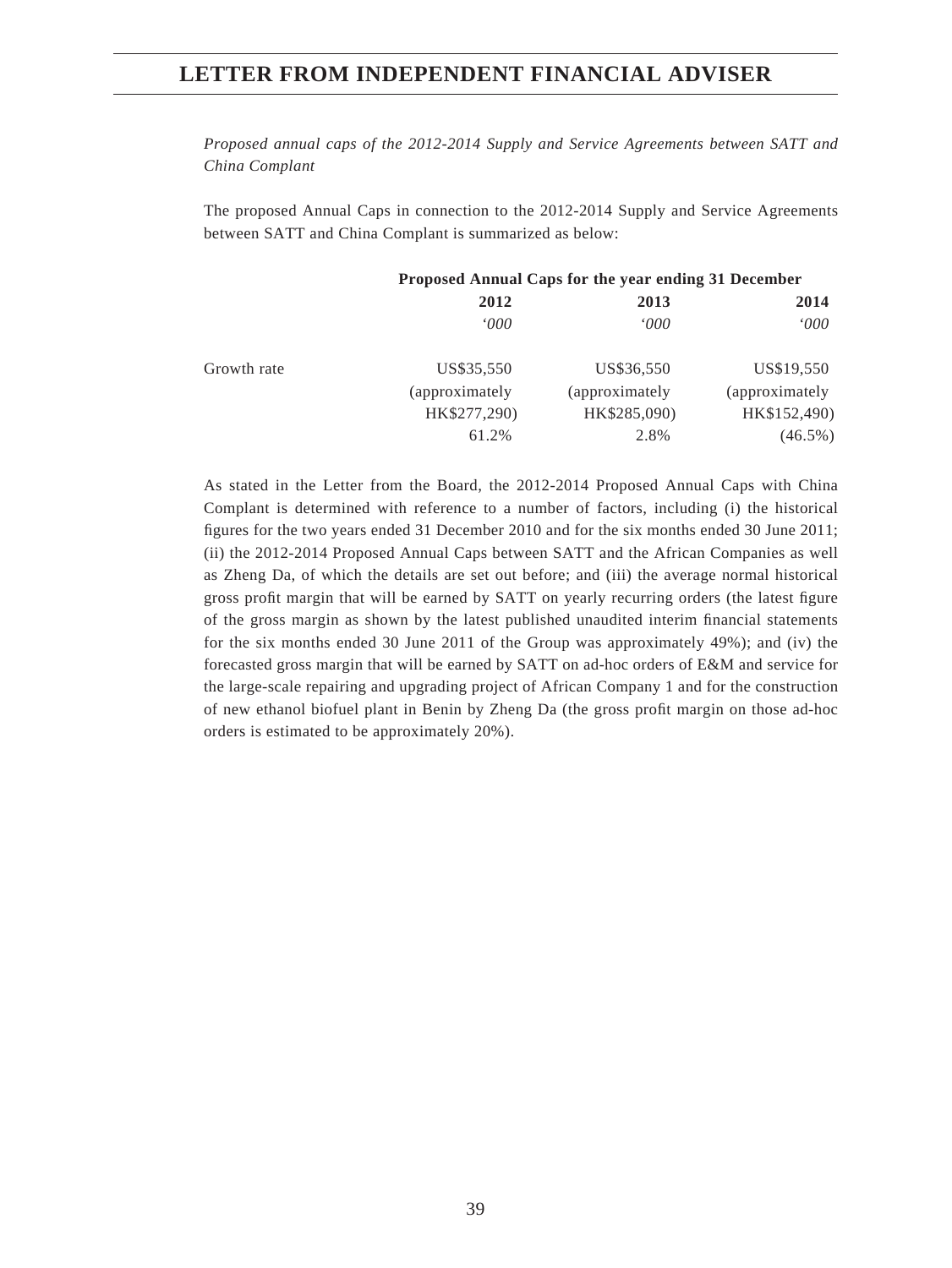In assessing the fairness and reasonableness of the proposed annual caps of the 2012-2014 Supply and Service Agreements between SATT and China Complant, we have taken into consideration the followings:

The historical transaction amounts between SATT and China Complant during the years ended 31 December 2009 and 2010 and for the six months ended 30 June 2011, and the approved Annual Caps as well as the utilization rate of the approved Annual Caps under the Existing Supply and Service Agreements for the year ending 31 December 2011 are set out as below:

| <b>30 June 2011</b> | 31 December 2010 | 31 December 2009 |
|---------------------|------------------|------------------|
| 000'                | $000^{\circ}$    | $000^{\circ}$    |
| US\$5,013           | US\$14,533       | US\$8,381        |
| (approximately)     | (approximately)  | (approximately   |
| HK\$39,100)         | HK\$113,360)     | HK\$65,372)      |

#### **Historical transaction amounts for the period/ year ending**

| 31 December 2009 | 31 December 2010 | 31 December 2011 |
|------------------|------------------|------------------|
| <i>000</i>       | $000^{\circ}$    | 000'             |
| US\$13,140       | US\$16,722       | US\$22,048       |
| (approximately   | (approximately)  | (approximately   |
| HK\$102,492)     | HK\$130,432)     | HK\$171,974)     |

#### **Rate of utilization of Approved Annual Caps**

|       |       | 22.170            |
|-------|-------|-------------------|
| 63.8% | 86.9% | (as at June 2011) |

 $22.7<sub>2</sub>$ 

Based on the aforementioned, the rate of utilization of the Approved annual caps increased from approximately 64% to 87% and the management of the Company confirmed that the purchase amount from China Complant is expected to be increased in view of the estimated recurring orders from the African Companies and Zheng Da during the year ending 31 December 2014 and the anticipated increased purchase from the African Company 1 and Zheng Da according to the aforesaid reasons,.

We have also reviewed the financial information of SATT for the years ended 31 December 2009 and 2010 and for the six months ended 30 June 2011 provided by the Company and the gross profi t margin of SATT ranged from approximately 41% to 56% during the aforesaid periods.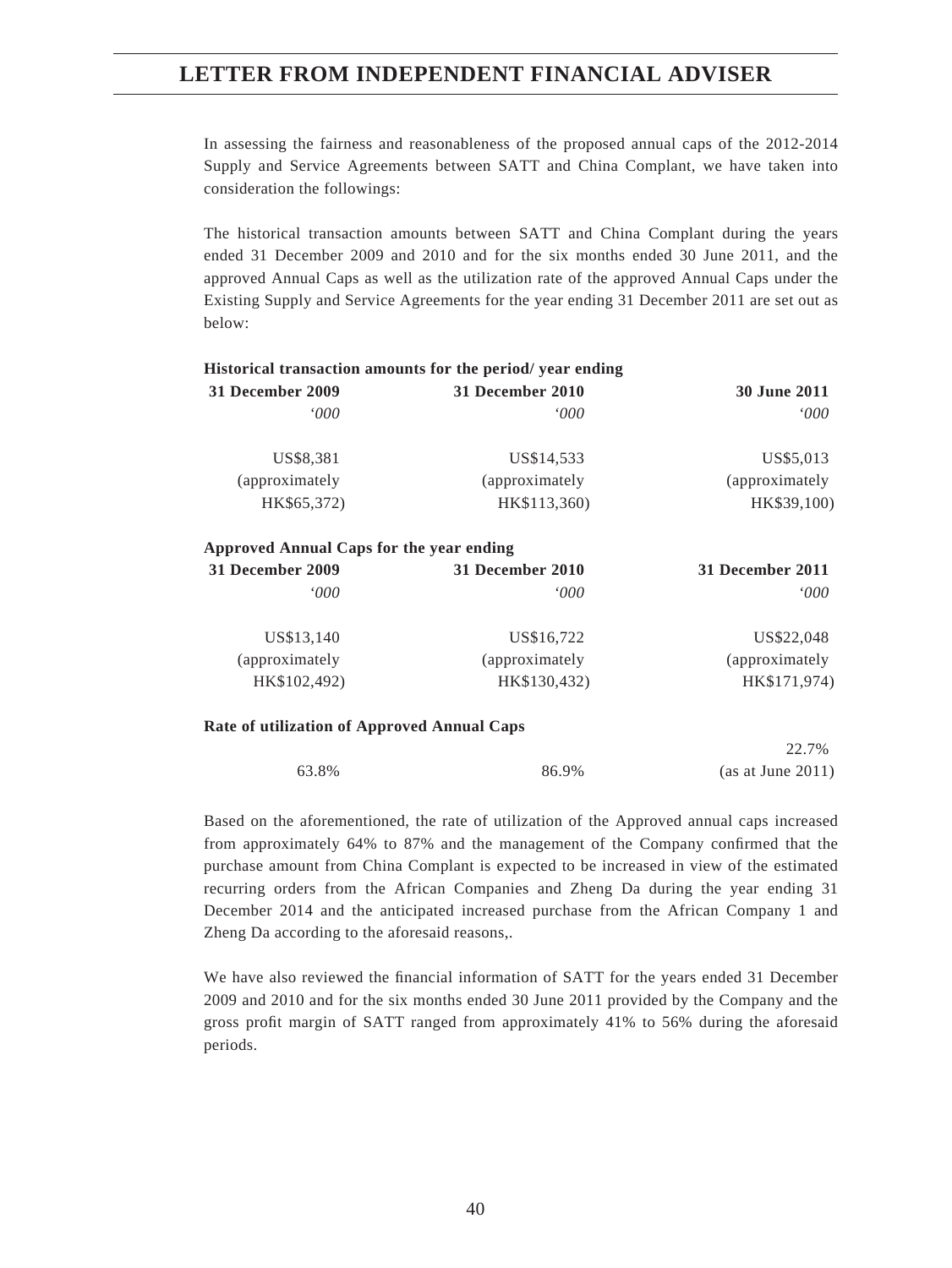As advised by the management of the Company, the forecast gross profi t margin on the ad-hoc orders from the African Company 1 and Zheng Da is estimated at 20% for sake of prudence. As set out above, the gross profit margin generated by SATT for the years ended 31 December 2009, 2010 and for the six months ended 30 June 2011 ranged from approximately 41% to 56% and the gross profi t margin for the ad-hoc orders is estimated at 20% given the estimated higher volume of purchases from the African Company 1 and Zheng Da and the management of the Company intended to estimate the forecasted gross profi t margin adopting a lower end.

Having considered the aforesaid factors, we consider that the proposed annual caps of the 2012-2014 Supply and Service Agreements between SATT and China Complant are in line with the historical turnover of SATT, the background of China Complant and the future business prospect of the Group by virtue of the Sino-African relations. We are of the view that the proposed annual caps of the 2012-2014 Supply and Service Agreements between SATT and China Complant are fairly and reasonably determined.

#### *Views*

Having reviewed the information and discussed with the management of the Company regarding the bases and assumptions for determining the proposed annual caps which include, among other things, (i) the historical amounts in sales of E&M and service; (ii) the positive prospect of the sugar industry in terms of increasing global demand for biofuel; (iii) the estimated ad-hoc orders from the African Company 1 and Zheng Da; and (iv) the historical profit margin and revenue generated by SATT, we are of the view that the bases for determining the proposed annual caps of the 2012-2014 Supply and Service Agreements are fair and reasonable so far as the Independent Shareholders are concerned.

#### **RECOMMENDATION**

Having considered the principal factors and reasons referred to the above, we consider that the 2012-2014 Supply and Service Agreements are entered into within the usual and ordinary course of business of the Company and the Proposed Annual Caps, are of normal commercial terms and fair and reasonable so far as the Company and the independent shareholders of the Company are concerned. Accordingly, we consider that the 2012-2014 Supply and Service Agreements is in the interests of the Company and the Shareholders as a whole. We advise the Independent Board Committee to recommend the independent shareholders of the Company to vote in favor of the ordinary resolutions of the Company to approve the 2012-2014 Supply and Service Agreements and the Proposed Annual Caps for the three years ending 31 December 2014, as detailed in the notice of EGM as set out at the end of this Circular.

> Yours faithfully, For and on behalf of **Donvex Capital Limited Doris Sy** *Director*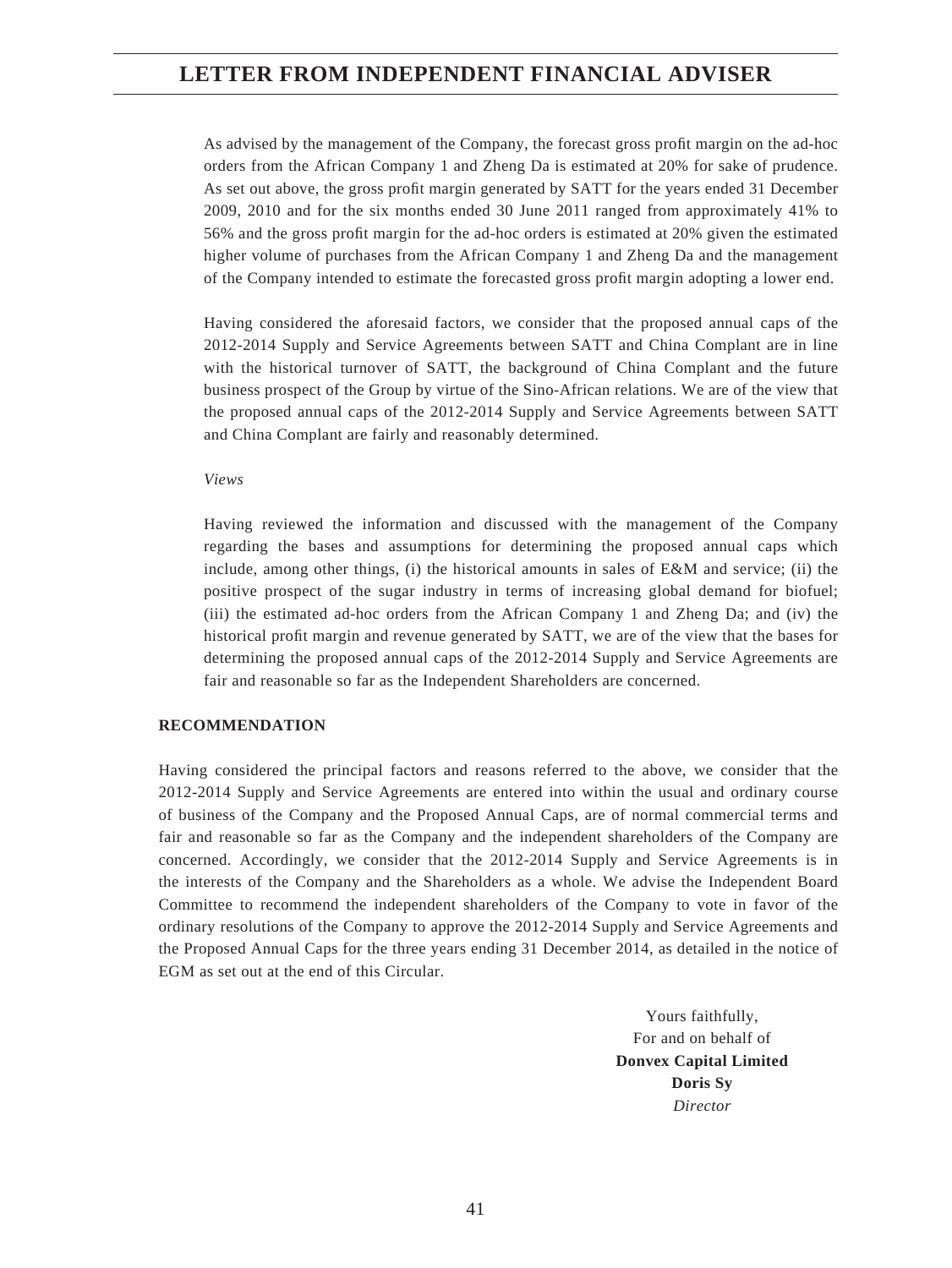## **I. RESPONSIBILITY STATEMENT**

This circular, for which the Directors collectively and individually accept full responsibility, includes particulars given in compliance with the Listing Rules for the purpose of giving information with regard to the Company. The Directors, having made all reasonable enquiries, confirm that, to the best of their knowledge and belief:

- (a) the information contained in this circular is accurate and complete in all material respects and not misleading or deceptive; and
- (b) there are no other matters the omission of which would make any statement in this circular misleading.

### **II. DISCLOSURE OF INTERESTS**

#### **Directors and chief executive**

As at the Latest Practicable Date, the interests and short positions of the Directors and chief executive of the Company in the Shares, underlying shares and debentures of the Company or any of its associated corporations (within the meaning of Part XV of the SFO) which are required to be notified to the Company and the Stock Exchange pursuant to Divisions 7 and 8 of Part XV of the SFO (including interests and short positions which they are taken or deemed to have under such provisions of the SFO) or which are required, pursuant to section 352 of the SFO, to be entered in the register referred to therein, or which are required, pursuant to the Model Code for Securities Transactions by Directors of Listed Companies to be notified to the Company and the Stock Exchange were as follows:

#### **Long position in the Shares**

|                         |                                 |                                      | Approximate $\%$<br>of the issued share<br>capital of the |
|-------------------------|---------------------------------|--------------------------------------|-----------------------------------------------------------|
| <b>Name of Director</b> | Capacity                        | Number of<br>ordinary<br>shares held | Company as at<br>the Latest<br><b>Practicable Date</b>    |
| Mr. Hu Yebi (Note)      | Controlled corporation & Spouse | 340,943,083                          | 24.51%                                                    |

*Note:* Mr. Hu Yebi is deemed (by virtue of the SFO) to be interest in 340,942,083 Shares of the Company. The totally 340,942,083 Shares held by Mr. Hu Yebi consists of 3,448,000 Shares held by Ms. Li Ling Xiu (spouse of Mr. Hu Yebi), 212,495,083 Shares held by Hollyview International Limited (a company beneficially owned by Mr. Hu Yebi) and an interest in 125,000,000 underlying shares under the convertible note held by Hollyview International Limited of a principal amount of HK\$75,000,000 which can be convertible into 125,000,000 Shares during its conversion period.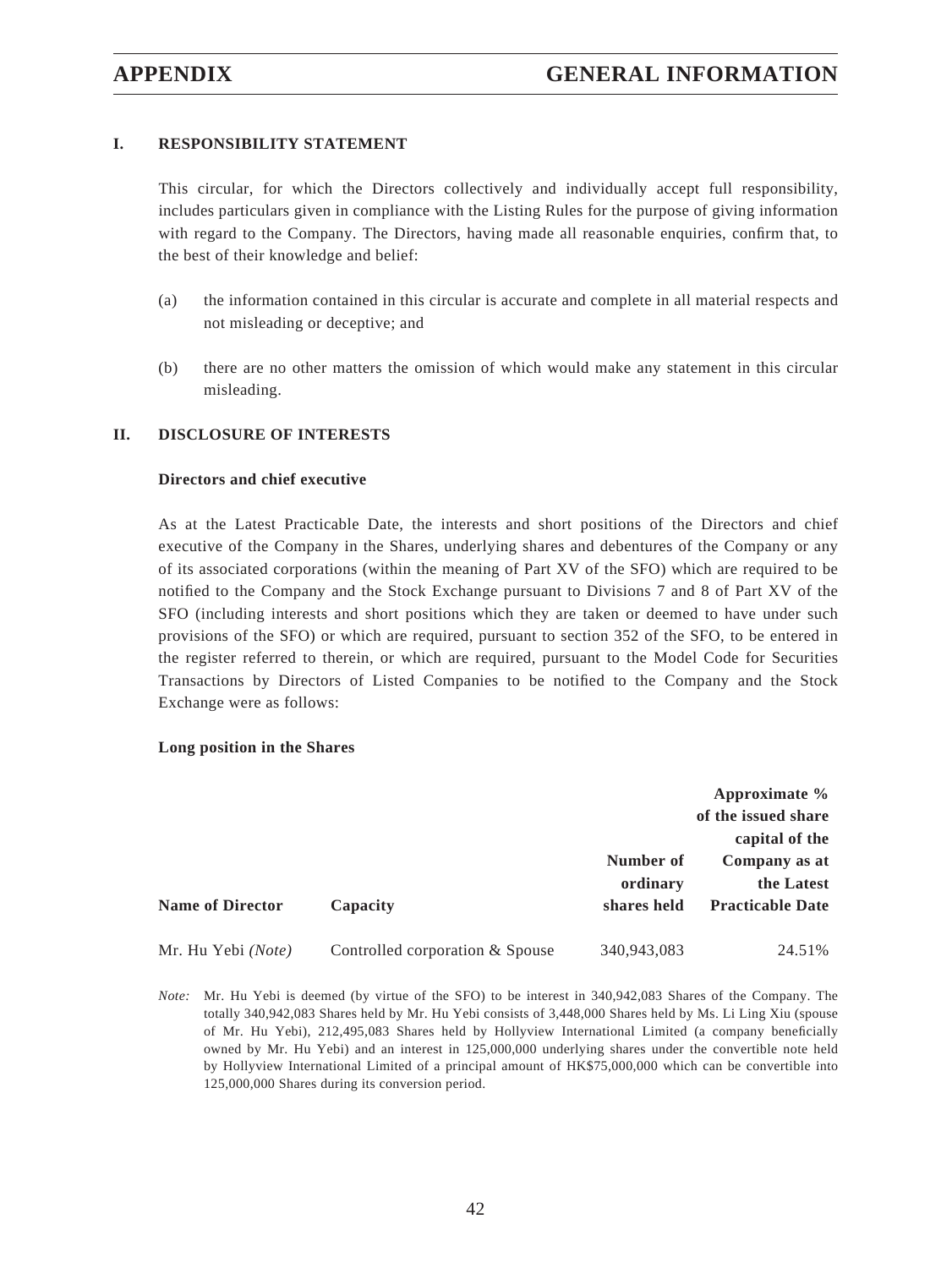Save as disclosed above, as at the Latest Practicable Date, no Director or chief executive officer of the Company had any other interest or short position in the Shares and underlying Shares and debentures of the Company or any of its associated corporations (within the meaning of Part XV of the SFO) which are required to be notified to the Company and the Stock Exchange pursuant to Divisions 7 and 8 of Part XV of the SFO (including interests and short positions which they were taken or deemed to have under such provisions of SFO) or are required, pursuant to section 352 of the SFO, to be entered in the register referred to therein or are required, pursuant to the Model Code to be notified to the Company and the Stock Exchange.

## **Directors who are Directors or Employees of Companies with Interests in Shares and Underlying Shares**

As at the Latest Practicable Date, Mr. Xiao Longlong and Mr. Han Hong, both Directors, are respectively a director and the deputy general manager of COMPLANT which currently holds approximately 21.56% of the existing issued share capital of the Company.

Save as aforesaid, as at the Latest Practicable Date, none of the Directors are directors or employees of a company which has an interest or short position in the Shares and underlying shares of the Company which would fall to be disclosed to the Company under the provisions of Divisions 2 and 3 of Part XV of the SFO.

## **Directors' Interests in Assets and Contracts**

As at the Latest Practicable Date, none of the Directors had any interest, either directly or indirectly, in any assets which had been, since 31 December 2010 (being the date to which the latest published audited accounts of the Company were made up), acquired or disposed of by or leased to any member of the Group, or were proposed to be acquired or disposed of by or leased to any member of the Group.

Mr. Xiao Longlong and Mr. Han Hong, both Directors, are respectively a director and the deputy general manager of COMPLANT which currently holds approximately 21.56% of the existing issued share capital of the Company, Mr. Han Hong and Mr. Xiao Longlong were therefore deemed to have material interest in the Existing Supply and Service Agreements and the 2012-2014 Supply and Service Agreements. Save as aforesaid, no other Director was materially interested in any other contract or arrangement subsisting at the Latest Practicable Date which is significant in relation to the business of the Group.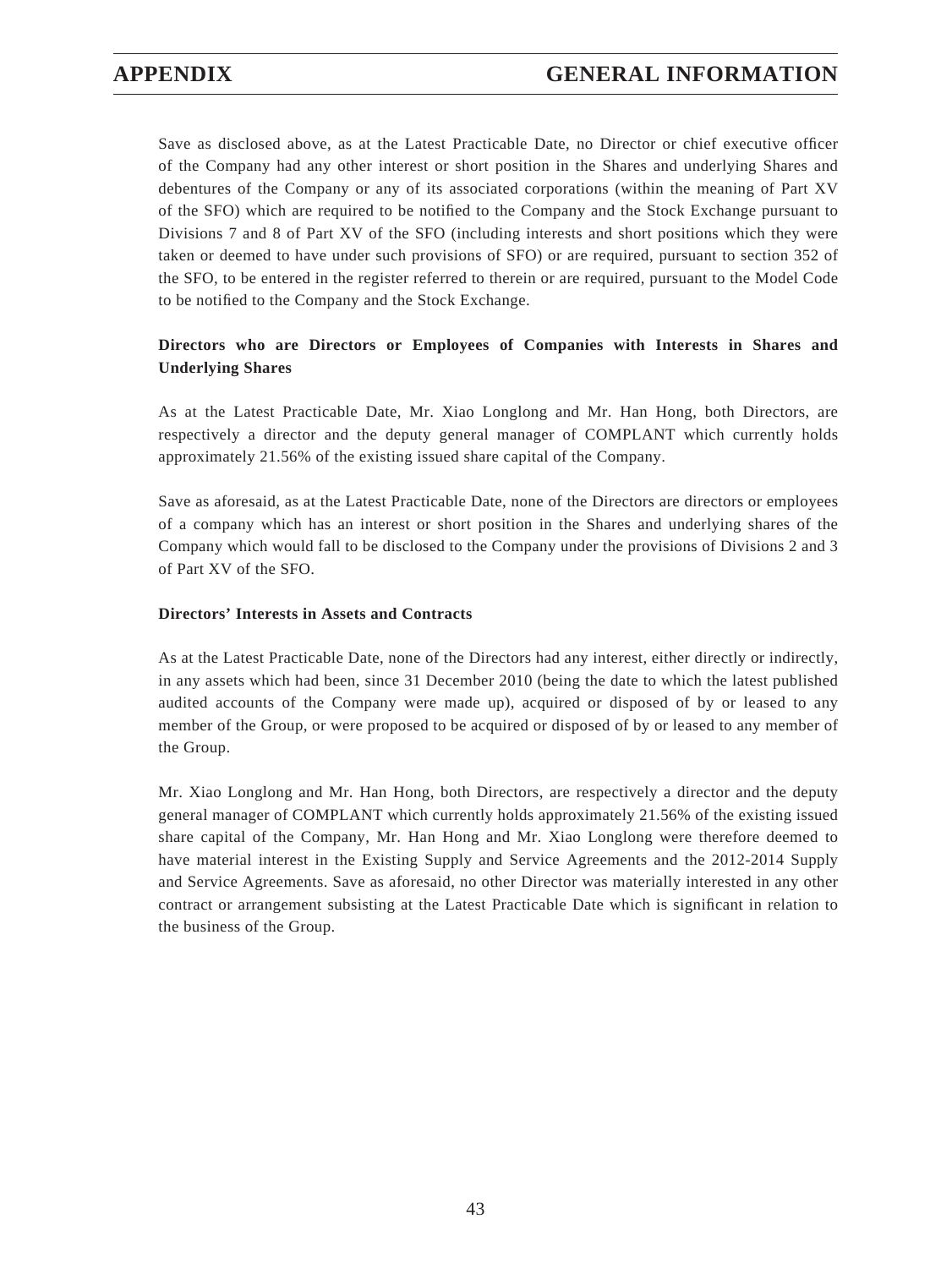## **III. SERVICE CONTRACTS**

As at the Latest Practicable Date, none of the Directors had any existing or proposed service contracts with any member of the Group (excluding contracts expiring or determinable by the employer within one year without payment of compensation (other than statutory compensation)).

### **IV. DIRECTORS' INTERESTS IN COMPETING BUSINESS**

As at the Latest Practicable Date, none of the Directors or their respective associates had any interest in businesses, which are considered to compete or are likely to compete, either directly or indirectly, with the business of the Group as required to be disclosed pursuant to the Listing Rules.

## **V. CONSENT AND QUALIFICATION OF EXPERT**

The following is the qualification of the expert which has given advice contained in this circular:

| <b>Name</b>            | <b>Oualification</b>                                         |
|------------------------|--------------------------------------------------------------|
| Donvex Capital Limited | A corporation licensed to carry out Type 6 (advising on      |
|                        | corporate finance) of the regulated activities under the SFO |

The Independent Financial Adviser was not beneficially interested in the share capital of any member of the Group and had no right, whether legally enforceable or not, to subscribe for or to nominate persons to subscribe for securities in any member of the Group and had no interest, either directly or indirectly, in any assets which have been, since 31 December 2010, the date to which the latest published audited financial statements of the Company were made up, acquired or disposed of by or leased to or are proposed to be acquired or disposed of by or leased to any member of the Group.

The letter given by the Independent Financial Adviser is given as of the date of this circular for incorporation herein. The Independent Financial Adviser has given and has not withdrawn its written consent to the issue of this circular with the inclusion of its letter and references to its name and letter in the form and context in which it appears.

### **VI. MATERIAL ADVERSE CHANGE**

As at the Latest Practicable Date, the Directors are not aware of any material adverse change in the financial or trading position of the Group since 31 December 2010, the date to which the latest published audited financial statements of the Group were made up.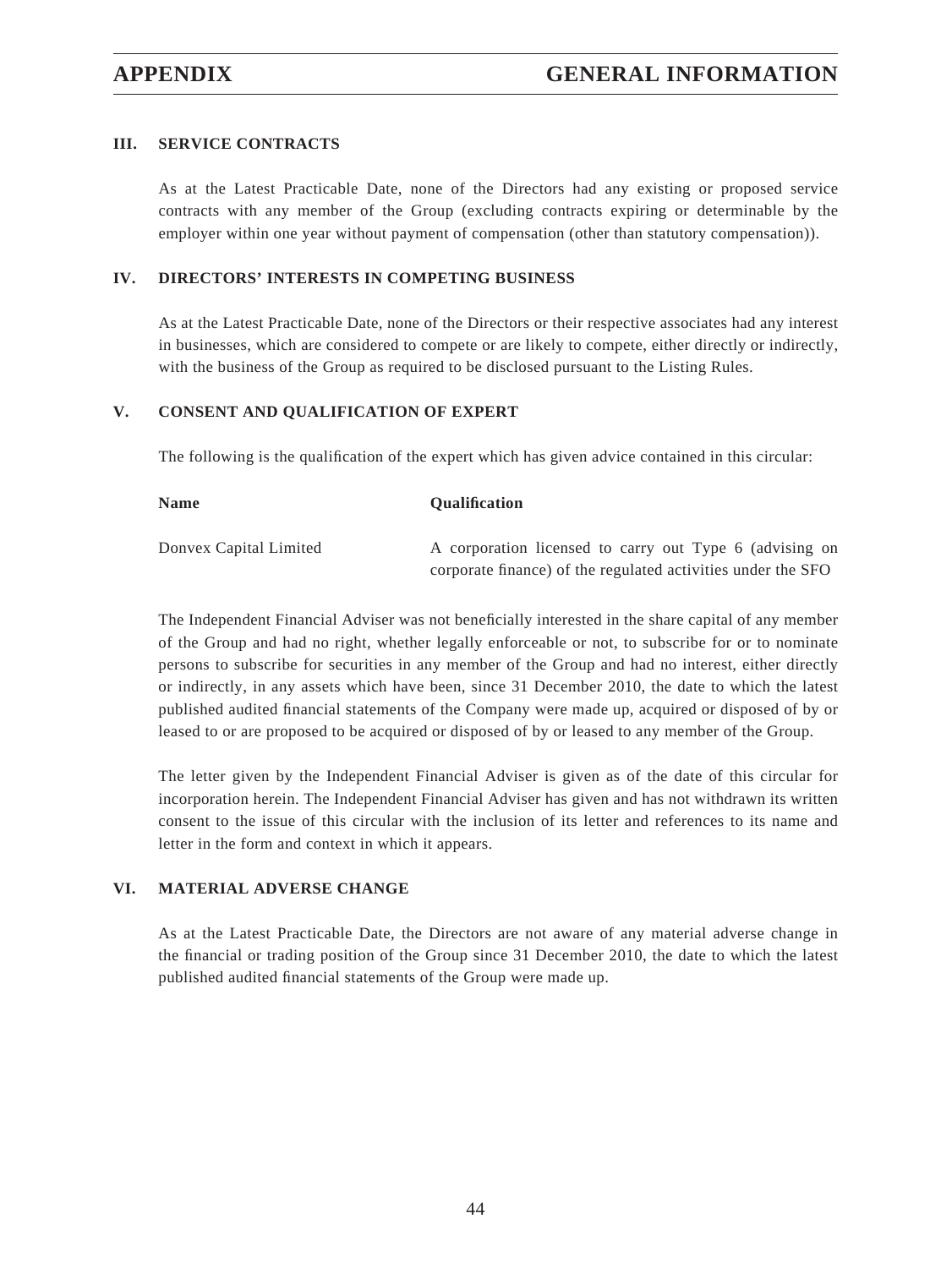## **VII. MISCELLANEOUS**

The English text of this document shall prevail over the Chinese text.

## **VIII. DOCUMENTS AVAILABLE FOR INSPECTION**

Copies of the following documents are available for inspection during normal business hours at Unit 2513A, 25th Floor, 113 Argyle Street, Mongkok, Kowloon, Hong Kong for 14 days from the date of this circular :

- (a) the letter dated 21 December 2011 from the Independent Board Committee to the Independent Shareholders, the text of which is set out on pages 20 to 21 of this circular;
- (b) the letter of advice dated 21 December 2011 from Donvex Capital Limited to the Independent Board Committee and the Independent Shareholders, the text of which is set out on pages 22 to 41 of this circular;
- (c) the written consent of Donvex Capital Limited referred to in paragraph V of this Appendix; and
- (d) the 2012-2014 Supply and Service Agreements in respect of the Non-Exempt Continuing Connected Transactions.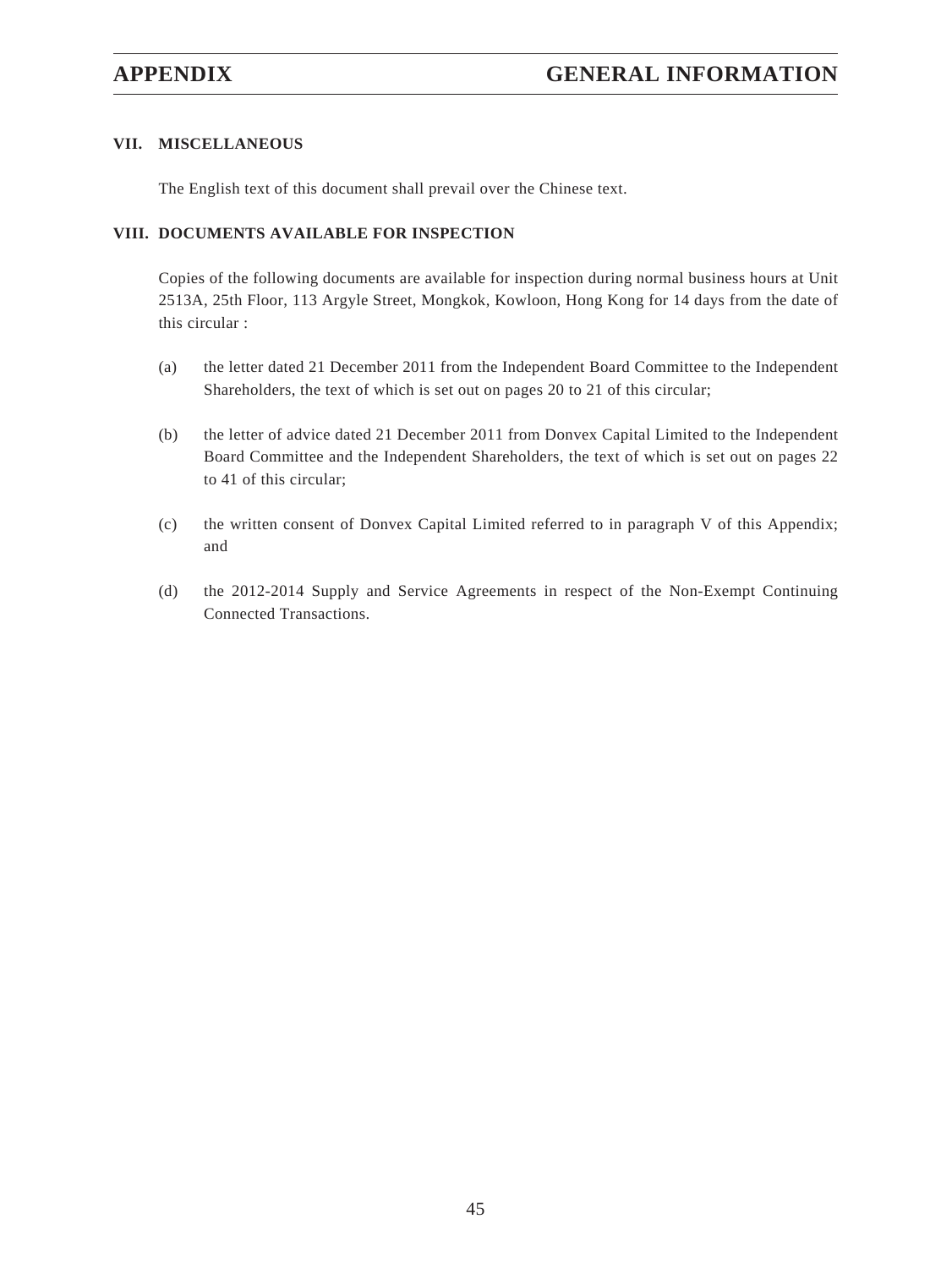## **NOTICE OF EXTRAORDINARY GENERAL MEETING**

# **HUA LIEN INTERNATIONAL (HOLDING) COMPANY LIMITED**

**華聯國際(控股)有限公司**\*

*(Incorporated in the Cayman Islands with limited liability)*

**(Stock Code: 969)**

## **NOTICE OF EXTRAORDINARY GENERAL MEETING**

**NOTICE IS HEREBY GIVEN** that the extraordinary general meeting (the "**EGM**") of Hua Lien International (Holding) Company Limited (the "**Company**") will be held at Dragon II, 2/F., The Kowloon Hotel, 19-21 Nathan Road, Tsimshatsui, Kowloon, Hong Kong on Tuesday, 10 January 2012 at 12:00 noon for the purpose of considering and, if thought fit, passing with or without modification the following resolutions as ordinary resolutions of the Company:

### **ORDINARY RESOLUTION**

"THAT the five supply and service agreements all dated 5 December 2011 entered into between Sino-Africa Technology & Trading Limited(中非技術貿易有限公司, "**SATT**")and La Sucrerie de COMPLANT de Madagascar, COMPLANT Magbass Sugar Complex Company Limited, La Sucrerie de COMPLANT du Benin, Sucrerie Cote Ouest de COMPLANT de Madagascar (Ouest Sucre) as well as Zheng Da Investments Limited (正達投資有限公司) respectively, together with the 2012-2104 supply and service agreement dated 5 December 2011 entered into between SATT and China National Complete Plant Import & Export Corporation (Group)(中國成套設備進出口(集團)總公司)(the "**2012-2014 Supply and Service Agreements**") (copies of which are marked "A" and produced to the meeting and signed by the chairman of the meeting for identification purpose), and the relevant 2012-2014 Proposed Annual caps be and are hereby generally and unconditionally approved and the Directors of the Company be and are hereby authorized to do all such acts and things, to sign and execute all such further documents (in case of execution of documents under seal, to do so by any two Directors or any Director together with the secretary of the Company) and to take such steps as the Directors consider necessary, appropriate, desirable or expedient for implementation of and giving effect to the 2012-2014 Supply and Service Agreements and the transactions contemplated thereunder."

> Yours faithfully, For and on behalf of the Board of **Hua Lien International (Holding) Company Limited Hu Yebi** *Executive Director*

Hong Kong, 21 December 2011

*<sup>\*</sup> For identifi cation purpose only*